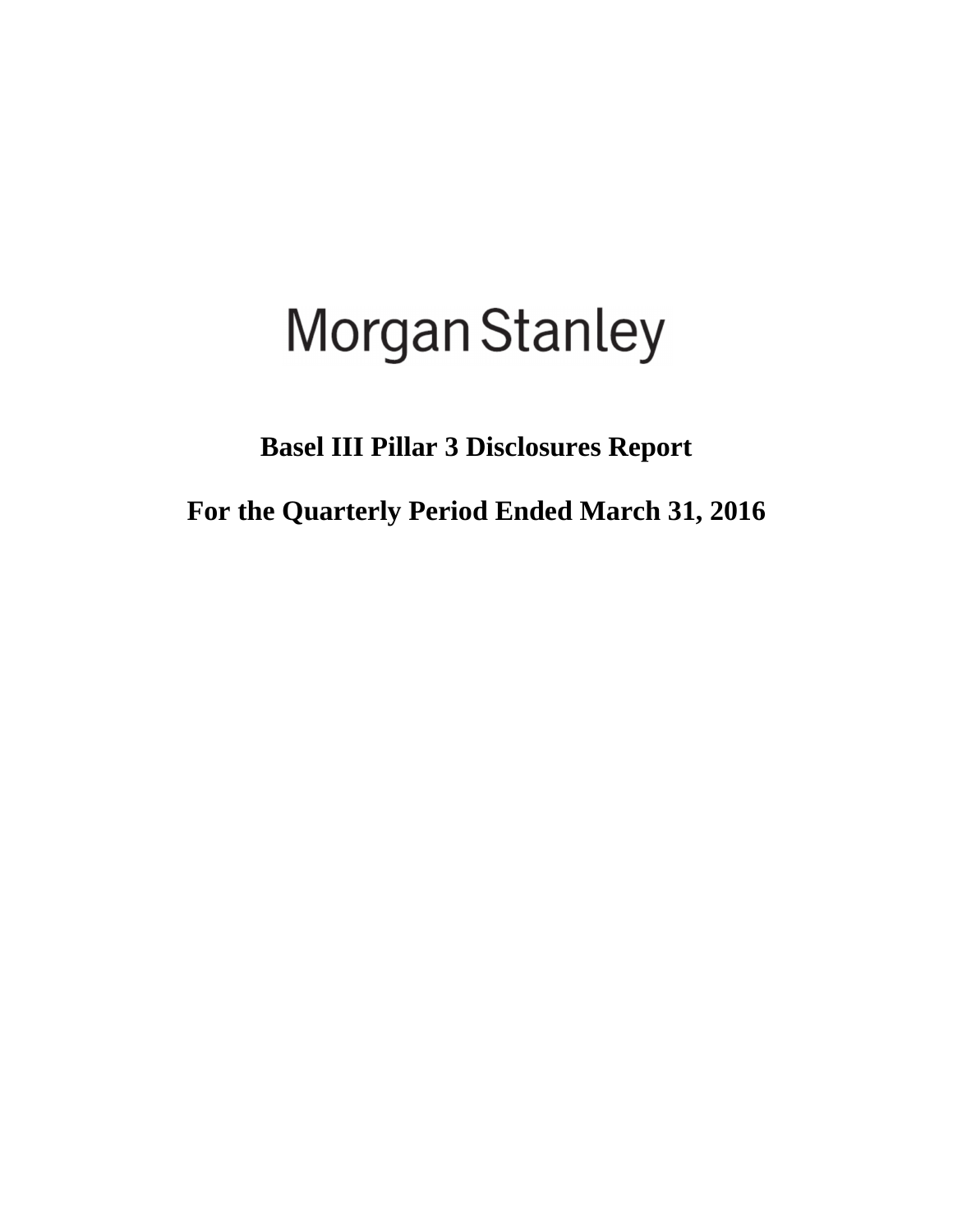## Morgan Stanley

## BASEL III PILLAR 3 DISCLOSURES REPORT

For the quarterly period ended March 31, 2016

|     | <b>Table of Contents</b>                                                                      | Page         |
|-----|-----------------------------------------------------------------------------------------------|--------------|
| 1   |                                                                                               | $\mathbf{1}$ |
| 2   |                                                                                               | 1            |
| 3   |                                                                                               | 2            |
| 4   |                                                                                               | 2            |
| 5   |                                                                                               | 4            |
| 5.1 |                                                                                               |              |
| 5.2 |                                                                                               | 6            |
| 5.3 |                                                                                               | 8            |
| 5.4 | General Disclosure for Wholesale Counterparty Credit Risk of Derivative Contracts, Repo-Style | 10           |
| 5.5 |                                                                                               | 13           |
| 6   |                                                                                               | 14           |
| 7   |                                                                                               | 16           |
| 7.1 |                                                                                               | 16           |
| 7.2 |                                                                                               | 17           |
| 7.3 |                                                                                               | 20           |
| 8   |                                                                                               | 21           |
| 9   |                                                                                               | 21           |
| 9.1 |                                                                                               | 22           |
| 9.2 |                                                                                               | 24           |
| 9.3 |                                                                                               | 25           |
| 9.4 |                                                                                               | 25           |
| 9.5 |                                                                                               | 25           |
| 9.6 |                                                                                               | 26           |
| 10  |                                                                                               | 26           |
| 11  |                                                                                               | 27           |
| 12  |                                                                                               | 30           |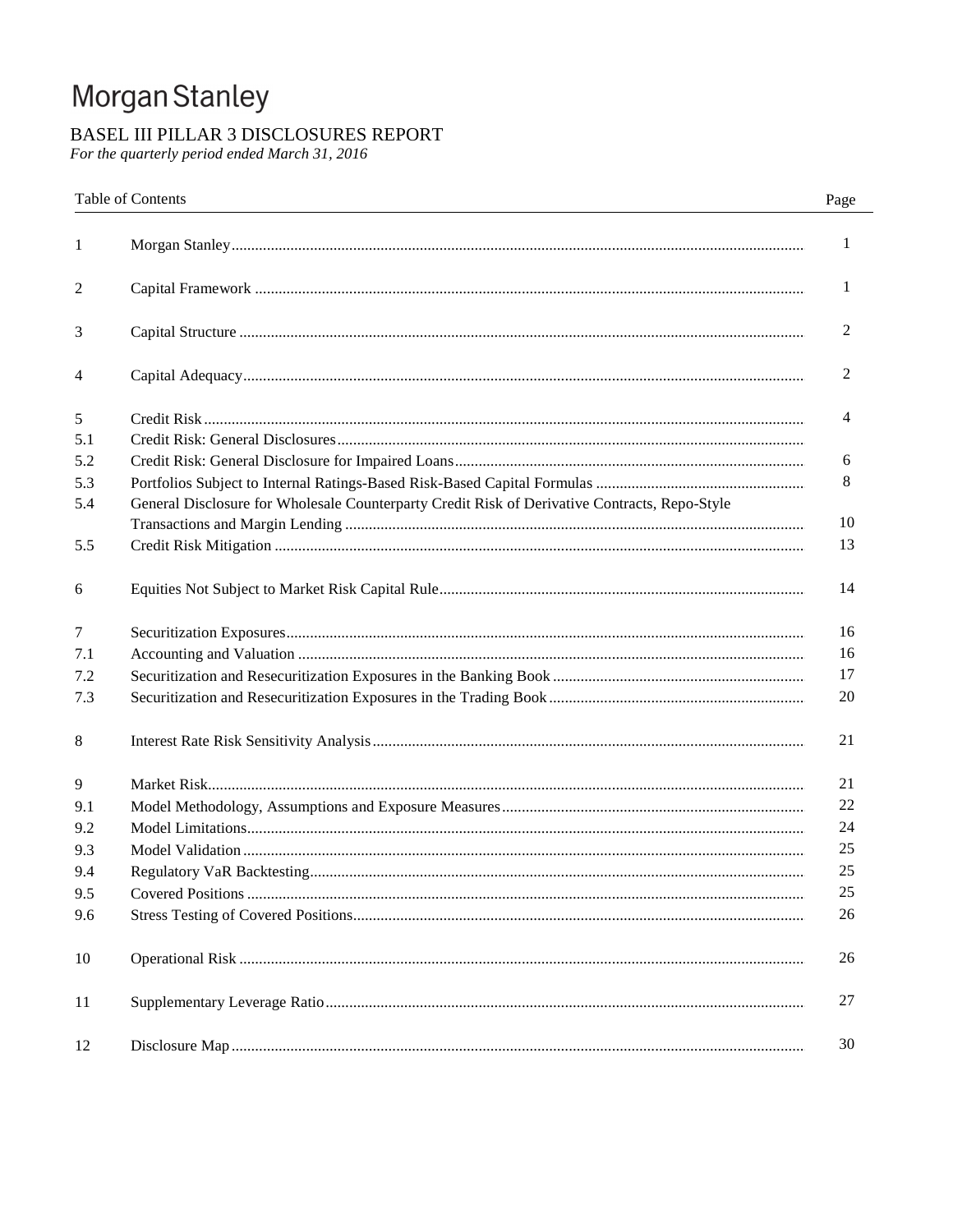#### **1 Morgan Stanley**

Morgan Stanley is a global financial services firm that, through its subsidiaries and affiliates, provides a wide variety of products and services to a large and diversified group of clients and customers, including corporations, governments, financial institutions and individuals. Unless the context otherwise requires, the terms "Morgan Stanley" or the "Company" mean Morgan Stanley (the "Parent") together with its consolidated subsidiaries. Morgan Stanley was originally incorporated under the laws of the State of Delaware in 1981, and its predecessor companies date back to 1924. The Company is a financial holding company under the Bank Holding Company Act of 1956, as amended (the "BHC Act"), and is subject to the regulation and oversight of the Board of Governors of the Federal Reserve System (the "Federal Reserve"). The Company conducts its business from its headquarters in and around New York City, its regional offices and branches throughout the United States of America ("U.S.") and its principal offices in London, Tokyo, Hong Kong and other world financial centers. The basis of consolidation for accounting and regulatory purposes is materially the same. The Federal Reserve establishes capital requirements for the Company, including well-capitalized standards, and evaluates the Company's compliance with such capital requirements. The Office of the Comptroller of the Currency (the "OCC") establishes similar capital requirements and standards for the Company's U.S. bank operating subsidiaries Morgan Stanley Bank, N.A. and Morgan Stanley Private Bank, National Association (collectively, "U.S. Bank Subsidiaries"). At March 31, 2016, the Company's insurance subsidiaries surplus capital included in the total capital of the consolidated group was \$27 million. At March 31, 2016, none of the Company's subsidiaries had capital less than the minimum required capital amount. For descriptions of the Company's business, see "Business" in Part I, Item 1 of the Company's Annual Report on Form 10-K for the year ended December 31, 2015 ("2015 Form 10-K").

#### **2 Capital Framework**

In December 2010, the Basel Committee on Banking Supervision ("Basel Committee") established a new risk-based capital, leverage ratio and liquidity framework, known as "Basel III." In July 2013, the U.S. banking regulators issued a final rule to implement many aspects of Basel III ("U.S. Basel III"). Although the Company and its U.S. Bank Subsidiaries became subject to U.S. Basel III beginning on January 1, 2014, certain requirements of U.S. Basel III will be phased in over several years. On February 21, 2014, the Federal Reserve and the OCC approved the Company's and its U.S. Bank Subsidiaries' respective use of the U.S. Basel III advanced internal ratings-based approach for determining credit risk capital requirements and advanced measurement approaches for determining operational risk capital requirements to calculate and publicly disclose their risk-based capital ratios beginning with the second quarter of 2014, subject to the "capital floor" discussed below (the "Advanced Approach"). As a U.S. Basel III Advanced Approach banking organization, the Company is required to compute risk-based capital ratios using both (i) standardized approaches for calculating credit risk weighted assets ("RWAs") and market risk RWAs (the "Standardized Approach"); and (ii) an advanced internal ratings-based approach for calculating credit risk RWAs, an advanced measurement approach for calculating operational risk RWAs, and an advanced approach for market risk RWAs calculated under Basel III. For a further discussion of the regulatory capital framework applicable to the Company, see "Management's Discussion and Analysis of Financial Condition and Results of Operations ("MD&A")—Liquidity and Capital Resources—Regulatory Requirements" in Part I, Item 2 of the Company's Quarterly Report on Form 10-Q for the quarter ended March 31, 2016 ("Form 10-Q").

U.S. Basel III requires banking organizations that calculate risk-based capital ratios using the Advanced Approach, including the Company, to make qualitative and quantitative disclosures regarding their capital and RWAs on a quarterly basis ("Pillar 3 Disclosures"). This report contains the Company's Pillar 3 Disclosures for its credit, market and operational risks for the quarter ended March 31, 2016, in accordance with the U.S. Basel III, 12 C.F.R. § 217.171 through 217.173 and 217.212.

The Company's Pillar 3 Disclosures are not required to be, and have not been, audited by the Company's independent registered public accounting firm. The Company's Pillar 3 Disclosures were based on its current understanding of U.S. Basel III and other factors, which may be subject to change as the Company receives additional clarification and implementation guidance from regulators relating to U.S. Basel III, and as the interpretation of the final rule evolves over time. Some measures of exposures contained in this report may not be consistent with accounting principles generally accepted in the U.S. ("U.S. GAAP"), and may not be comparable with measures reported in the 2015 Form 10-K and the Form 10-Q.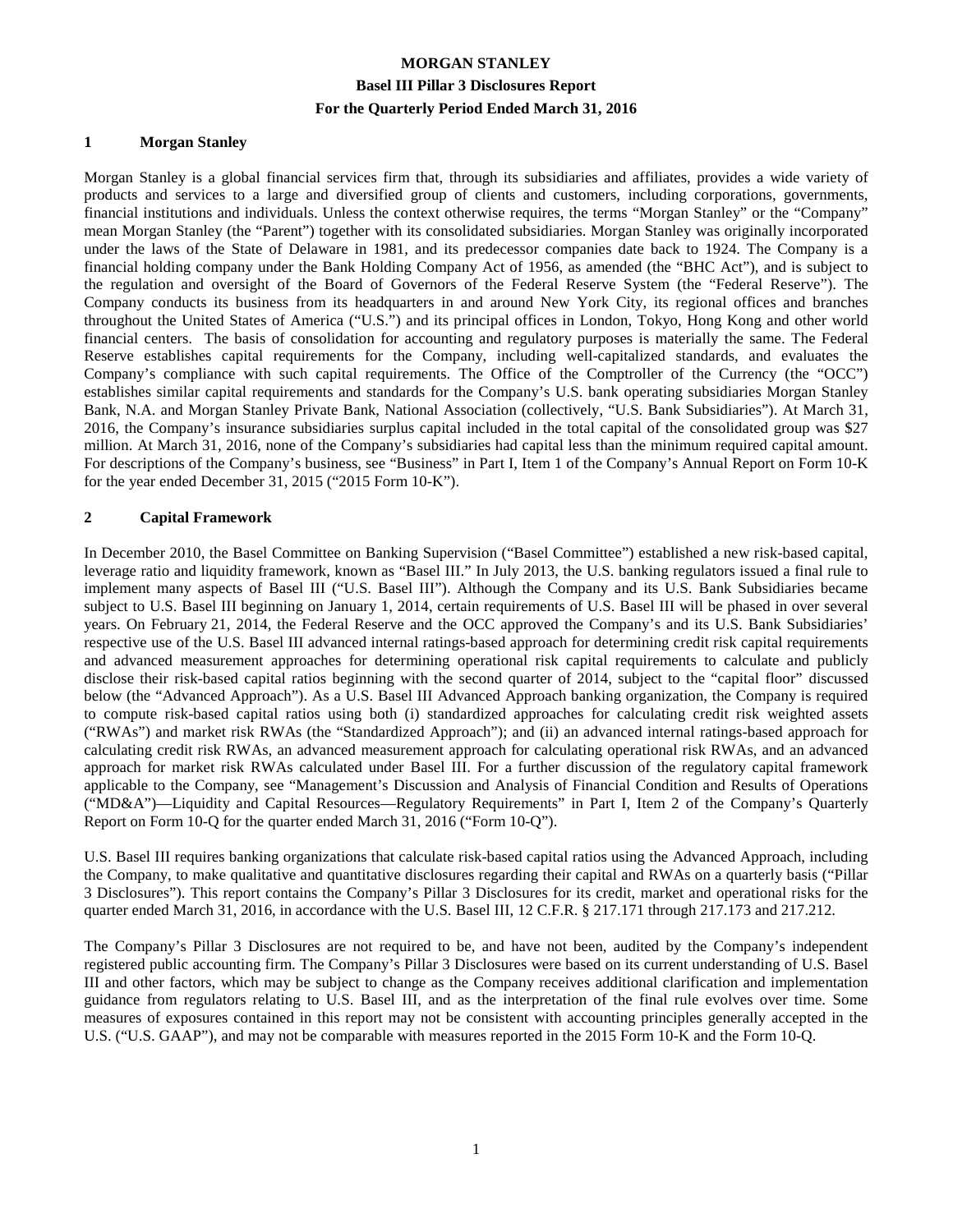#### **3 Capital Structure**

The Company has issued a variety of capital instruments to meet its regulatory capital requirements and to maintain a strong capital base. These capital instruments include common stock that qualifies as Common Equity Tier 1 capital, noncumulative perpetual preferred stock that qualifies as Additional Tier 1 capital and subordinated debt that qualifies as Tier 2 capital, each under U.S. Basel III. For a discussion of the Company's capital instruments, see Note 11 (Borrowings and Other Secured Financings) and Note 15 (Total Equity) to the consolidated financial statements in Part II, Item 8 of the 2015 Form 10-K and Note 10 (Long-Term Borrowings and Other Secured Financings) and Note 14 (Total Equity) to the condensed consolidated financial statements in Part I, Item 1 as well as "MD&A—Liquidity and Capital Resources—Regulatory Requirements—Regulatory Capital Requirements" in Part I, Item 2 of the Form 10-Q.<sup>1</sup>

#### **4 Capital Adequacy**

 $\overline{a}$ 

Capital strength is fundamental to the Company's operation as a credible and viable market participant. To assess the amount of capital necessary to support the Company's current and prospective risk profile, which ultimately informs the Company's capital distribution capacity, the Company determines its overall capital requirement under normal and stressed operating environments, both on a current and forward-looking basis. For a further discussion on the Company's required capital framework, see "MD&A—Liquidity and Capital Resources—Regulatory Requirements—Attribution of Average Common Equity according to the Required Capital Framework" in Part I, Item 2 of the Form 10-Q.

In determining its overall capital requirement, the Company classifies its exposures as either "banking book" or "trading book." Banking book positions, which may be accounted for at amortized cost, lower of cost or market, fair value or under the equity method, are subject to credit risk capital requirements which are discussed in Section 5 "Credit Risk" included herein. Trading book positions represent positions the Company holds as part of its market-making and underwriting businesses. These positions, which reflect assets or liabilities that are accounted for at fair value, and certain banking book positions which are subject to both credit risk and market risk charges, (collectively, "covered positions") as well as certain non-covered positions included Value-at-Risk ("VaR"), are subject to market risk capital requirements, which are discussed in Section 9 "Market Risk" included herein. Some trading book positions, such as derivatives, are also subject to counterparty credit risk capital requirements. Credit and market risks related to securitization exposures are discussed in Section 7 "Securitization Exposures" included herein.

<sup>&</sup>lt;sup>1</sup>Regulatory requirements, including capital requirements and certain covenants contained in various agreements governing indebtedness of the Company may restrict the Company's ability to access capital from its subsidiaries. For discussions of restrictions and other major impediments to transfer of funds or capital, see "Risk Factors—Liquidity and Funding Risk" in Part I, Item 1A, "Quantitative and Qualitative Disclosures about Market Risk—Risk Management—Liquidity and Funding Risk" in Part II, Item 7A and Note 14 (Regulatory Requirements) to the consolidated financial statements in Part II, Item 8 of the 2015 Form 10-K. For further information on the Company's capital structure in accordance with U.S. Basel III, see "MD&A—Liquidity and Capital Resources—Regulatory Requirements" in Part I, Item 2 of the Form 10-Q.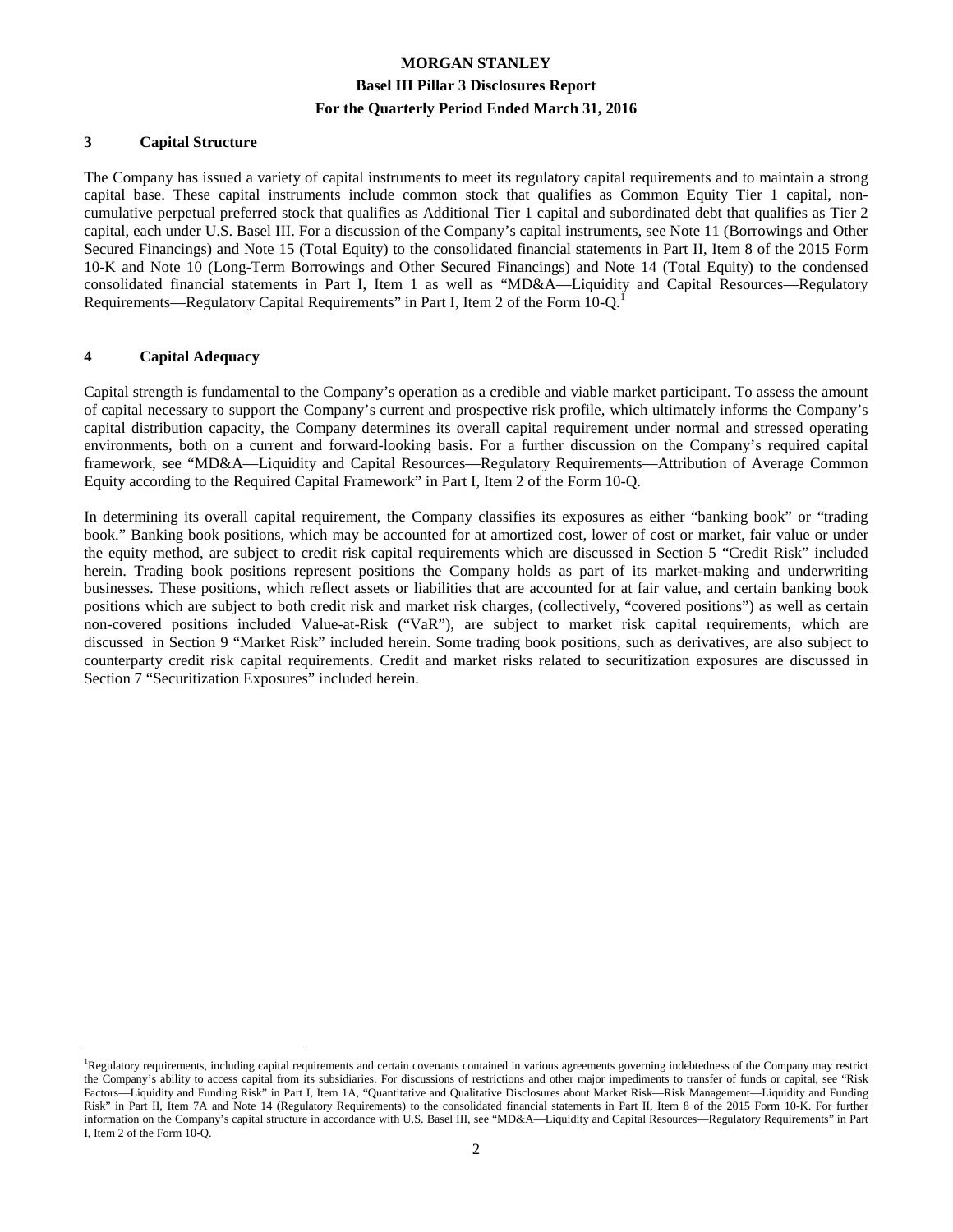The following table presents components of the Company's RWAs in accordance with the Advanced Approach, subject to transitional provisions:

| Risk-weighted assets by U.S. Basel III exposure category | At<br>March 31, 2016(1) |
|----------------------------------------------------------|-------------------------|
|                                                          | (dollars in millions)   |
| <b>Credit risk RWAs:</b>                                 |                         |
|                                                          | 99,419                  |
| Retail exposures:                                        |                         |
|                                                          | 978                     |
|                                                          | 15                      |
|                                                          | 3,525                   |
| Securitization exposures:                                |                         |
|                                                          | 3,846                   |
|                                                          | 8.301                   |
|                                                          | 255                     |
|                                                          | 1,974                   |
| Equity exposures:                                        |                         |
|                                                          | 14,786                  |
|                                                          | 2,861                   |
|                                                          | 20,655                  |
|                                                          | 20,541                  |
|                                                          | 177,156                 |
| <b>Market risk RWAs:</b>                                 |                         |
|                                                          | 7,379                   |
|                                                          | 18,936                  |
|                                                          | 4,342                   |
|                                                          | 7,567                   |
| Specific risk:                                           |                         |
|                                                          | 15,196                  |
|                                                          | 13,515                  |
|                                                          | 66,935                  |
|                                                          | 129,834                 |
|                                                          | 373,925                 |

 $\overline{\phantom{a}}$  , where  $\overline{\phantom{a}}$ (1) For information on the Company's credit risk RWAs, market risk RWAs and operational risk RWAs roll-forward from December 31, 2015 to March 31, 2016, see "MD&A—Liquidity and Capital Resources—Regulatory Requirements—Regulatory Capital Requirements" in Part I, Item 2 of the Form 10-Q.

(2) Amount reflects assets not in a defined category of \$18,607 million, non-material portfolios of exposures of \$775 million and unsettled transactions of \$1,273 million.

(3) In accordance with U.S. Basel III, credit risk RWAs with the exception of Credit Valuation Adjustment ("CVA"), reflect a 1.06 multiplier.

(4) For more information on the Company's measure for market risk and market risk RWAs, see Section 9 "Market Risk" herein.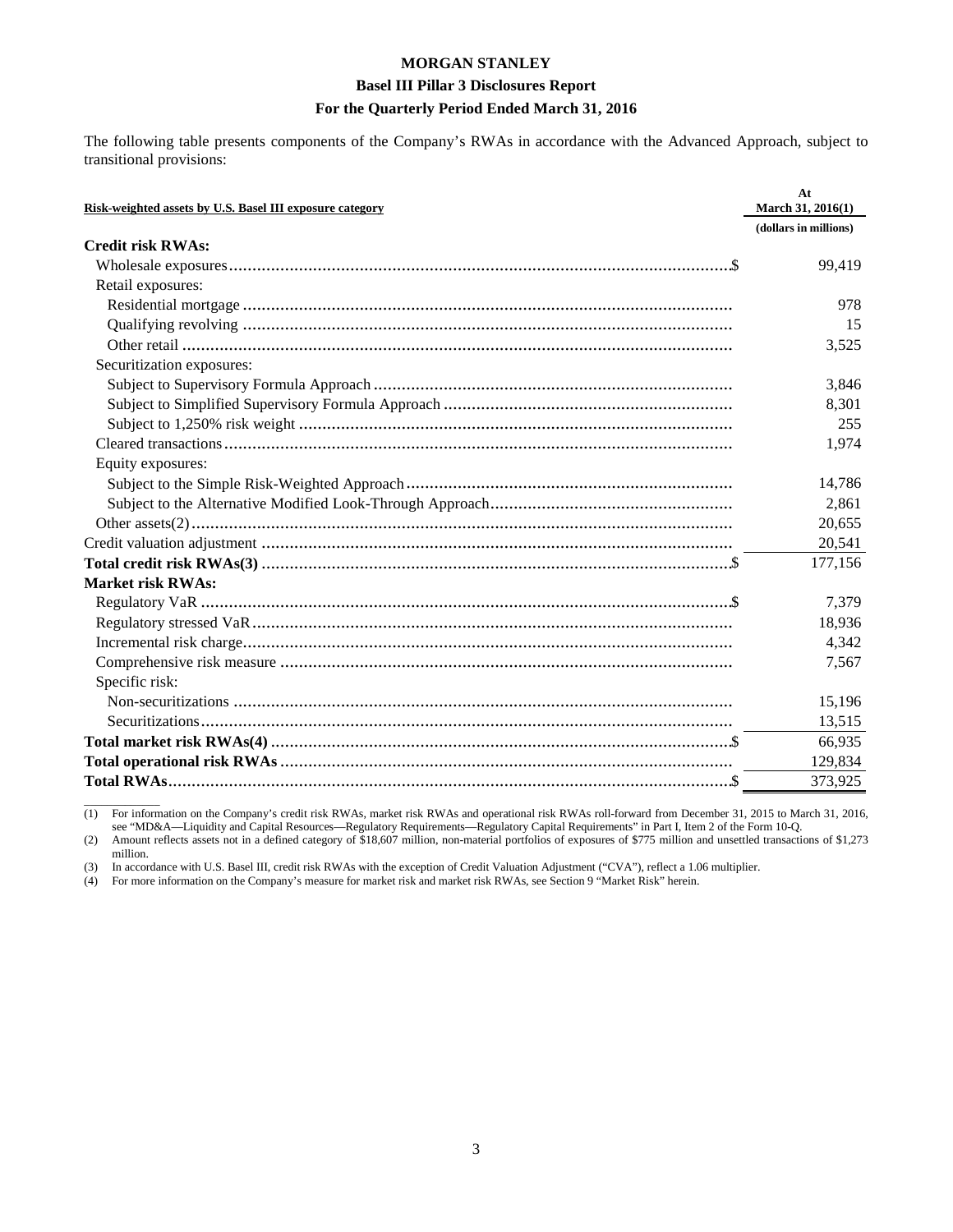#### **Basel III Pillar 3 Disclosures Report**

#### **For the Quarterly Period Ended March 31, 2016**

The following table presents the risk-based capital ratios for the Company and its U.S. Bank Subsidiaries at March 31, 2016. Each ratio represents the lower of risk-based capital ratios (on a transitional basis) calculated using a U.S. Basel III transitional numerator and RWAs computed under the Standardized Approach or under the Advanced Approach. At March 31, 2016, the Company's risk-based capital ratios were lower under the Advanced Approach transitional rules; however, the risk-based capital ratios for the Company's U.S. Bank Subsidiaries were lower under the Standardized Approach transitional rules.

|                                                      | <b>At March 31, 2016</b>                     |                         |                               |  |  |  |
|------------------------------------------------------|----------------------------------------------|-------------------------|-------------------------------|--|--|--|
| Risk-based capital ratios                            | <b>Common Equity</b><br>Tier 1 capital ratio | Tier 1<br>capital ratio | <b>Total</b><br>capital ratio |  |  |  |
|                                                      | 15.6%                                        | 17.4%                   | 20.9%                         |  |  |  |
|                                                      | 15.5%                                        | 15.5%                   | 17.5%                         |  |  |  |
| Morgan Stanley Private Bank, National Association(1) | 27.0%                                        | 27.0%                   | 27.2%                         |  |  |  |

 $\overline{\phantom{a}}$  , where  $\overline{\phantom{a}}$ (1) At March 31, 2016, risk-based capital ratios calculated using a U.S. Basel III transitional numerator and RWAs computed under the Advanced Approach were as follows: Morgan Stanley Bank, N.A.: Common Equity Tier 1 capital ratio: 24.0%; Tier 1 capital ratio: 24.0% and Total capital ratio: 27.0%; and Morgan Stanley Private Bank, National Association: Common Equity Tier 1 capital ratio: 45.9%; Tier 1 capital ratio: 45.9% and Total capital ratio: 46.0%.

#### Risk Management Objectives, Structure and Policies

For a discussion of the Company's risk management objectives, structure and policies, including its risk management strategies and processes, the structure and organization of its risk management function, the scope and nature of its risk reporting and measurement systems, and its policies for hedging and mitigating risk and strategies and processes for monitoring the continuing effectiveness of hedges and mitigants, see "Quantitative and Qualitative Disclosures about Market Risk—Risk Management" in Part II, Item 7A of the 2015 Form 10-K.

#### Capital Conservation Buffer, Countercyclical Capital Buffer and Global Systemically Important Bank Surcharge

Under U.S. Basel III, the Company and its U.S. Bank Subsidiaries are subject to the capital conservation buffer, the countercyclical capital buffer ("CCyB"), and the global systemically important bank ("G-SIB") surcharge (collectively, the "buffers"). These buffers, which apply above the minimum risk-based capital ratio requirements, will be effective under a phased-in approach commencing in 2016, and will be fully phased in by the beginning of 2019. On a fully phased-in basis, a greater than 2.5% Common Equity Tier 1 capital conservation buffer, up to a 2.5% Common Equity Tier 1 CCyB (currently set by banking regulators at zero), and a Common Equity Tier 1 G-SIB capital buffer are required to be maintained. The phase-in amount for 2016 is 25% of each fully phased-in buffer requirement. Failure to maintain the buffers would result in restrictions on the Company and its U.S. Bank Subsidiaries' ability to make capital distributions, including the payment of dividends and the repurchase of stock, and to pay discretionary bonuses to executive officers. For further information on the transitional provisions for minimum risk-based capital ratios, see "MD&A—Liquidity and Capital Resources—Regulatory Requirements—Regulatory Capital Requirements—Minimum Risk-Based Capital Ratios: Transitional Provisions" in Part I, Item 2 of the Form 10-Q.

The aggregate of the minimum buffers is 1.4% under transitional provisions in 2016, and is computed as the sum of 25% of the 2.5% capital conservation buffer plus 25% of the current 3% G-SIB surcharge plus 25% of the CCyB, currently set at zero. As of March 31, 2016, on a transitional basis, the Company's capital conservation buffer of 11.1% exceeds the minimum requirement. Therefore, the Company is not subject to payout ratio limitations on its eligible retained income of \$6,127 million, which represents the aggregate of the Company's net income for the previous four quarters net of any distributions and associated tax effects not already reflected in net income.

#### **5 Credit Risk**

#### **5.1 Credit Risk: General Disclosures**

Credit risk refers to the risk of loss arising when a borrower, counterparty or issuer does not meet its financial obligations to the Company. Credit risk includes Country risk, which is the risk that events in, or affecting a foreign country might adversely affect the Company. "Foreign country" means any country other than the U.S.<sup>2</sup> The Company primarily incurs

 $\overline{a}$  $2^2$  U.S. includes the District of Columbia, Puerto Rico, and U.S. territories and possessions.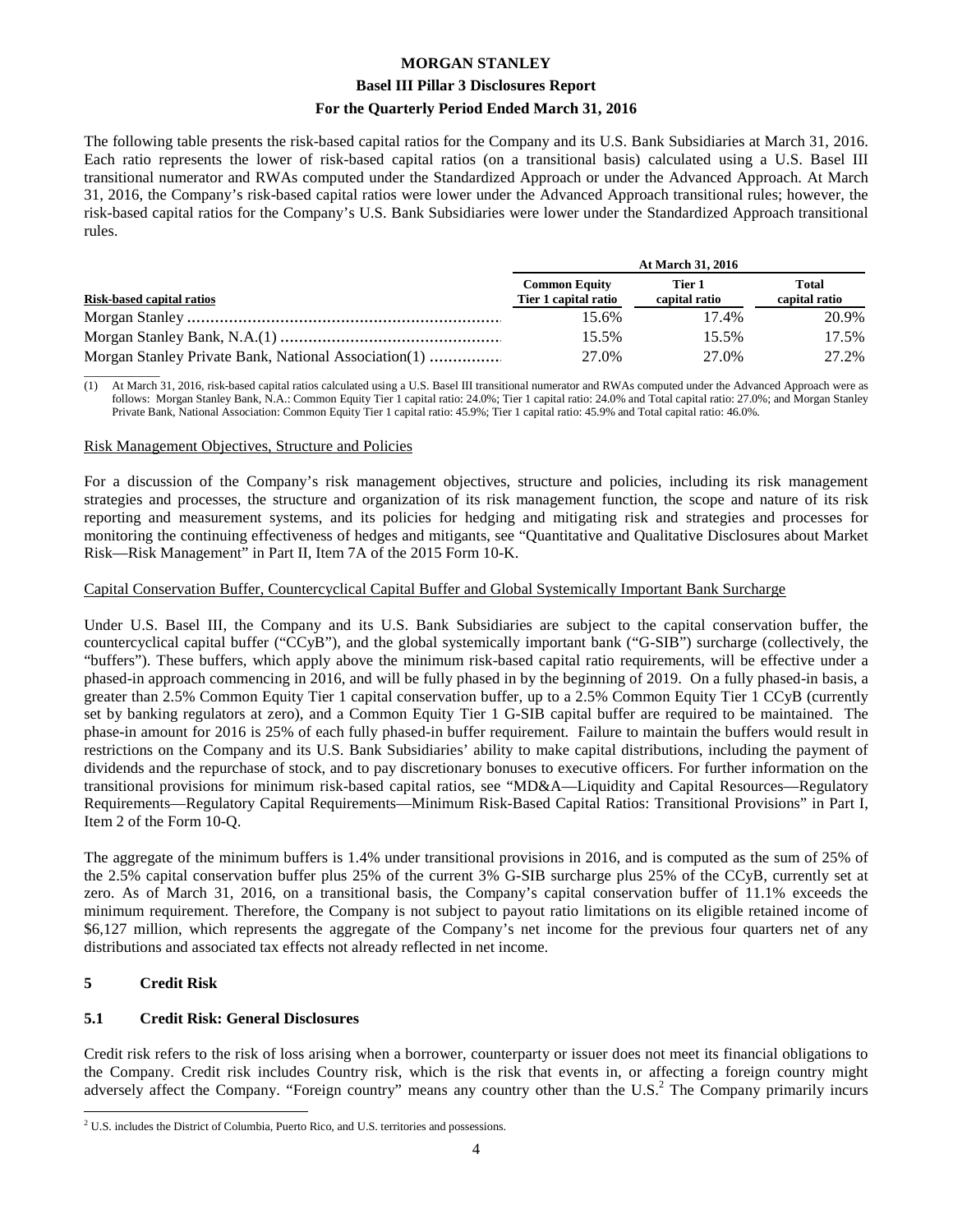## **MORGAN STANLEY Basel III Pillar 3 Disclosures Report**

#### **For the Quarterly Period Ended March 31, 2016**

credit risk exposure to institutions and individual investors through its Institutional Securities and Wealth Management business segments. In order to help protect the Company from losses, the Credit Risk Management Department establishes Company-wide practices to evaluate, monitor and control credit risk exposure at the transaction, obligor and portfolio levels. The Credit Risk Management Department approves extensions of credit, evaluates the creditworthiness of the Company's counterparties and borrowers on a regular basis, and ensures that credit exposure is actively monitored and managed. For a further discussion of the Company's credit risk and credit risk management framework, see "Quantitative and Qualitative Disclosures about Market Risk—Risk Management—Credit Risk" in Part II, Item 7A of the 2015 Form 10-K and "Quantitative and Qualitative Disclosures about Market Risk—Risk Management—Credit Risk" in Part I, Item 3 of the Form 10-Q. For a discussion of the Company's risk governance structure, see "Quantitative and Qualitative Disclosures about Market Risk—Risk Management—Overview—Risk Governance Structure" in Part II, Item 7A of the 2015 Form 10-K.

The following tables present certain of the Company's on- and off-balance sheet positions for which the Company is subject to credit risk exposure. These amounts do not include the effects of certain credit risk mitigation techniques (*e.g.*, collateral and netting not permitted under U.S. GAAP), equity investments or liability positions that also would be subject to credit risk capital calculations, and amounts related to items that are deducted from regulatory capital.

The following tables are presented on a U.S. GAAP basis and reflect amounts by product type, region (based on the legal domicile of the counterparty), remaining contractual maturity and counterparty or industry type.

#### *Credit Risk Exposures by Product Type and Geographic Region*

|                                              | At March 31, 2016 |                                             |                     |                |              |                                |  |  |  |
|----------------------------------------------|-------------------|---------------------------------------------|---------------------|----------------|--------------|--------------------------------|--|--|--|
| <b>Product Type</b>                          | Americas          | Europe,<br><b>Middle East</b><br>and Africa | <b>Asia-Pacific</b> | <b>Netting</b> | <b>Total</b> | <b>Ouarterly</b><br>Average(1) |  |  |  |
|                                              |                   | (dollars in millions)                       |                     |                |              |                                |  |  |  |
|                                              | 35,078 \$         | $9,034$ \$                                  | $9,526$ \$          | - \$           | 53,638 \$    | 53,350                         |  |  |  |
| Derivative and other contracts(3)            | 186,599           | 363,266                                     | 32,088              | (546, 110)     | 35,843       | 32,516                         |  |  |  |
| Available for sale debt and held to maturity |                   |                                             |                     |                |              |                                |  |  |  |
|                                              | 77,312            | 243                                         | 28                  |                | 77,583       | 74,780                         |  |  |  |
| Securities financing transactions $(3)(4)$   | 189,876           | 74,556                                      | 41,610              | (66, 855)      | 239.187      | 234,627                        |  |  |  |
|                                              | 110,309           | 10,096                                      | 2,991               | $\sim$         | 123,396      | 122,704                        |  |  |  |
|                                              | 24,997            | 22,604                                      | 17,373              | $\blacksquare$ | 64,974       | 64,274                         |  |  |  |
|                                              | 624,171 \$        | 479,799 \$                                  | 103,616 \$          | $(612,965)$ \$ | 594,621 \$   | 582,251                        |  |  |  |
|                                              | 79,022 \$         | 44,603 \$                                   | 24,504 \$           | - \$           | 148,129 \$   | 141,515                        |  |  |  |
|                                              | 11,930            | 381                                         |                     |                | 12,311       | 12,309                         |  |  |  |
|                                              | 90,952 \$         | 44,984 \$                                   | 24,504 \$           | - \$           | 160,440 \$   | 153,824                        |  |  |  |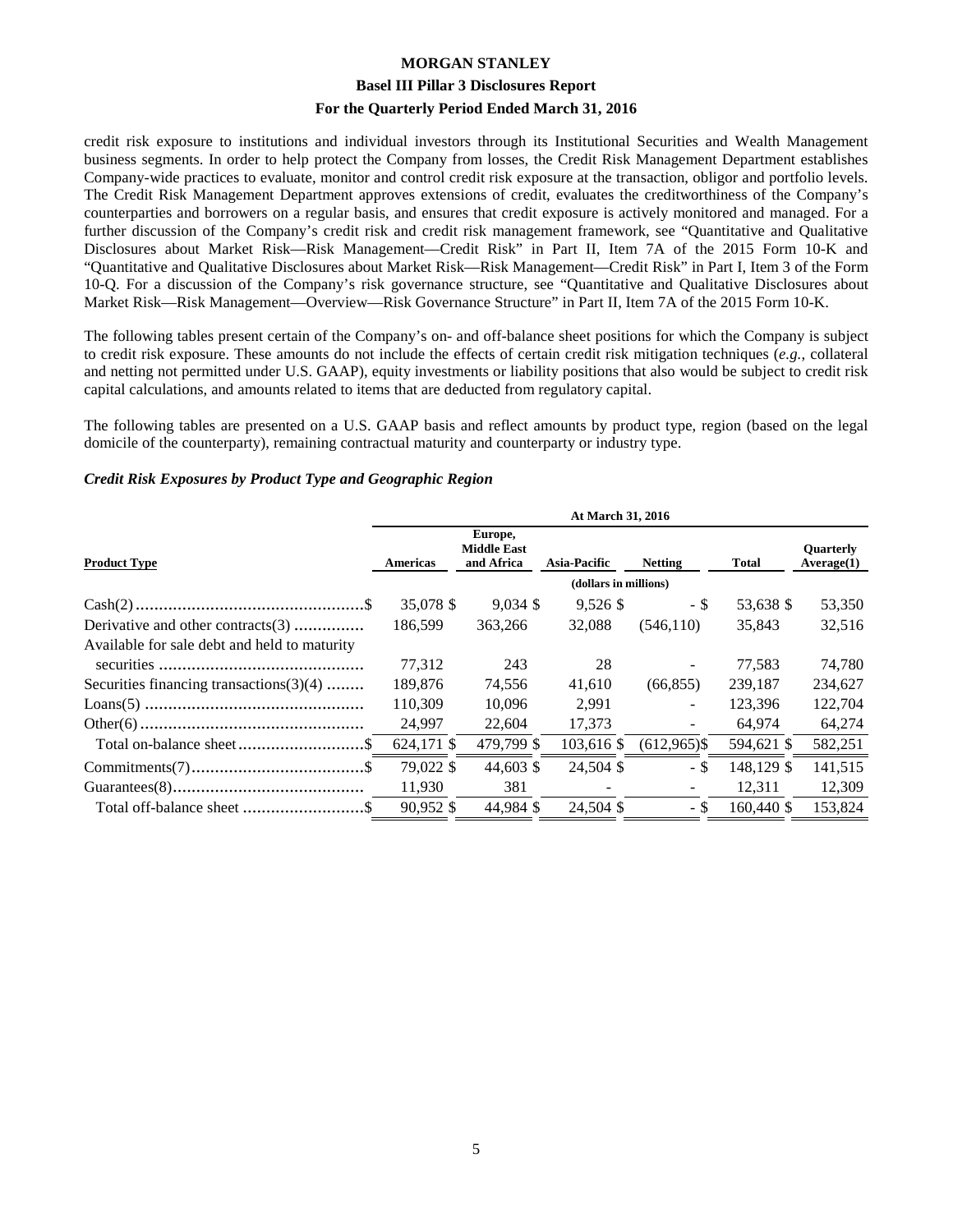#### **Basel III Pillar 3 Disclosures Report**

#### **For the Quarterly Period Ended March 31, 2016**

#### *Remaining Contractual Maturity Breakdown by Product Type*

|                                                         | At March 31, 2016     |                          |                       |                          |         |  |  |  |
|---------------------------------------------------------|-----------------------|--------------------------|-----------------------|--------------------------|---------|--|--|--|
|                                                         |                       | <b>Years to Maturity</b> |                       |                          |         |  |  |  |
| <b>Product Type</b>                                     | <b>Less</b><br>than 1 | $1-5$                    | Over 5                | <b>Netting</b>           | Total   |  |  |  |
|                                                         |                       |                          | (dollars in millions) |                          |         |  |  |  |
|                                                         | 53,638 \$             | - \$                     | - \$                  | - \$                     | 53,638  |  |  |  |
|                                                         | 98.426                | 132,193                  | 351.334               | (546,110)                | 35,843  |  |  |  |
| Available for sale debt and held to maturity securities | 6.059                 | 35.426                   | 36,098                |                          | 77,583  |  |  |  |
|                                                         | 305,041               | 1.001                    |                       | (66, 855)                | 239,187 |  |  |  |
|                                                         | 60,816                | 33,865                   | 28.715                | $\overline{\phantom{0}}$ | 123,396 |  |  |  |
|                                                         | 51,607                | 5,731                    | 7,636                 |                          | 64,974  |  |  |  |
|                                                         | 575,587 \$            | 208,216 \$               | 423,783 \$            | $(612,965)$ \$           | 594,621 |  |  |  |
|                                                         | 70.732 \$             | 72.728 \$                | $4.669$ \$            | - \$                     | 148.129 |  |  |  |
|                                                         | 4.026                 | 2.401                    | 5,884                 |                          | 12,311  |  |  |  |
|                                                         | 74.758 \$             | 75.129 \$                | $10.553$ \$           | - \$                     | 160,440 |  |  |  |

#### *Distribution of Exposures by Product Type and Counterparty or Industry Type*

| At March 31, 2016                            |            |            |                               |           |                |         |  |  |  |
|----------------------------------------------|------------|------------|-------------------------------|-----------|----------------|---------|--|--|--|
|                                              |            | Wholesale  |                               |           |                |         |  |  |  |
| <b>Product Type</b>                          | Bank(9)    | Sovereign  | Corporate<br>and Other $(10)$ | Retail    | <b>Netting</b> | Total   |  |  |  |
|                                              |            |            | (dollars in millions)         |           |                |         |  |  |  |
|                                              | 19,009 \$  | 34,647 \$  | $(18)$ \$                     | - \$      | - \$           | 53,638  |  |  |  |
| Derivative and other contracts(3)            | 262,054    | 11,651     | 308,248                       |           | (546, 110)     | 35,843  |  |  |  |
| Available for sale debt and held to maturity |            |            |                               |           |                |         |  |  |  |
|                                              |            | 68,618     | 8,965                         |           |                | 77,583  |  |  |  |
| Securities financing transactions $(3)(4)$   | 29.647     | 31,988     | 244,407                       |           | (66, 855)      | 239,187 |  |  |  |
|                                              | 456        |            | 57,451                        | 65,489    |                | 123,396 |  |  |  |
|                                              | 16,051     | 5,828      | 43,095                        |           |                | 64,974  |  |  |  |
| Total on-balance sheet\$                     | 327,217 \$ | 152,732 \$ | 662,148 \$                    | 65,489 \$ | $(612,965)$ \$ | 594,621 |  |  |  |
|                                              | 17,595 \$  | 2,412 \$   | 122,734 \$                    | 5,388 \$  | - \$           | 148,129 |  |  |  |
|                                              | 2          |            | 12,309                        |           |                | 12,311  |  |  |  |
| Total off-balance sheet \$                   | 17,597 \$  | 2,412 \$   | 135,043 \$                    | 5,388 \$  | - \$           | 160,440 |  |  |  |

(1) Average balances are calculated based on month-end balances or, where month-end balances are unavailable, quarter-end balances.

(2) Amounts include Cash and due from banks, Interest bearing deposits with banks, and Cash deposited with clearing organizations or segregated under federal and other regulations or requirements, and exclude money market funds.

(3) For further discussions on master netting agreements and collateral agreements, see Note 4 (Derivative Instruments and Hedging Activities) and Note 6 (Collateralized Transactions) to the consolidated financial statements in Part I, Item 2 of the Form 10-Q.

(4) Amounts reflect Securities purchased under agreements to resell and Securities borrowed.

(5) Amounts reflect loans held for investment, loans held for sale and banking book loans designated at fair value, as well as margin lending and employee loans.

(6) Amounts primarily reflect banking book Customer and other receivables, Intangible Assets, Premises, equipment and software costs and banking book U.S. government and agency securities designated at fair value.

(7) Amounts reflect lending commitments and Forward starting reverse repurchase agreements and securities borrowing agreements. For a further discussion on the Company's commitments, see Note 11 (Commitments, Guarantees and Contingencies) to the consolidated financial statements in Part I, Item 2 of the Form 10- Q.

(8) Amounts reflect Standby letters of credit and other financial guarantees issued and Liquidity facilities. For a further discussion on the Company's guarantees, see Note 11 (Commitments, Guarantees and Contingencies) to the consolidated financial statements in Part I, Item 2 of the Form 10-Q.

(9) Bank counterparties primarily include banks and depository institutions.

 $\overline{\phantom{a}}$  , where  $\overline{\phantom{a}}$ 

(10) Corporate and Other counterparties include exchanges and clearing houses.

#### **5.2 Credit Risk: General Disclosure for Impaired Loans**

The Company provides loans or lending commitments within its Institutional Securities and Wealth Management business segments. The Company accounts for loans using the following designations: loans held for investment, loans held for sale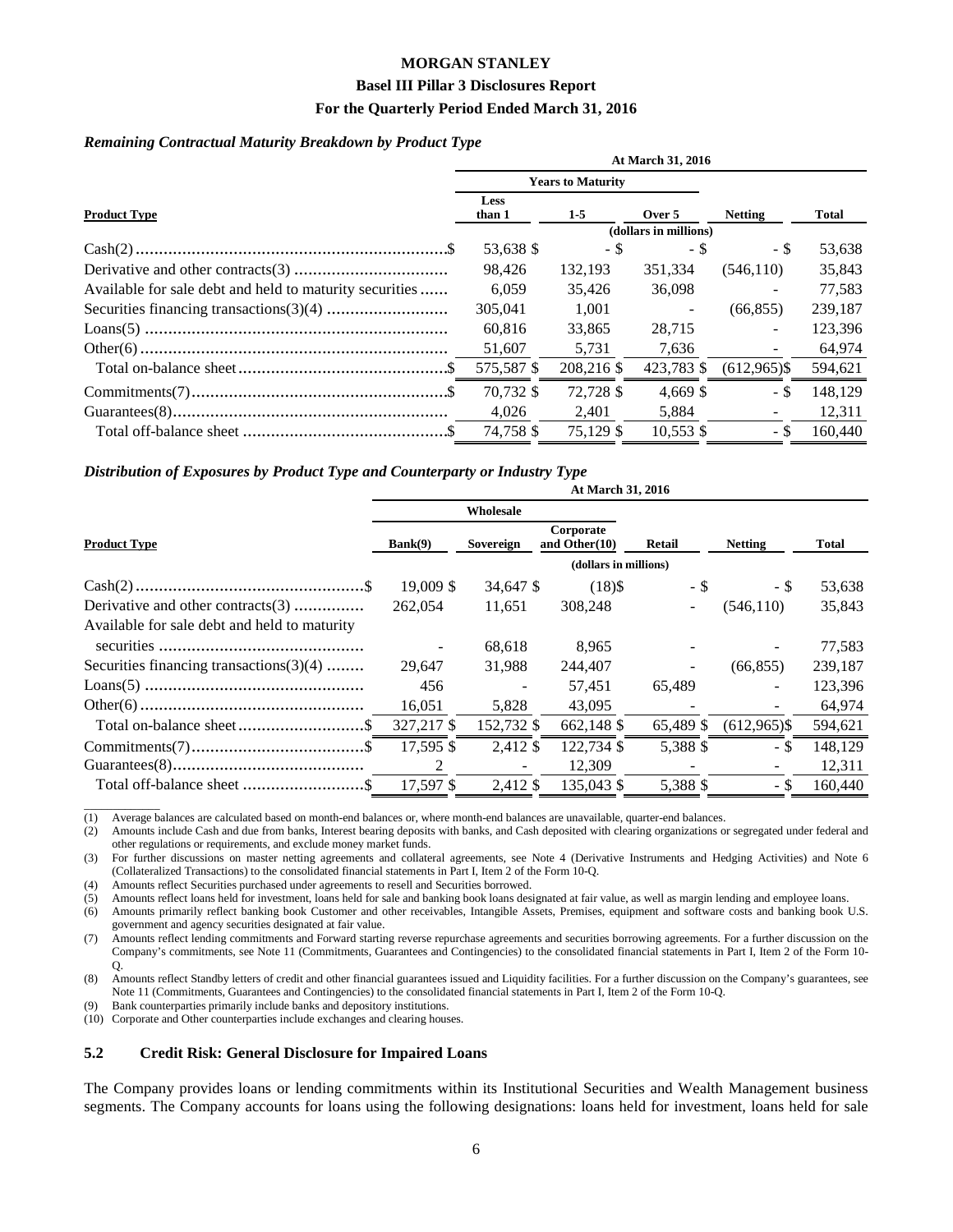#### **Basel III Pillar 3 Disclosures Report**

#### **For the Quarterly Period Ended March 31, 2016**

and loans at fair value. The allowance for loan losses estimates probable losses inherent in the held for investment portfolio as well as probable losses related to loans specifically identified as impaired.

For a discussion of the Company's loan disclosures (including current and comparable prior period loan information by product type), such as the allowance for loan losses, impaired loans, reconciliation of changes in allowance for loan losses, and credit quality indicators, see Note 7 (Loans and Allowance for Credit Losses) to the consolidated financial statements in Part II, Item 8 of the 2015 Form 10-K and Note 7 (Loans and Allowance for Credit Losses) to the condensed consolidated financial statements in Part I, Item 1 of the Form 10-Q.

For a discussion of the Company's determination of past due or delinquency status, placing of loans on nonaccrual status, returning of loans to accrual status, identification of impaired loans for financial accounting purposes, methodology for estimating allowance for loan losses, and charge-offs of uncollectible amounts, see Note 2 (Significant Accounting Policies) to the consolidated financial statements in Part II, Item 8 of the 2015 Form 10-K.

The following tables are presented on a U.S. GAAP basis and reflect details on impaired and past due loans along with allowances and charge-offs for the Company's loans held for investment. The tables also include loans held for sale and loans held in the banking book designated at fair value.

|                                                      | At March 31, 2016 |           |                              |               |       |  |  |  |
|------------------------------------------------------|-------------------|-----------|------------------------------|---------------|-------|--|--|--|
|                                                      | Bank(1)           | Sovereign | Corporate<br>and Other $(2)$ | <b>Retail</b> | Total |  |  |  |
|                                                      |                   |           | (dollars in millions)        |               |       |  |  |  |
|                                                      | - \$              |           | 245 \$<br>- \$               | - \$          | 245   |  |  |  |
|                                                      |                   |           | 382                          | 18            | 400   |  |  |  |
|                                                      |                   |           | 10                           | 18            | 28    |  |  |  |
|                                                      |                   |           | 14                           |               | 14    |  |  |  |
|                                                      |                   |           | 305                          | 23            | 330   |  |  |  |
| Net charge-offs for the quarter ended March 31, 2016 |                   |           |                              |               |       |  |  |  |

 $\overline{\phantom{a}}$  , where  $\overline{\phantom{a}}$ (1) Bank counterparties primarily include banks and depository institutions.

(2) Corporate and Other counterparties include exchanges and clearing houses.

(3) At March 31, 2016, no allowance was outstanding for these loans as the present value of the expected future cash flows (or alternatively, the observable market price of the loan or the fair value of the collateral held) exceeded or equaled the carrying value.

| At March 31, 2016     |                                             |  |                     |              |  |  |
|-----------------------|---------------------------------------------|--|---------------------|--------------|--|--|
| <b>Americas</b>       | Europe,<br><b>Middle East</b><br>and Africa |  | <b>Asia-Pacific</b> | <b>Total</b> |  |  |
| (dollars in millions) |                                             |  |                     |              |  |  |
| 572 \$                | 23 \$                                       |  | 50 \$               | 645          |  |  |
| 20                    |                                             |  |                     | 28           |  |  |
| 261                   | 43                                          |  | 26                  | 330          |  |  |

#### *Loans Past Due and on nonaccrual by Counterparty or Industry Type*

|                          | At March 31, 2016     |                     |                     |              |  |  |  |  |  |
|--------------------------|-----------------------|---------------------|---------------------|--------------|--|--|--|--|--|
| <b>Counterparty Type</b> | $90 - 120$<br>Days    | $120 - 180$<br>Days | 180 Days<br>or more | <b>Total</b> |  |  |  |  |  |
|                          | (dollars in millions) |                     |                     |              |  |  |  |  |  |
|                          |                       | - \$                |                     |              |  |  |  |  |  |
|                          |                       |                     |                     |              |  |  |  |  |  |
|                          |                       |                     | 10                  | 10           |  |  |  |  |  |
|                          |                       |                     |                     | 18           |  |  |  |  |  |
| Total                    |                       |                     |                     | 28           |  |  |  |  |  |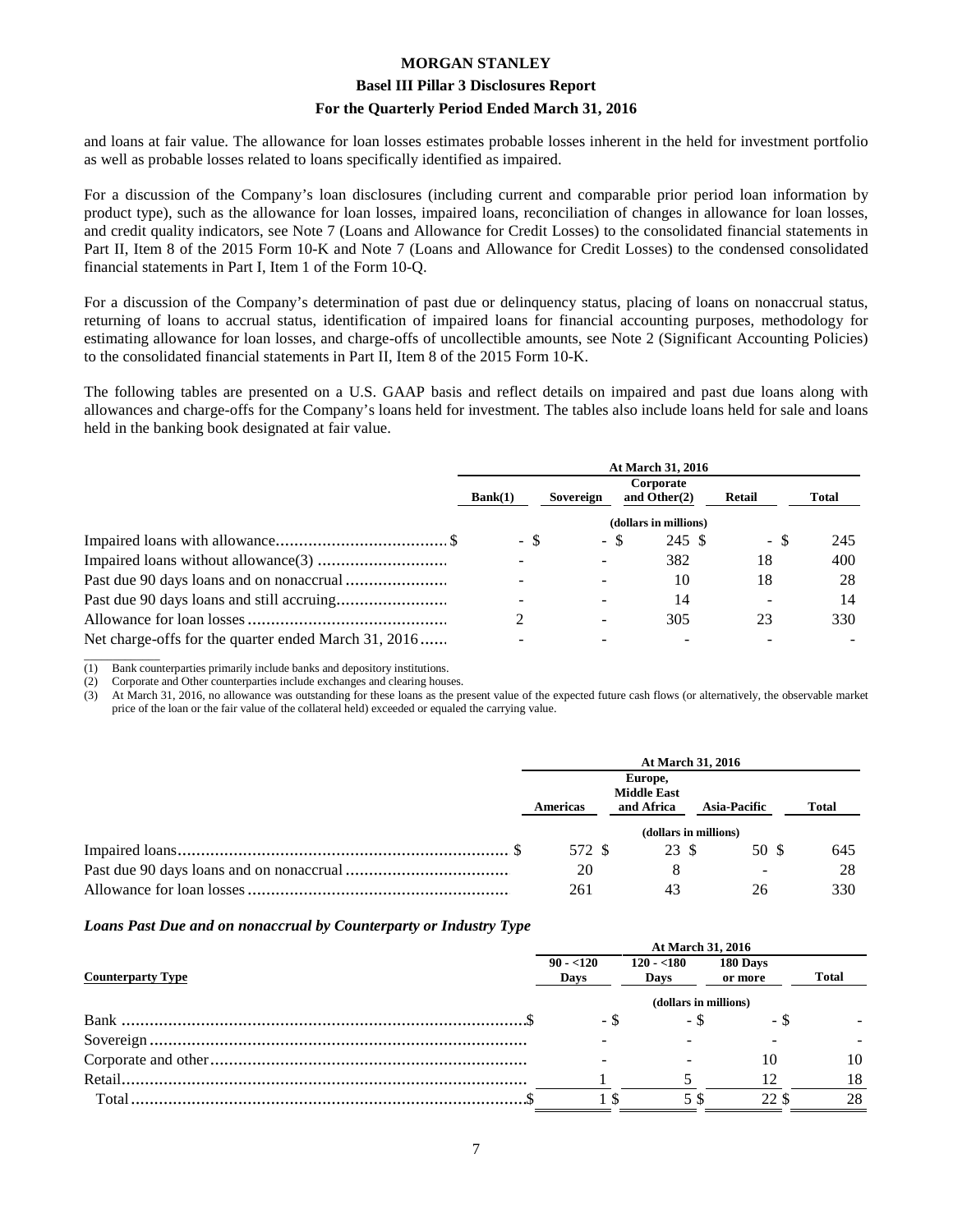#### **Basel III Pillar 3 Disclosures Report**

#### **For the Quarterly Period Ended March 31, 2016**

#### **5.3 Portfolios Subject to Internal Ratings-Based Risk-Based Capital Formulas**

The Company utilizes its internal ratings system in the calculation of RWAs for the purpose of determining Basel III regulatory capital requirements for wholesale and retail exposures, as well as other internal risk management processes such as determining credit limits.

#### Internal Ratings System Design

As a core part of its responsibility for the independent management of credit risk, the Credit Risk Management Department maintains a control framework to evaluate the risk of obligors and the structure of credit facilities (for loans, derivatives, securities financing transactions, etc.), both at inception and periodically thereafter. For both wholesale and retail exposures, the Company has internal ratings methodologies that assign a Probability of Default ("PD") and a Loss Given Default ("LGD"). These risk parameters, along with Exposure at Default ("EAD"), are used to compute credit risk RWAs under the Advanced Approach. Internal credit ratings serve as the Credit Risk Management Department's independent assessment of credit risk, and the basis for a comprehensive credit limits framework used to control credit risk. The Company uses quantitative models and expert judgment to estimate the various risk parameters related to each obligor and/or credit facility. Internal ratings procedures, methodologies, and models are all independently and formally governed, and models are reviewed by an independent oversight function.

The PD represents a through the cycle likelihood of default of an obligor. The LGD is an estimate of the expected economic loss incurred by the Company during an economic downturn in the event of default by an obligor, expressed as a percentage of EAD. EAD is the estimated amount due at the time of default. EAD for certain products may be reduced by certain credit risk mitigants. Contingent liabilities, such as undrawn commitments and standby letters of credit, are considered in determining EAD.

#### Internal Ratings System Process

The performance of the overall internal ratings system is monitored on a quarterly basis. This involves a review of key performance measures that include rating overrides, accuracy ratio and comparison of internal ratings versus applicable agency ratings. The review is performed by an independent group, and the results and conclusions are reported to corresponding credit risk governance committees. The overall effectiveness of the internal ratings system is assessed annually and the evaluation results go through a rigorous challenge process by various governance committees before they are presented to the Company's Board of Directors.

#### Wholesale Exposures

Wholesale exposures are credit risk exposures to institutions and individual investors that may arise from a variety of business activities, including, but not limited to, entering into swap or other derivative contracts under which counterparties have obligations to make payments to the Company; extending credit to clients through various lending commitments; providing short-term or long-term funding that is secured by physical or financial collateral whose value may at times be insufficient to fully cover the loan repayment amount; and posting margin and/or collateral and/or deposits to clearing houses, clearing agencies, exchanges, banks, securities companies and other financial counterparties.

The Credit Risk Management Department evaluates wholesale obligors (including but not limited to: companies, individuals, sovereign entities or other government entities) and assigns them internal credit ratings using a "through the cycle" methodology that reflects credit quality expectation over a medium-term horizon.

The Credit Risk Management Department rates wholesale counterparties based on an analysis of the obligor and industry- or sector-specific qualitative and quantitative factors. The ratings process typically includes an analysis of the obligor's financial statements, evaluation of its market position, strategy, management, legal and environmental issues; and consideration of industry dynamics affecting its performance. The Credit Risk Management Department also considers securities prices and other financial markets to assess financial flexibility of the obligor. The Credit Risk Management Department collects relevant information to rate an obligor. If the available information for an obligor is limited, a conservative rating is assigned to reflect uncertainty arising from the limited information.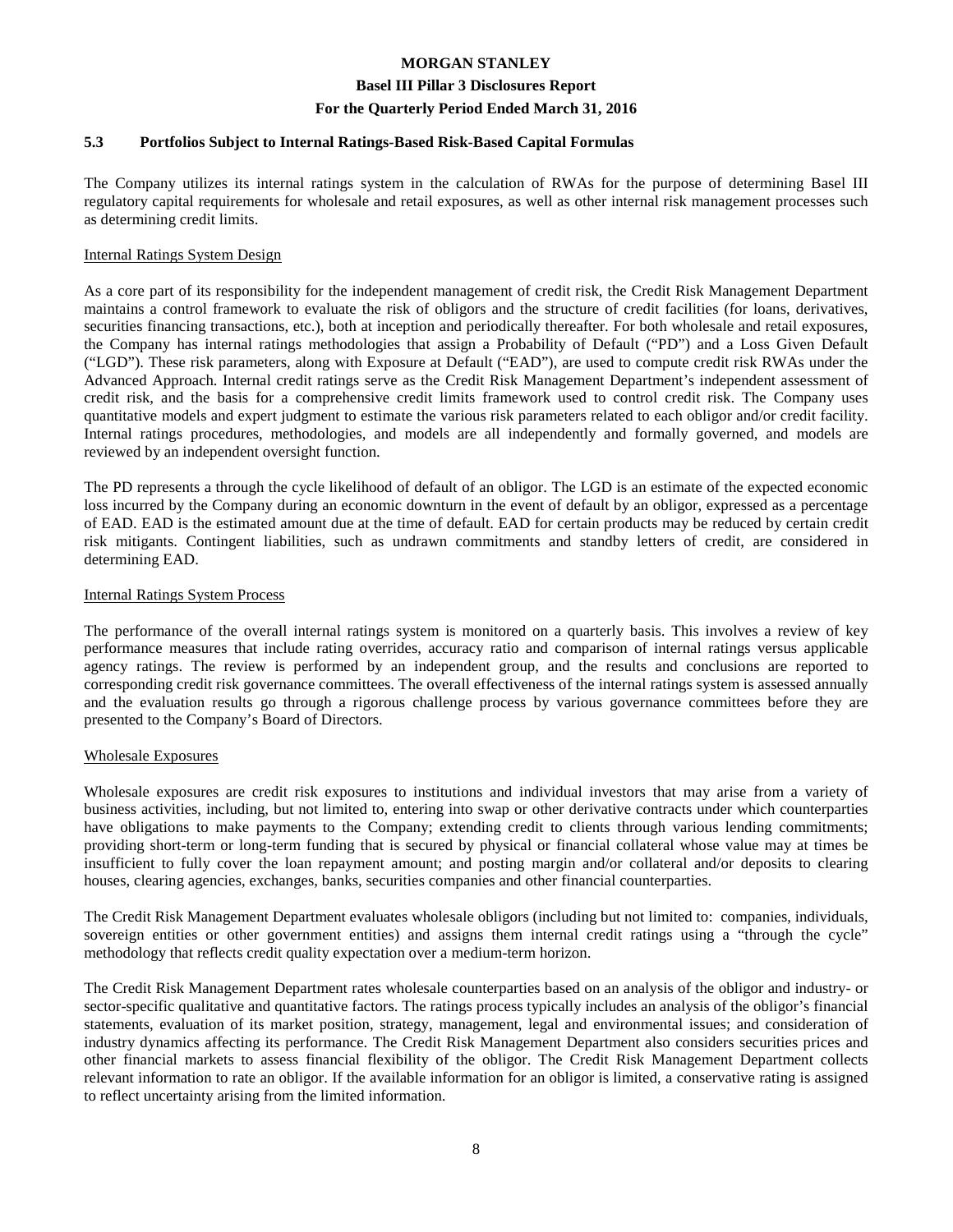#### Retail Exposures

Retail exposures generally include exposures to individuals and exposures to small businesses that are managed as part of a pool of exposures with similar risk characteristics, and not on an individual exposure basis. The Company incurs retail exposure credit risk within its Wealth Management residential mortgage business by making single-family residential mortgage loans in the form of conforming, nonconforming or home equity lines of credit ("HELOC"). In addition, the Company grants loans to certain Wealth Management employees primarily in conjunction with a program to retain and recruit such employees. The primary source of the Company's retail exposure is concentrated in two of three Basel III retail exposure categories: Residential Mortgages and Other Retail Exposures. The third Basel III retail category, Qualifying Revolving Exposures, is not currently relevant to the Company as it has no assets related to this category.

Retail exposures consist of many small loans, thereby making it generally inefficient to assign ratings to each individual loan. Individual loans, therefore, are segmented and aggregated into pools. The Credit Risk Management Department develops the methodology to assign PD, LGD and EAD estimates to these pools of exposures with similar risk characteristics, using factors that may include the Fair Isaac Corporation ("FICO") scores of the borrowers.

#### Internal Ratings System Exposures

The following table provides a summary of the distribution of Internal Ratings Based Advanced Approach risk parameters that the Company uses to calculate credit risk RWAs for wholesale and retail exposures. The table also provides average risk weighted values across obligor types and rating grades. The Company currently does not have any high volatility commercial real estate or qualifying revolving exposures.

|              | At March 31, 2016               |                                         |                                |                       |                       |                                   |                                |  |  |  |
|--------------|---------------------------------|-----------------------------------------|--------------------------------|-----------------------|-----------------------|-----------------------------------|--------------------------------|--|--|--|
| Subcategory  | PD Band $(\%$                   | <b>Average PD</b><br>$(\frac{6}{6})(1)$ | <b>Average LGD</b><br>% (1)(2) | Undrawn<br>Commitment | EAD(2)                | Average<br>Counterparty<br>EAD(3) | Average risk<br>weight $(\% )$ |  |  |  |
|              |                                 |                                         |                                |                       | (dollars in millions) |                                   |                                |  |  |  |
| Wholesale    |                                 |                                         |                                |                       |                       |                                   |                                |  |  |  |
|              | Exposures $0.00 \leq PD < 0.35$ | 0.07%                                   | 39.28%\$                       | 81,711 \$             | 278,312 \$            | 9,666                             | 20.72%                         |  |  |  |
|              | $0.35 \leq P D < 1.35$          | 0.78%                                   | 42.48%                         | 12,793                | 22,804                | 136                               | 75.27%                         |  |  |  |
|              | $1.35 \leq PD < 10.00$          | 4.91%                                   | 36.10%                         | 8,904                 | 14,994                | 126                               | 127.47%                        |  |  |  |
|              | $10.00 \leq PD < 100.00 \ldots$ | 26.85%                                  | 30.56%                         | 433                   | 2,408                 | 208                               | 174.87%                        |  |  |  |
|              | 100 (Default)                   | 100.00%                                 | N/A                            | 325                   | 1,933                 | 87                                | 106.00%                        |  |  |  |
|              |                                 |                                         |                                | 104,166 \$            | 320,451 \$            | 10,223                            |                                |  |  |  |
| Residential  |                                 |                                         |                                |                       |                       |                                   |                                |  |  |  |
|              | Mortgages $0.00 \leq PD < 0.15$ | 0.05%                                   | 17.79%\$                       | 319 \$                | 19,180 \$             | 1                                 | 2.68%                          |  |  |  |
|              | $0.15 \leq P D < 0.35$          | 0.32%                                   | 16.03%                         | 3                     | 1,896                 | 3                                 | 9.48%                          |  |  |  |
|              | $0.35 \leq PD < 1.35$           | 1.33%                                   | 12.68%                         | $\blacksquare$        | 955                   | 6                                 | 20.14%                         |  |  |  |
|              | $1.35 \leq PD < 10.00$          | 1.98%                                   | 13.15%                         |                       | 211                   | 1                                 | 27.00%                         |  |  |  |
|              | $10.00 \leq PD < 100.00 \ldots$ | 25.76%                                  | 15.33%                         |                       | 32                    | 2                                 | 94.56%                         |  |  |  |
|              | 100 (Default)                   | 100.00%                                 | N/A                            |                       | 18                    | 2                                 | 106.00%                        |  |  |  |
|              |                                 |                                         |                                | 322 \$                | 22,292 \$             | 15                                |                                |  |  |  |
| Other Retail |                                 |                                         |                                |                       |                       |                                   |                                |  |  |  |
|              | Exposures $0.00 \leq PD < 1.50$ | 0.00%                                   | $0.00\%$ \$                    | - \$                  | - \$                  |                                   | 0.00%                          |  |  |  |
|              | $1.50 \leq PD < 3.00$           | 2.21%                                   | 100.00%                        |                       | 53                    | 23                                | 50.78%                         |  |  |  |
|              | $3.00 \leq PD < 5.00$           | 3.29%                                   | 46.85%                         |                       | 1,834                 | 3                                 | 70.10%                         |  |  |  |
|              | $5.00 \leq PD < 8.00$           | 6.11%                                   | 44.53%                         |                       | 2,714                 |                                   | 70.93%                         |  |  |  |
|              | $8.00 \leq PD < 100.00$         | 9.63%                                   | 13.41%                         |                       | 25                    |                                   | 23.58%                         |  |  |  |
|              | $100$ (Default)                 | 100.00%                                 | N/A                            |                       | 266                   |                                   | 106.00%                        |  |  |  |
|              |                                 |                                         |                                | $-$ \$                | 4,892 \$              | 27                                |                                |  |  |  |
|              |                                 |                                         |                                | 104,488 \$            | 347,635 \$            | 10,265                            |                                |  |  |  |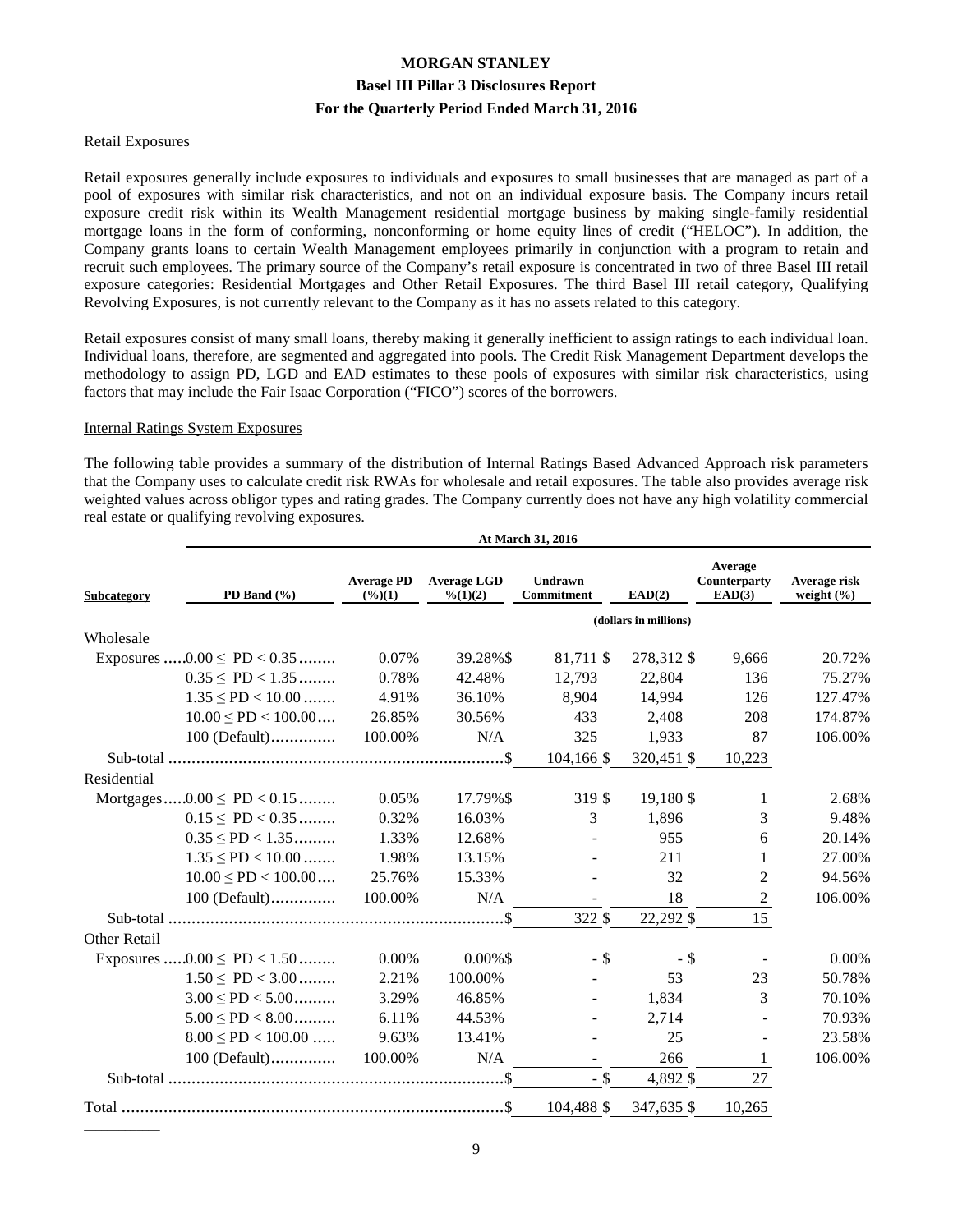#### **Basel III Pillar 3 Disclosures Report**

#### **For the Quarterly Period Ended March 31, 2016**

N/A—Not Applicable

- (1) Amounts reflect the effect of eligible guarantees and eligible credit derivatives.
- (2) Under U.S. Basel III, credit risk mitigation in the form of collateral may be applied by reducing EAD or adjusting the LGD. The Company may apply one or the other approach depending on product type.
- (3) Amounts represent the weighted average EAD per counterparty within the respective PD band, weighted by its pro rata EAD contribution.

#### **5.4 General Disclosure for Wholesale Counterparty Credit Risk of Derivative Contracts, Repo-Style Transactions and Eligible Margin Lending**

#### Counterparty Credit Risk Overview

Counterparty credit exposure arises from the risk that parties are unable to meet their payment obligations under derivative contracts, repo-style transactions and eligible margin loans. Repo-style transactions include securities sold under agreements to repurchase ("repurchase agreements") and securities lending transactions. Derivative contracts and securities underlying repo-style transactions have a risk of increased potential future counterparty exposure from changes in movements in market prices and other risk factors. Potential future exposure is mitigated by the use of netting and collateral agreements. The Company uses internal models to compute expected exposure that includes the mitigating effects of netting and collateral in valuing over-the-counter ("OTC") and exchange-traded derivative contracts and repo-style transactions. For eligible margin lending, the Company uses either internal models or the collateral haircut approach ("CHA") as prescribed in the U.S. Basel III rules. The use of netting, collateral, internal models methodology ("IMM") and CVAs are discussed further below, in addition to other counterparty credit risk management practices.

#### *Derivative Contracts*

The Company actively manages its credit exposure through the application of collateral arrangements and readily available market instruments such as credit derivatives. The use of collateral in managing derivative risk is standard in the market place, and is governed by appropriate documentation such as the Credit Support Annex to the International Swaps and Derivatives Association, Inc. ("ISDA") documentation. In line with these standards, the Company generally accepts only cash, government bonds, corporate debt and main index equities as collateral. The Company has policies and procedures for reviewing the legal enforceability of credit support documents in accordance with applicable rules.

#### *Repo-Style Transactions*

The Company enters into securities purchased under agreements to resell ("reverse repurchase agreements"), repurchase agreements, securities borrowed and securities loaned transactions to, among other things, acquire securities to cover short positions and settle other securities obligations, to accommodate customers' needs and to finance the Company's inventory positions. The Company manages credit exposure arising from such transactions by, in appropriate circumstances, entering into master netting agreements and collateral agreements with counterparties that provide the Company, in the event of a counterparty default (such as bankruptcy or a counterparty's failure to pay or perform), with the right to net a counterparty's rights and obligations under such agreement and liquidate and set off collateral held by the Company against the net amount owed by the counterparty. Under these agreements and transactions, the Company either receives or provides collateral, including U.S. government and agency securities, other sovereign government obligations, corporate and other debt, and corporate equities.

#### *Eligible Margin Lending*

The Company also engages in customer margin lending and securities-based lending to its Institutional Securities and Wealth Management clients that allow clients to borrow against the value of qualifying securities. This lending activity is included within Customer and other receivables or Loans in the consolidated statements of financial condition. The Company monitors required margin levels and established credit terms daily and, pursuant to such guidelines, requires customers to deposit additional collateral or reduce positions, when necessary.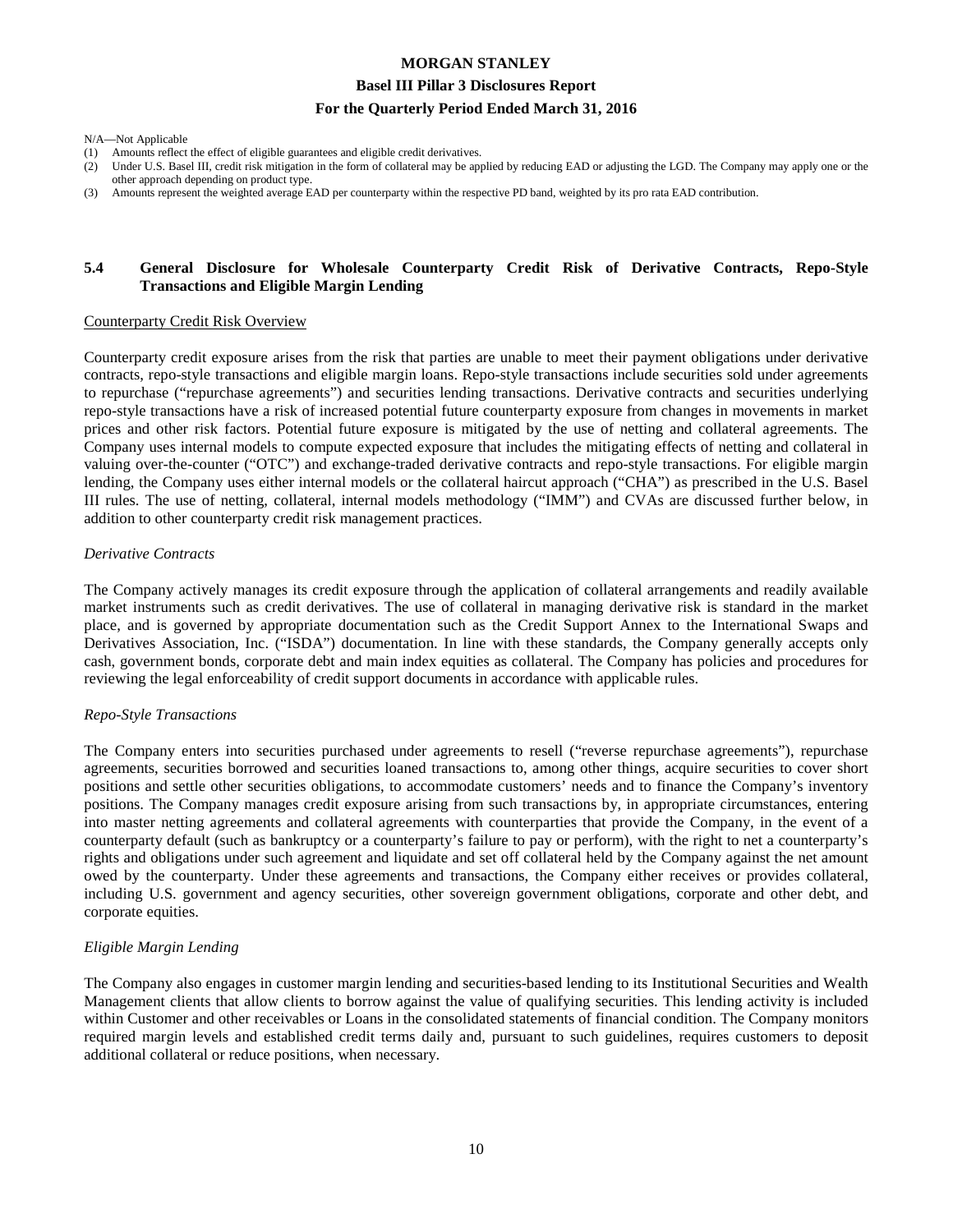#### **Netting**

The Company recognizes netting in its estimation of EAD where it has a master netting agreement in place and other relevant requirements are met. The ISDA Master Agreement is an industry-standard master netting agreement that is typically used to document derivative transactions. The Company generally uses the ISDA Master Agreement and similar master netting agreements to document derivative and repo-style transactions. For a discussion of the Company's master netting agreements, see Note 4 (Derivative Instruments and Hedging Activities) and Note 6 (Collateralized Transactions) to the consolidated financial statements in Part I, Item 1 of the Form 10-Q.

#### Collateral

The Company may require collateral depending on the credit profile of the Company's counterparties. There is an established infrastructure to manage, maintain and value collateral on a daily basis. Collateral held is managed in accordance with the Company's guidelines and the relevant underlying agreements.

For a discussion of the Company's use of collateral as a credit risk mitigant, including with respect to derivatives, repo-style transactions and eligible margin loans, see Note 4 (Derivative Instruments and Hedging Activities) and Note 6 (Collateralized Transactions) to the consolidated financial statements in Part I, Item 1 of the Form 10-Q. For further information on the Company's valuation approaches, including for collateral, see Note 2 (Significant Accounting Policies) and Note 3 (Fair Values) to the consolidated financial statements included in Part II, Item 8 of the 2015 Form 10-K.

#### General Disclosure for Counterparty Credit Risk

The following table presents the exposures for derivative and other contracts and securities financing transactions, consisting of repo-style transactions and eligible margin lending, presented on a U.S. GAAP basis.

|                                           | At<br><b>March 31, 2016</b> |
|-------------------------------------------|-----------------------------|
|                                           | (dollars in millions)       |
| <b>Derivative and Other Contracts:</b>    |                             |
|                                           | 581,953                     |
|                                           | (488, 177)                  |
|                                           | 93,776                      |
|                                           | (10,299)                    |
|                                           | (57, 946)                   |
|                                           | 25,531                      |
| <b>Securities Financing Transactions:</b> |                             |
| <b>Repo-Style Transactions:</b>           |                             |
|                                           | 306,042                     |
|                                           | 11.111                      |
| <b>Eligible Margin Lending:</b>           |                             |
|                                           | 50.269                      |

(1) At March 31, 2016, the fair value of the collateral held exceeded the carrying value of margin loans.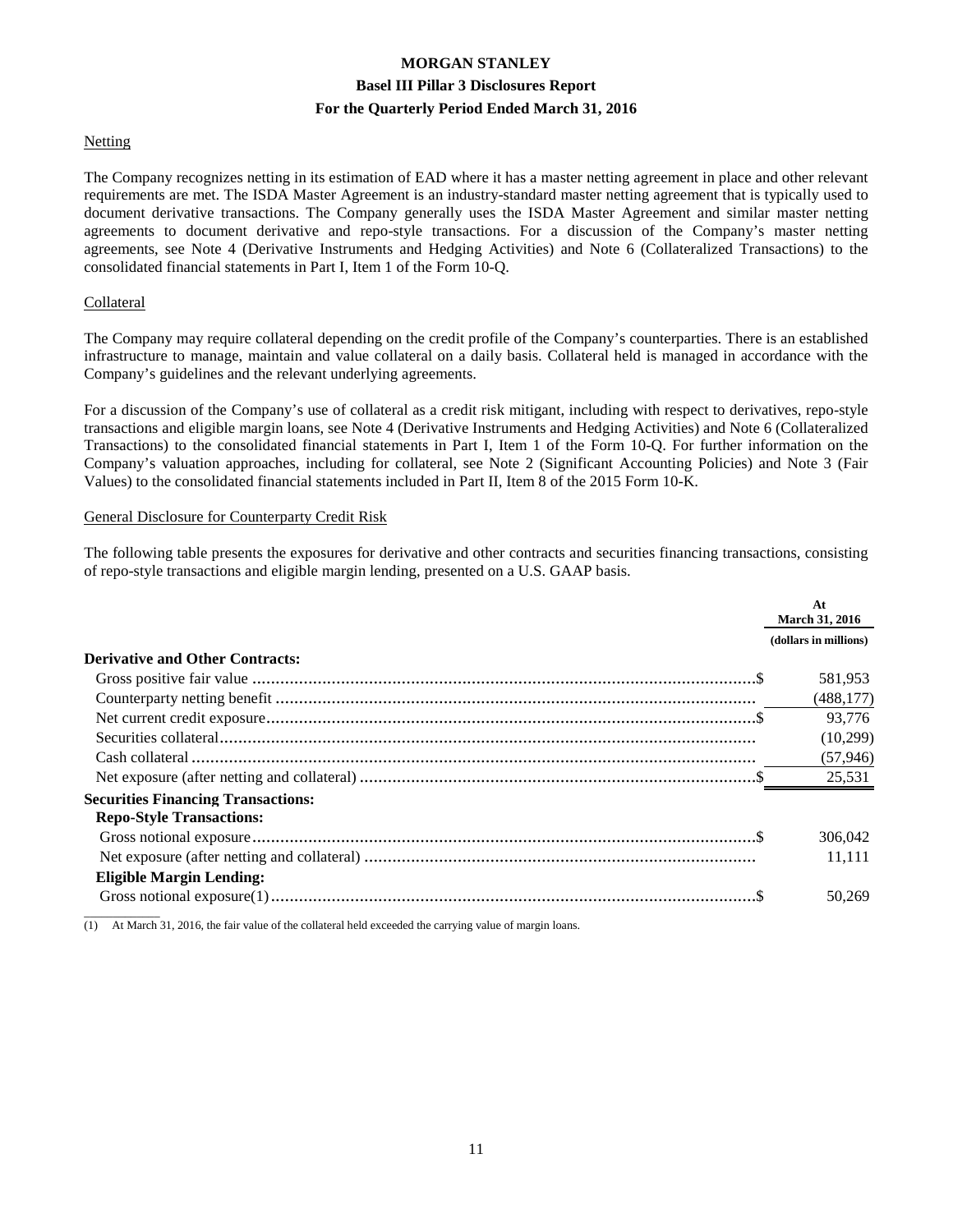#### **Basel III Pillar 3 Disclosures Report**

#### **For the Quarterly Period Ended March 31, 2016**

The following table is presented on a U.S. GAAP basis and reflects the notional amount of outstanding credit derivatives at March 31, 2016, used to hedge the Company's own portfolio and those undertaken in connection with client intermediation activities.

|                        | At March 31, 2016      |  |           |                  |                                  |  |         |  |
|------------------------|------------------------|--|-----------|------------------|----------------------------------|--|---------|--|
|                        | <b>Hedge Portfolio</b> |  |           |                  | <b>Intermediation Activities</b> |  |         |  |
| Credit derivative type | Purchased              |  | Sold      | <b>Purchased</b> |                                  |  | Sold    |  |
|                        | (dollars in millions)  |  |           |                  |                                  |  |         |  |
|                        | 37.129 \$              |  | 17.873 \$ |                  | 677.225 \$                       |  | 659,711 |  |
|                        |                        |  |           |                  | 906                              |  | 4,811   |  |
|                        | 1.469                  |  | 400       |                  | 5.614                            |  | 7,183   |  |
|                        | 38,598                 |  | 18.273    |                  | 683.745                          |  | 671,705 |  |

For a further discussion of the Company's credit derivatives, see "Quantitative and Qualitative Disclosures about Market Risk—Risk Management—Credit Risk—Credit Exposure–Derivatives—Credit Derivatives" in Part I, Item 3 and Note 4 (Derivative Instruments and Hedging Activities) to the consolidated financial statements in Part I, Item 1 of the Form 10-Q.

#### Internal Models Methodology

The Company has been approved by its primary regulators to use the IMM to estimate counterparty exposure at future time horizons. Under the IMM approach, the Company uses simulation models to estimate the distribution of counterparty exposures at specified future time horizons. The simulation models project potential values of various risk factors that affect the Company's counterparty portfolio (*e.g.*, interest rates, equity prices, commodity prices and credit spreads) under a large number of simulation paths, and then determines possible changes in counterparty exposure for each path by re-pricing transactions with that counterparty under the projected risk factor values. A counterparty's expected positive exposure profile is determined from the resulting modeled exposure distribution to estimate EAD in calculating credit risk RWAs for regulatory capital ratio purposes. For a small population of exposures not modeled under this simulation method, the Company calculates EAD for regulatory capital purposes using a more conservative but less risk-sensitive method. The internal models incorporate the effects of legally enforceable netting and collateral agreements in estimating counterparty exposure.

#### Collateral Haircut Approach Methodology

For certain eligible margin loans, EAD is adjusted to reflect the risk mitigating effect of financial collateral in line with the CHA as prescribed in the U.S. Basel III rules. CVA and other counterparty credit risk management practices are discussed further below.

The table below presents the EAD used for the Company's determination of regulatory capital for derivative and other contracts and securities financing transactions, excluding default fund contributions.

|                                         | At March 31, 2016                  |            |                        |            |              |            |  |
|-----------------------------------------|------------------------------------|------------|------------------------|------------|--------------|------------|--|
|                                         | <b>Internal Models Methodology</b> |            | <b>CHA</b> Methodology |            | <b>Total</b> |            |  |
|                                         | <b>EAD</b>                         | <b>RWA</b> | <b>EAD</b>             | <b>RWA</b> | <b>EAD</b>   | <b>RWA</b> |  |
|                                         |                                    |            | (dollars in millions)  |            |              |            |  |
| Derivative and other contracts $(1)$ \$ | 71,510 \$                          | 27,454 \$  | - \$                   | - \$       | 71,510 \$    | 27,454     |  |
| Securities financing transactions       | 34,504                             | 7.616      | 1.517                  | 2.569      | 36,021       | 10,185     |  |
|                                         | 1,499                              | 32         |                        |            | 1,499        | 32         |  |
|                                         | 107.513 \$                         | 35,102 \$  | 1.517 \$               | 2.569 \$   | 109,030 \$   | 37,671     |  |

 $\overline{\phantom{a}}$  , where  $\overline{\phantom{a}}$ (1) Amount includes client exposures related to cleared transactions.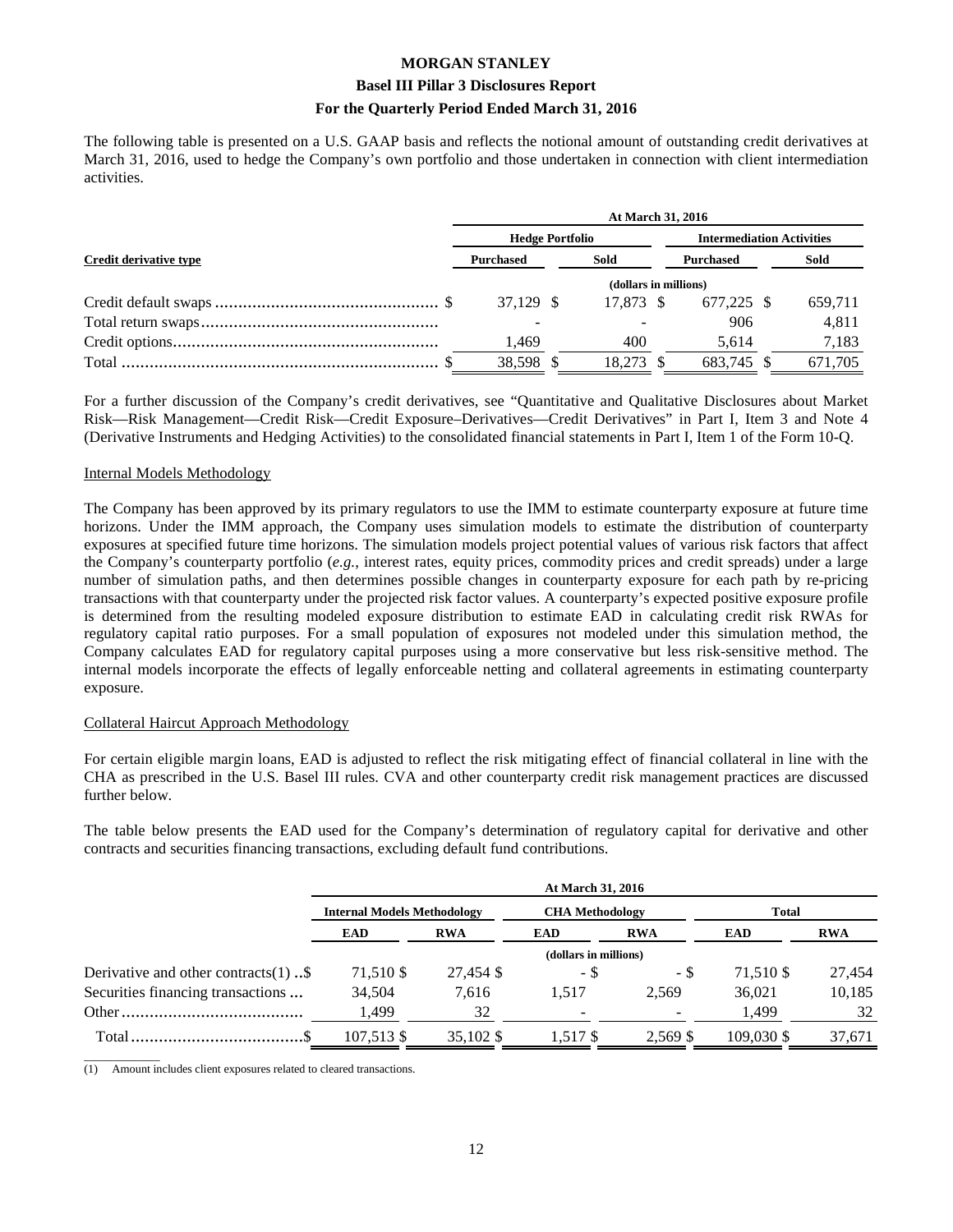#### Other Counterparty Credit Risk Management Practices

#### *Credit Valuation Adjustment*

CVA refers to the fair value adjustment to reflect counterparty credit risk in the valuation of OTC derivative contracts. U.S. Basel III requires the Company to calculate RWAs for CVA.

The Company establishes a CVA for OTC derivative transactions based on expected credit losses given the probability and severity of a counterparty default. The adjustment is determined by evaluating the credit exposure to the counterparty and by taking into account the market value of a counterparty's credit risk as implied by credit spreads, and the effect of allowances for any credit risk mitigants such as legally enforceable netting and collateral agreements.

CVA is recognized in profit and loss on a daily basis and effectively represents an adjustment to reflect the credit component of the fair value of the derivatives receivable. Given that the previously recognized CVA reduces the potential loss faced in the event of a counterparty default, exposure metrics are reduced for CVA.

#### *Credit Limits Framework*

The Company employs an internal comprehensive and global Credit Limits Framework as one of the primary tools used to evaluate and manage credit risk levels across the Company. The Credit Limits Framework includes single-name limits and portfolio concentration limits by country, industry and product type. The limits within the Credit Limits Framework are calibrated to the Company's risk tolerance and reflect factors that include the Company's capital levels and the risk attributes of the exposures managed by the limits. Credit exposure is actively monitored against the relevant credit limits, and excesses are escalated in accordance with established governance thresholds. In addition, credit limits are evaluated and reaffirmed at least annually or more frequently as necessary.

#### *Additional Collateral Requirements Due to Credit Rating Downgrade*

For a discussion of the additional collateral or termination payments that may be called in the event of a future credit rating downgrade of the Company, see "MD&A—Liquidity and Capital Resources—Credit Ratings" in Part I, Item 2 of the Form 10-Q.

#### *Wrong-Way Risk*

The Company incorporates the effect of specific wrong-way risk in its calculation of the counterparty exposure. Specific wrong-way risk arises when a transaction is structured in such a way that the exposure to the counterparty is positively correlated with the PD of the counterparty; for example, a counterparty writing put options on its own stock or a counterparty collateralized by its own or related party stock. The Company considers specific wrong-way risk when approving transactions. The Company also monitors general wrong-way risk, which arises when the counterparty PD is correlated with general market or macroeconomic factors. The credit assessment process identifies these correlations and manages the risk accordingly.

#### **5.5 Credit Risk Mitigation**

#### **Overview**

In addition to the use of netting and collateral for mitigating counterparty credit risk discussed above, the Company may seek to mitigate credit risk from its lending and derivatives transactions in multiple ways, including through the use of guarantees and hedges. At the transaction level, the Company seeks to mitigate risk through management of key risk elements such as size, tenor, financial covenants, seniority and collateral. The Company actively hedges its lending and derivatives exposure through various financial instruments that may include single-name, portfolio and structured credit derivatives. Additionally, the Company may sell, assign or syndicate funded loans and lending commitments to other financial institutions in the primary and secondary loan market.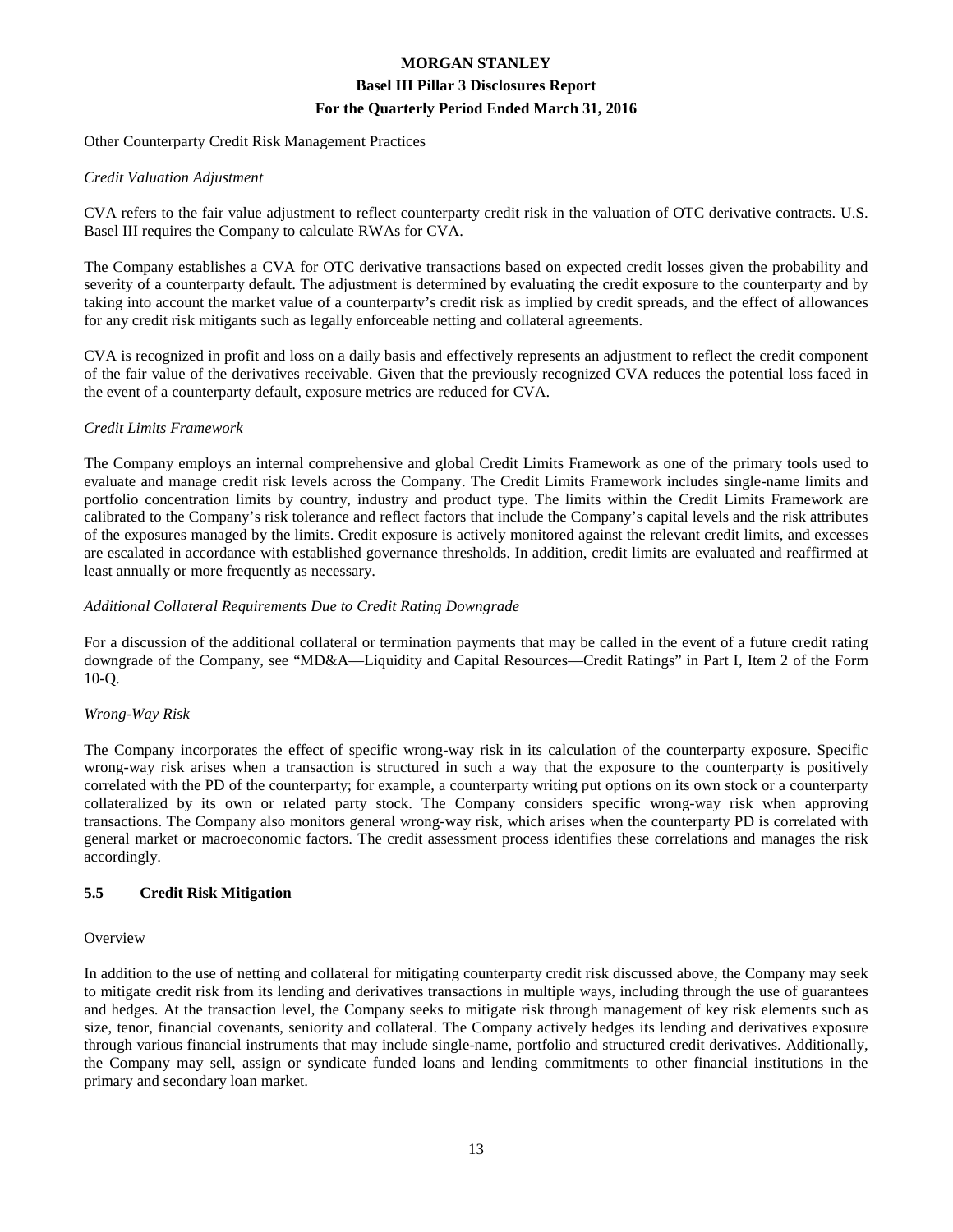#### **Basel III Pillar 3 Disclosures Report**

#### **For the Quarterly Period Ended March 31, 2016**

In connection with its derivative and other contracts and securities financing transaction activities, the Company generally enters into master netting agreements and collateral arrangements with counterparties. These agreements provide the Company with the ability to demand collateral, as well as to liquidate collateral and offset receivables and payables covered under the same master netting agreement in the event of a counterparty default. For further information on the impact of netting on the Company's credit exposures, see "Collateral" in Section 5.4 herein and "Quantitative and Qualitative Disclosures about Market Risk—Risk Management—Credit Risk" in Part II, Item 7A of the 2015 Form 10-K.

#### Loan Collateral Recognition and Management

Collateralizing loans significantly reduces the credit risk to the Company. As part of the credit evaluation process, the Credit Risk Management Department assesses the ability of obligors to grant collateral. The Credit Risk Management Department may consider the receipt of collateral as a factor when approving loans, as applicable.

Loans secured by customer margin accounts, a source of credit exposure, are collateralized in accordance with internal and regulatory guidelines. The Company monitors required margin levels and established credit limits daily and pursuant to such guidelines, requires customers to deposit additional collateral, or reduce positions, when necessary. Factors considered in the review of margin loans are the amount of the loan, the intended purpose, the degree of leverage being employed in the account, and overall evaluation of the portfolio to ensure proper diversification or, in the case of concentrated positions, appropriate liquidity of the underlying collateral or potential hedging strategies to reduce risk. Additionally, transactions relating to restricted positions require a review of any legal impediments to liquidation of the underlying collateral. Underlying collateral for margin loans is reviewed with respect to the liquidity of the proposed collateral positions, valuation of securities, historic trading range, volatility analysis and an evaluation of industry concentrations.

With respect to first and second mortgage loans, including HELOC loans, a loan evaluation process is adopted within a framework of the credit underwriting policies and collateral valuation. Loan-to-collateral value ratios are determined based on independent third-party property appraisal/valuations, and the security lien position is established through title/ownership reports.

#### Guarantees and Credit Derivatives

The Company may accept or request guarantees from related or third parties to mitigate credit risk for wholesale obligors. Such arrangements represent obligations for the guarantor to make payments to the Company if the counterparty fails to fulfill its obligation under a borrowing arrangement or other contractual obligation. The Company typically accepts guarantees from corporate entities and financial institutions within its Institutional Securities business segment, and individuals and their small- and medium-sized domestic businesses within its Wealth Management business segment. The Company may also hedge certain exposures using credit derivatives. The Company enters into credit derivatives, principally through credit default swaps, under which it receives or provides protection against the risk of default on a set of debt obligations issued by a specified reference entity or entities. A majority of the Company's hedge counterparties are banks, broker-dealers, insurance companies and other financial institutions.

The Company recognizes certain credit derivatives and third-party guarantees for the reduction of capital requirements under the Advanced Approach. At March 31, 2016, the aggregate EAD amount of the Company's wholesale exposure hedged by such credit derivatives or third-party guarantees, excluding CVA hedges, was \$3,967 million.

#### **6 Equities Not Subject to Market Risk Capital Rule**

#### **Overview**

The Company from time to time makes equity investments that may include business facilitation or other investing activities. Such investments are typically strategic investments undertaken by the Company to facilitate core business activities. From time to time, the Company may also make equity investments and capital commitments to public and private companies, funds and other entities. Additionally, the Company sponsors and manages investment vehicles and separate accounts for clients seeking exposure to private equity, infrastructure, mezzanine lending and real estate-related and other alternative investments. The Company may also invest in and provide capital to such investment vehicles.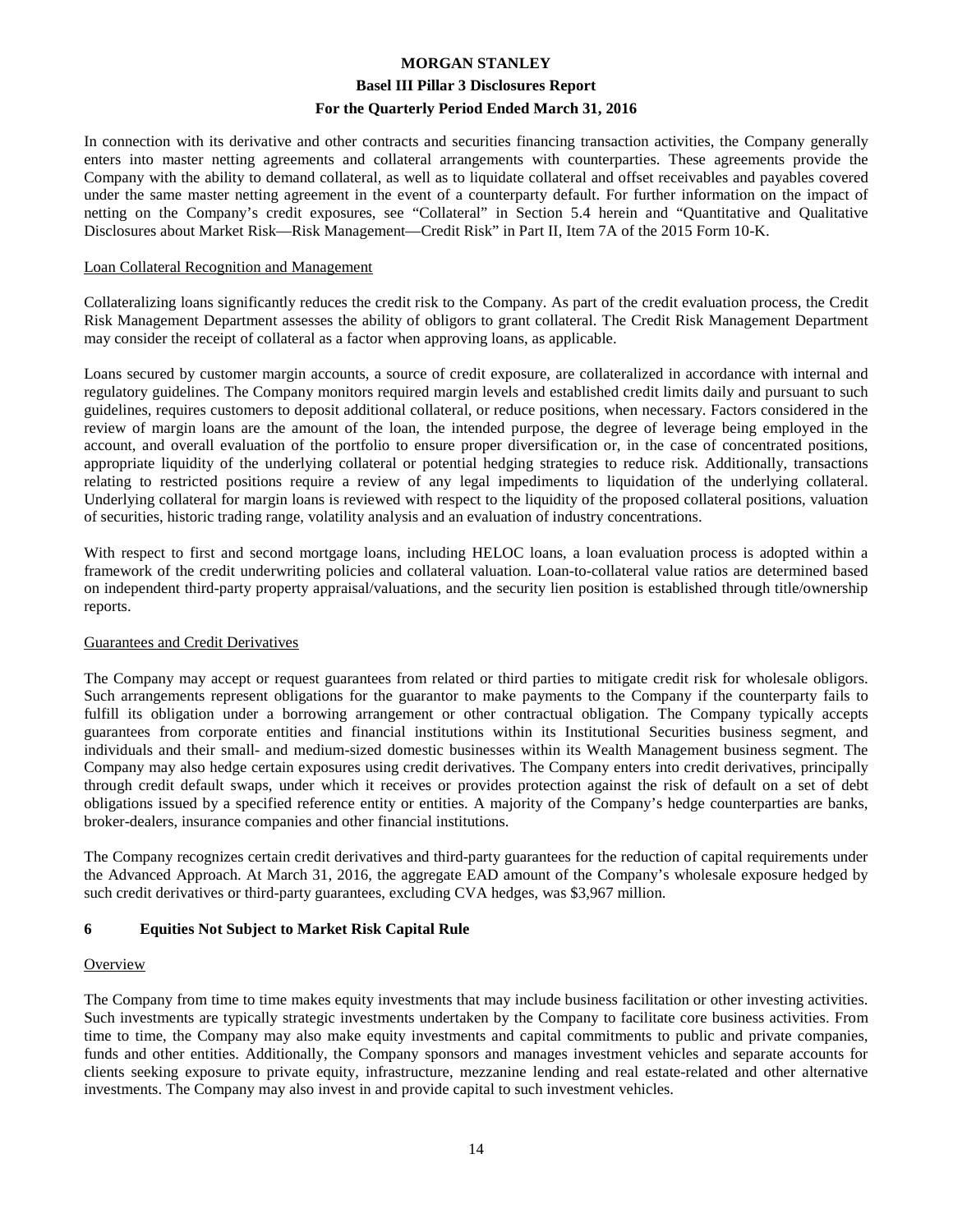#### Valuation for equity investments not subject to market risk capital rule

The Company's equity investments include investments in private equity funds, real estate funds and hedge funds (which include investments made in connection with certain employee deferred compensation plans), as well as direct investments in equity securities, which are recorded at fair value.

The Company applies the Alternative Modified Look-Through Approach for equity exposures to investment funds. Under this approach, the adjusted carrying value of an equity exposure to an investment fund is assigned on a pro rata basis to different risk weight categories based on the information in the fund's prospectus or related documents. For all other equity exposures, the Company applies the Simple Risk-Weight Approach ("SRWA"). Under SRWA, the RWA for each equity exposure is calculated by multiplying the adjusted carrying value of the equity exposure by the applicable regulatory prescribed risk weight.

The following table consists of U.S. GAAP amounts disclosed in the Company's balance sheet of investments and the types and nature of investments, capital requirements by appropriate equity groupings, realized gains/(losses) from sales and liquidations in the reporting period, and total unrealized gains/(losses) on available for sale ("AFS") equity securities reflected in Accumulated other comprehensive income (loss) ("AOCI"), net of tax, including unrecognized gains/(losses) related to investments carried at cost and unrealized gains/(losses) included in Tier 1 and/or Tier 2 capital.

|                                                                               | At March 31, 2016          |                       |    |         |  |  |
|-------------------------------------------------------------------------------|----------------------------|-----------------------|----|---------|--|--|
|                                                                               | <b>Total</b>               | <b>Risk</b>           |    |         |  |  |
| <b>Type of Equity Investments</b>                                             | <b>On-balance Sheet(1)</b> | Weight %              |    | RWAs(2) |  |  |
|                                                                               |                            | (dollars in millions) |    |         |  |  |
| Simple Risk-Weight Approach:                                                  |                            |                       |    |         |  |  |
|                                                                               | 349                        | 0%                    | \$ |         |  |  |
|                                                                               | 37                         | 20%                   |    | 8       |  |  |
|                                                                               | 1,864                      | 100%                  |    | 2,075   |  |  |
|                                                                               | 4,308                      | 100%                  |    | 4,884   |  |  |
| Significant investments in unconsolidated financial institutions(3)           | 4,178                      | 100%                  |    | 4,492   |  |  |
|                                                                               |                            | 300%                  |    |         |  |  |
|                                                                               |                            | 400%                  |    |         |  |  |
|                                                                               | 376                        | 600%                  |    | 3,327   |  |  |
|                                                                               | 11,112                     | N/A                   | \$ | 14,786  |  |  |
| Equity exposures to investment funds:                                         |                            |                       |    |         |  |  |
|                                                                               | 2,302                      | N/A                   |    | 2,861   |  |  |
| Total Equities Not Subject to Market Risk Capital Rule\$                      | 13,414                     | N/A                   | \$ | 17,647  |  |  |
|                                                                               |                            |                       |    | 149     |  |  |
| Total unrealized gains/(losses) on AFS equity securities reflected in AOCI(4) |                            |                       |    | 3       |  |  |
|                                                                               |                            |                       |    | 21      |  |  |
|                                                                               |                            |                       |    | 3       |  |  |

N/A—Not Applicable

(1) The total on-balance sheet amount reflects \$10,058 million and \$3,356 million of non-publicly traded and publicly traded investments, respectively, at March 31, 2016. The on-balance sheet amounts reflect approximate fair value of these exposures and are presented on a U.S. GAAP basis, which include investments in the Company's own capital instruments and investments in the capital instruments of unconsolidated financial institutions that are subject to capital deductions under U.S. Basel III. At March 31, 2016, the amount of Equities Not Subject to Market Risk Capital Rule that was deducted from Total capital was \$35 million, which also includes certain deductions applicable under the Volcker Rule. For a discussion of the Company's deductions under the Volcker Rule, see "Business-Supervision and Regulation—Financial Holding Company—Activities Restrictions under the Volcker Rule" in Part I, Item 1 of the 2015 Form 10-K. For further information on the Company's valuation techniques related to investments, see Note 2 (Significant Accounting Policies) to the consolidated financial statements in Part II, Item 8 of the 2015 Form 10-K.

(2) In accordance with U.S. Basel III, RWAs reflect a 1.06 multiplier and include both on- and off-balance sheet equity exposures.

(3) Under the Advanced Approach, significant investments in unconsolidated financial institutions in the form of common stock, which are not deducted from Common Equity Tier 1, are assigned a 250% risk weight. Between 2014 and 2017, under the transitional rules, a 100% risk weight is applied. In 2018, the 250% risk weight comes into effect on a fully phased-in basis.

(4) For the quarter ended March 31, 2016.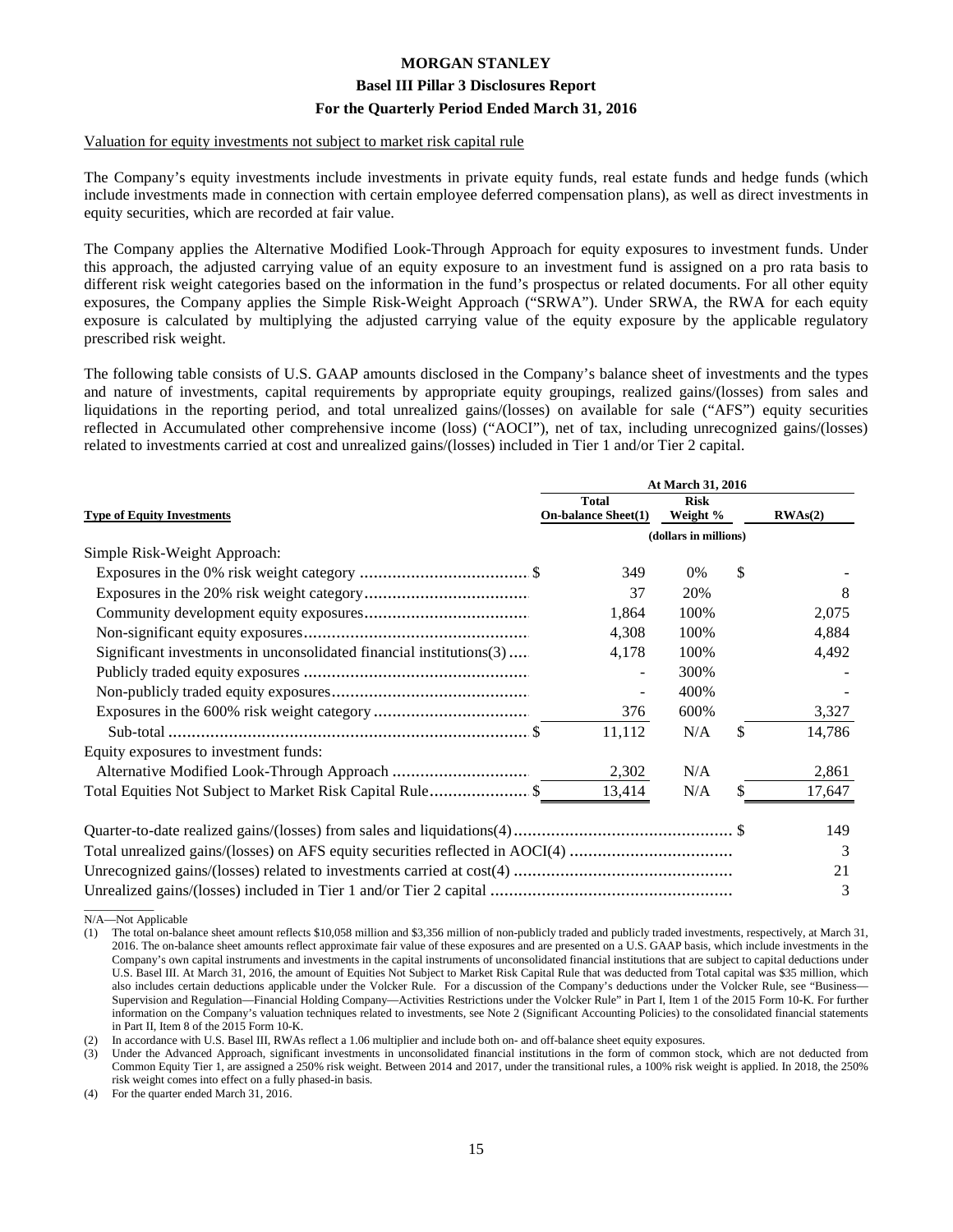#### **7 Securitization Exposures**

A securitization exposure is defined (in line with the U.S. Basel III definition) as a transaction in which:

- All or a portion of the credit risk of the underlying exposures is transferred to third parties, and has been separated into two or more tranches reflecting different levels of seniority;
- The performance of the securitization depends upon the performance of the underlying exposures;
- All or substantially all of the underlying exposures are financial exposures; and
- The underlying exposures are not owned by an operating company or certain other issuers.

Securitization exposures include on- or off-balance sheet exposures (including credit enhancements) that arise from a traditional securitization or synthetic securitization (including a re-securitization transaction); or an exposure that directly or indirectly references a securitization exposure (*e.g.*, a credit derivative). A re-securitization is a securitization which has more than one underlying exposure and in which one or more of the underlying exposures is itself a securitization exposure.

On-balance sheet exposures include securitization notes purchased and loans made to securitization trusts. Off-balance sheet exposures include liquidity commitments and derivatives (including tranched credit derivatives and derivatives for which the reference obligation is a securitization).

Securitization exposures are classified as either traditional or synthetic. In a traditional securitization, risk is transferred other than through the use of credit derivatives or guarantees. Typically, the originator establishes a special purpose entity ("SPE") and sells assets (either originated or purchased) off its balance sheet into the SPE, which then issues securities to investors. In a synthetic securitization, credit risk is transferred to an investor through the use of credit derivatives or guarantees.

The Company does not manage or advise entities that invest in securitizations sponsored by the Company.

Except for (i) the AFS securities portfolios, for which the Company purchases mostly highly rated tranches of commercial mortgage and other securitizations not sponsored by the Company, and (ii) warehouse loans and liquidity commitments to client sponsored SPEs, the Company engages in securitizations primarily as a trading activity.

The Company retains securities issued in some of the securitization transactions it sponsors, and it purchases securities issued in securitization transactions sponsored by others as part of its trading inventory. These interests are included in the consolidated statements of financial condition at fair value with mark-to-market changes reported in net income.

For further information on securitization transactions in which the Company holds any exposure in either the banking book or the trading book, see Note 13 (Variable Interest Entities and Securitization Activities) to the consolidated financial statements in Part II, Item 8 of the 2015 Form 10-K and Note 12 (Variable Interest Entities and Securitization Activities) to the consolidated financial statements in Part I, Item 1 of the Form 10-Q.

#### **7.1 Accounting and Valuation**

For a discussion of the Company's accounting and valuation techniques related to securitization, see Note 2 (Significant Accounting Policies), Note 3 (Fair Values) and Note 13 (Variable Interest Entities and Securitization Activities) to the consolidated financial statements in Part II, Item 8 of the 2015 Form 10-K and Note 12 (Variable Interest Entities and Securitization Activities) to the consolidated financial statements in Part I, Item 1 of the Form 10-Q.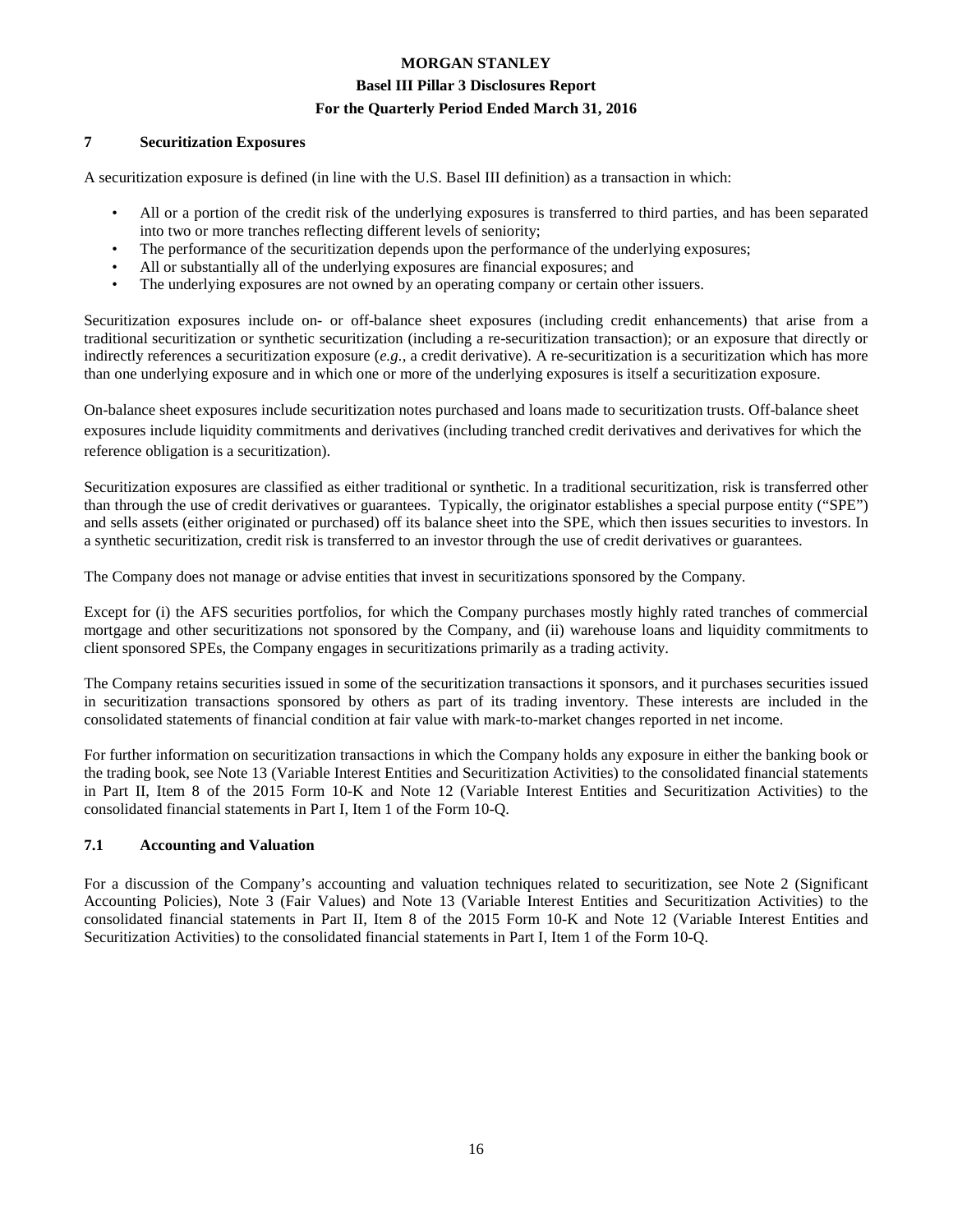#### **Basel III Pillar 3 Disclosures Report**

#### **For the Quarterly Period Ended March 31, 2016**

#### **7.2 Securitization and Resecuritization Exposures in the Banking Book**

The following table presents the total outstanding exposures securitized by the Company as a sponsor for which the Company has retained credit or counterparty exposures in the banking book at March 31, 2016. This excludes securities held in the Company's trading book and this table is primarily comprised of transactions in which the Company transferred assets and entered into a derivative transaction with the securitization SPE. For residential mortgage and commercial mortgage transactions, these derivatives are interest rate and/or currency swaps. Traditional securitization exposures reflect unpaid principal balances of the underlying collateral, and synthetic securitization exposures reflect notional amounts.

|                      | At March 31, 2016                     |                                                                                                         |           |  |  |
|----------------------|---------------------------------------|---------------------------------------------------------------------------------------------------------|-----------|--|--|
|                      | <b>Traditional</b>                    |                                                                                                         |           |  |  |
| <b>Exposure type</b> | <b>Amounts Sold by</b><br>the Company | <b>Amounts Sold by</b><br><b>Third Parties in</b><br><b>Transactions</b><br>Sponsored by<br>the Company | Synthetic |  |  |
|                      |                                       | (dollars in millions)                                                                                   |           |  |  |
|                      | 7,278 \$                              | 4,810 \$                                                                                                |           |  |  |
|                      | 579                                   |                                                                                                         |           |  |  |
|                      |                                       |                                                                                                         |           |  |  |
|                      |                                       |                                                                                                         |           |  |  |
|                      | 7,857 \$                              | 4.810 \$                                                                                                |           |  |  |
|                      |                                       |                                                                                                         |           |  |  |

The following table is presented on a U.S. GAAP basis and reflects a summary of the Company's securitization activity during 2016, regardless of whether the Company retained credit or counterparty exposure, including the amount of exposures securitized (by exposure type), and the corresponding recognized gain or loss on sale. This table includes assets transferred by unaffiliated co-depositors into these transactions.

|                      | Three Months Ended March 31, 2016           |                                      |                                                                                                         |  |  |
|----------------------|---------------------------------------------|--------------------------------------|---------------------------------------------------------------------------------------------------------|--|--|
| <b>Exposure type</b> | <b>Amounts Sold by</b><br>the Company $(1)$ | Recognized<br>Gain/(Loss)<br>on Sale | <b>Amounts Sold by</b><br><b>Third Parties in</b><br><b>Transactions</b><br>Sponsored by<br>the Company |  |  |
|                      |                                             | (dollars in millions)                |                                                                                                         |  |  |
|                      | 986 \$                                      | $(3)$ \$                             | 1,788                                                                                                   |  |  |
|                      |                                             |                                      |                                                                                                         |  |  |
|                      |                                             |                                      |                                                                                                         |  |  |
|                      |                                             |                                      |                                                                                                         |  |  |
|                      | 986\$                                       | $(3)$ \$                             | 1,788                                                                                                   |  |  |

 $\overline{\phantom{a}}$  , where  $\overline{\phantom{a}}$ (1) Amounts represent notional value of assets which the Company contributed to the securitization.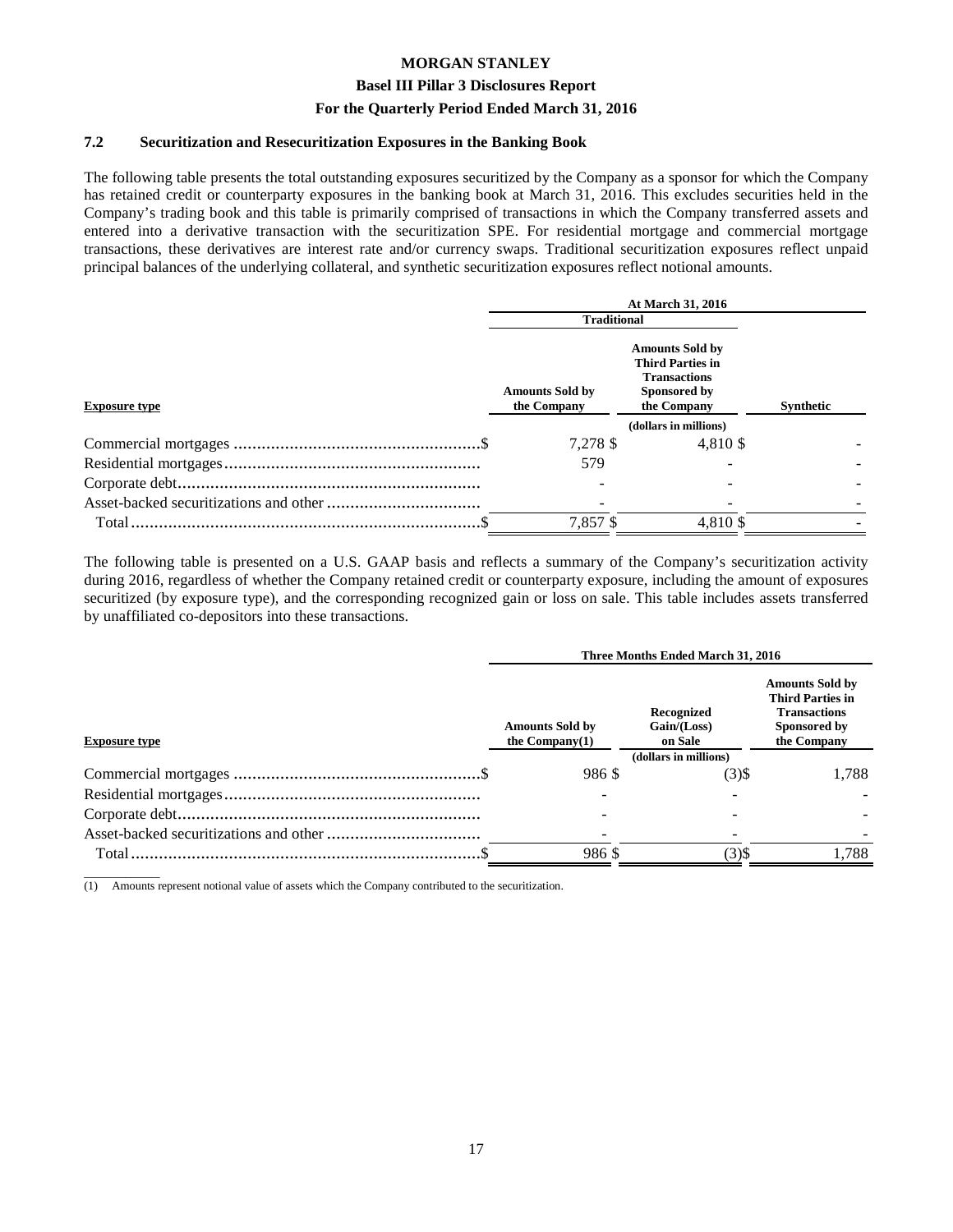#### **Basel III Pillar 3 Disclosures Report**

#### **For the Quarterly Period Ended March 31, 2016**

The following table is presented on a U.S. GAAP basis and reflects a summary of the Company's securitization activity during 2016, for those transactions in which the Company has not retained an interest, including the amount of exposures securitized (by exposure type), and the corresponding recognized gain or loss on sale. This table includes assets transferred by unaffiliated co-depositors into these transactions.

|                      |                                             | Three Months Ended March 31, 2016    |                                                                                                         |  |  |
|----------------------|---------------------------------------------|--------------------------------------|---------------------------------------------------------------------------------------------------------|--|--|
| <b>Exposure type</b> | <b>Amounts Sold by</b><br>the $Common(v(1)$ | Recognized<br>Gain/(Loss)<br>on Sale | <b>Amounts Sold by</b><br><b>Third Parties in</b><br><b>Transactions</b><br>Sponsored by<br>the Company |  |  |
|                      |                                             | (dollars in millions)                |                                                                                                         |  |  |
|                      | 416 \$                                      | $(2)$ \$                             | 728.                                                                                                    |  |  |
|                      |                                             |                                      |                                                                                                         |  |  |
|                      |                                             |                                      |                                                                                                         |  |  |
|                      |                                             |                                      |                                                                                                         |  |  |
|                      | 416 \$                                      | $(2)$ \$                             | 728                                                                                                     |  |  |
|                      |                                             |                                      |                                                                                                         |  |  |

 $\overline{\phantom{a}}$  , where  $\overline{\phantom{a}}$ (1) Amounts represent notional value of assets which the Company contributed to the securitization.

The following tables primarily include securities held in the Company's AFS securities portfolios, warehouse loans and liquidity commitments made to securitization entities and transactions in which the Company entered into derivative transactions with a securitization issuer. The tables do not include securities held in the Company's trading book. For information on securities held in the Company's trading book, see "Securitization and Resecuritization Exposures in the Trading Book" in Section 7.3 herein.

The Company did not retain any senior or subordinate tranches, nor recognized related credit losses in the banking book. During the quarter ended March 31, 2016, the Company did not have material impaired/past due exposures or losses on securitized assets.

In addition, the Company may enter into derivative contracts, such as interest rate swaps with securitization SPEs. These derivative transactions generally represent senior obligations of the SPEs, senior to the most senior beneficial interest outstanding in the securitized exposures, and are included in the Company's consolidated statements of financial condition primarily at fair value.

The following table is presented on a U.S. GAAP basis and reflects the outstanding exposures intended to be securitized:

| <b>Exposure type</b> | At March 31, 2016     |
|----------------------|-----------------------|
|                      | (dollars in millions) |
|                      | 396                   |
|                      |                       |
|                      |                       |
|                      |                       |
|                      | 396                   |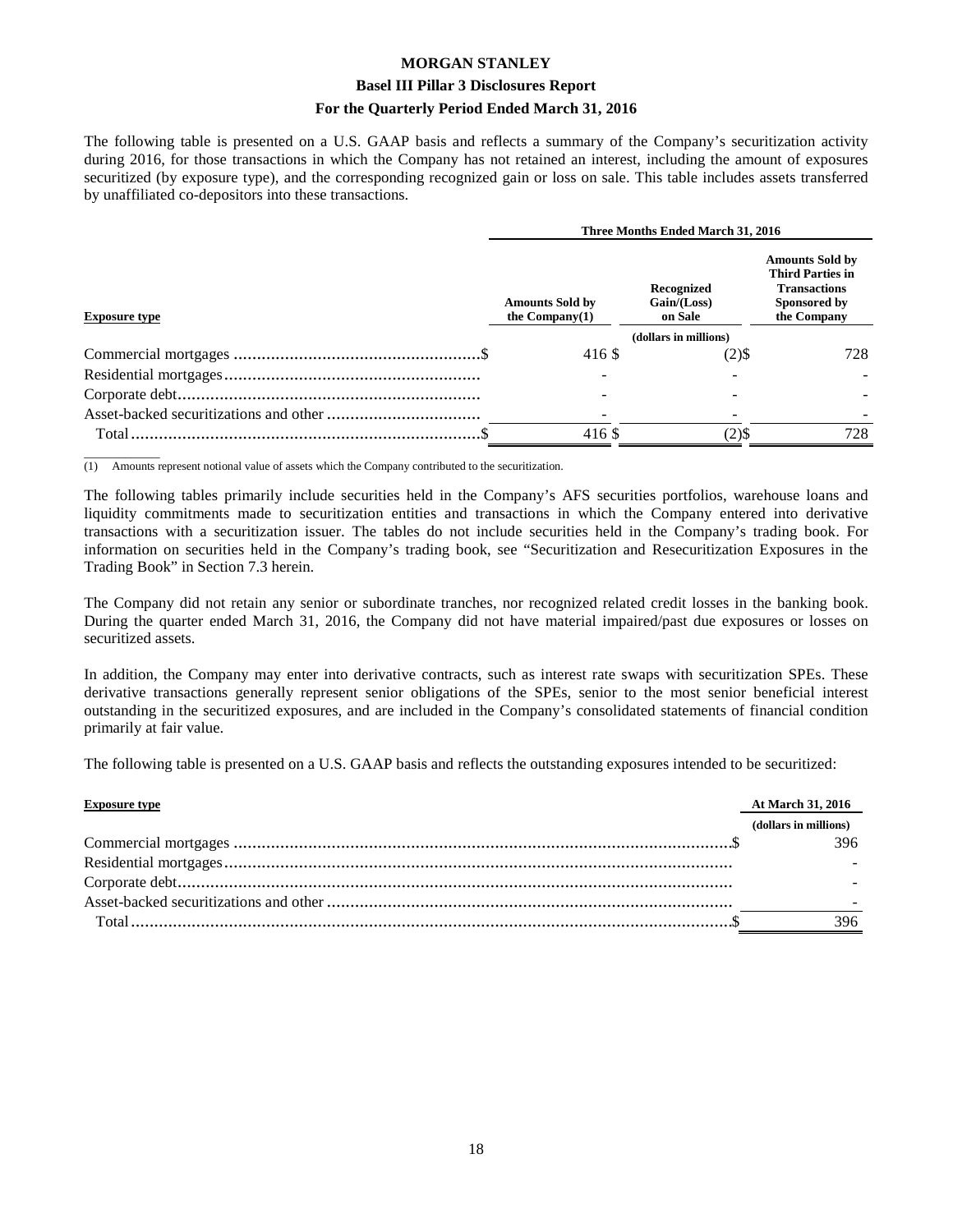The following table presents the aggregate EAD amount of the Company's outstanding on- and off-balance sheet securitization positions by exposure type:

|                      | At March 31, 2016       |                          |        |  |  |  |
|----------------------|-------------------------|--------------------------|--------|--|--|--|
| <b>Exposure type</b> | <b>On-balance sheet</b> | <b>Off-balance sheet</b> | Total  |  |  |  |
|                      | (dollars in millions)   |                          |        |  |  |  |
|                      | 4.932 \$                | $1.206$ \$               | 6.138  |  |  |  |
|                      | 1.627                   | 16                       | 1.643  |  |  |  |
|                      | 1,136                   | 588                      | 1.724  |  |  |  |
|                      | 10.042                  | 3,356                    | 13,398 |  |  |  |
|                      | 17,737 \$               | 5.166 \$                 | 22,903 |  |  |  |

 $\overline{\phantom{a}}$ (1) Amounts primarily reflect student loans, auto receivables, servicer advance receivables, municipal bonds and credit card receivables.

The following tables present the aggregate EAD amount of securitization exposures retained or purchased and the associated RWAs for these exposures, categorized between securitization and re-securitization exposures. In addition, these exposures are further categorized into risk weight bands and by risk-based capital approaches. The Company employs the Supervisory Formula Approach and the Simplified Supervisory Formula Approach to calculate counterparty credit capital for securitization exposures in the Company's banking book. The Supervisory Formula Approach uses internal models to calculate the risk weights for securitization exposures. The Simplified Supervisory Formula Approach is a simplified version of the Supervisory Formula Approach under which the risk weights for securitization exposures are determined using supervisory risk weights and other inputs. In those cases where the Company does not apply either of the Supervisory Formula Approach or the Simplified Supervisory Formula Approach, then the securitization exposures will be assigned to the 1,250% risk weight category.

|                          |                                     |             | At March 31, 2016                                                           |             |                             |             |
|--------------------------|-------------------------------------|-------------|-----------------------------------------------------------------------------|-------------|-----------------------------|-------------|
| <b>Risk Weight</b>       | <b>Supervisory Formula Approach</b> |             | <b>Securitizations</b><br><b>Simplified Supervisory</b><br>Formula Approach |             | 1,250% Risk Weight Category |             |
|                          | <b>EAD</b>                          | <b>RWAs</b> | <b>EAD</b>                                                                  | <b>RWAs</b> | <b>EAD</b>                  | <b>RWAs</b> |
|                          |                                     |             | (dollars in millions)                                                       |             |                             |             |
| 0\% to $\leq$ =20\%  \$  | 12.811 \$                           | 2,716 \$    | $6,582$ \$                                                                  | $1.395$ \$  | - \$                        |             |
| $>20\%$ to $\leq 100\%$  | 1.190                               | 556         | 158                                                                         | 129         |                             |             |
| $>100\%$ to $\leq 500\%$ | 53                                  | 64          | 1.704                                                                       | 3,826       |                             |             |
| $>500\%$ to $<1250\%$    | 46                                  | 510         | 316                                                                         | 2,863       |                             |             |
| $1,250\%$                |                                     |             |                                                                             |             | 19                          | 255         |
|                          | 14,100 \$                           | 3,846 \$    | 8,760 \$                                                                    | 8,213 \$    | 19 <sup>°</sup>             | 255         |

|                          |                                     |             | At March 31, 2016                                                              |             |                             |             |
|--------------------------|-------------------------------------|-------------|--------------------------------------------------------------------------------|-------------|-----------------------------|-------------|
|                          | <b>Supervisory Formula Approach</b> |             | <b>Re-securitizations</b><br><b>Simplified Supervisory</b><br>Formula Approach |             | 1,250% Risk Weight Category |             |
| <b>Risk Weight</b>       | <b>EAD</b>                          | <b>RWAs</b> | <b>EAD</b>                                                                     | <b>RWAs</b> | <b>EAD</b>                  | <b>RWAs</b> |
|                          |                                     |             | (dollars in millions)                                                          |             |                             |             |
|                          | - \$                                | - \$        | - \$                                                                           | - \$        | - \$                        |             |
| $>20\%$ to $\leq 100\%$  |                                     |             |                                                                                |             |                             |             |
| $>100\%$ to $\leq 500\%$ |                                     |             | 24                                                                             | 88          |                             |             |
| $>500\%$ to $<1250\%$    |                                     |             |                                                                                |             |                             |             |
|                          |                                     |             |                                                                                |             |                             |             |
|                          | ٠.                                  | - \$        | 24 \$                                                                          | 88\$        | - 3                         |             |

At March 31, 2016, the amount of exposures that was deducted from Tier 1 common capital, representing the after-tax gain on sale resulting from securitization was \$30 million.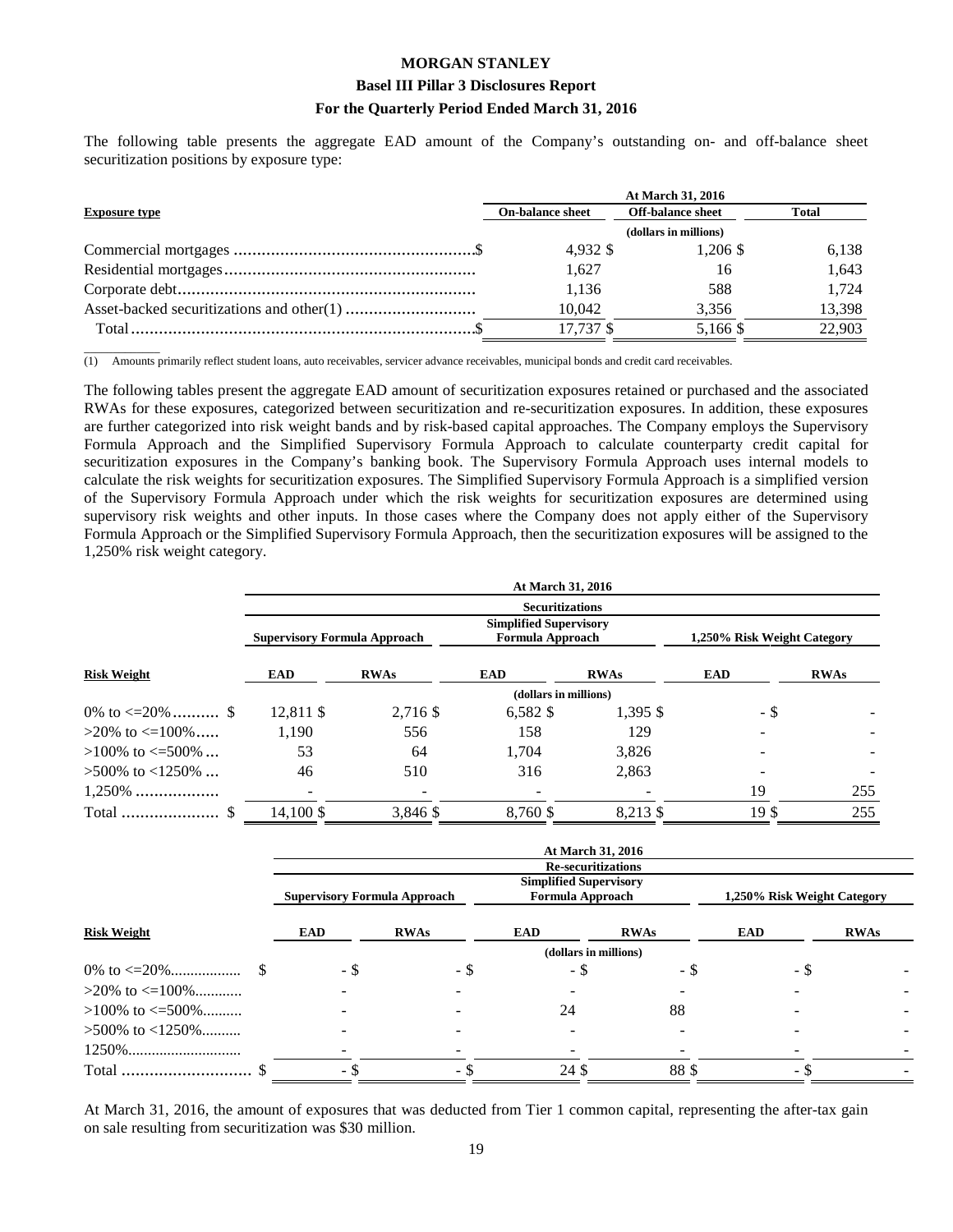The following table presents the aggregate EAD amount of re-securitization exposures retained or purchased, categorized according to exposures to which credit risk mitigation is applied and those not applied.

|                              | At March 31, 2016     |
|------------------------------|-----------------------|
|                              | (dollars in millions) |
| Re-securitization exposures: |                       |
|                              |                       |
|                              | 24                    |
|                              | 24                    |
|                              |                       |
|                              | 24                    |
|                              | 24                    |

The credit risk of the Company's securitizations and re-securitizations is controlled by actively monitoring and managing the associated credit exposures. The Company evaluates collateral quality, credit subordination levels and structural characteristics of securitization transactions at inception and on an ongoing basis, and manages exposures against internal concentration limits.

#### **7.3 Securitization and Resecuritization Exposures in the Trading Book**

The Company also engages in securitization activities related to commercial and residential mortgage loans, corporate bonds and loans, municipal bonds and other types of financial instruments. The Company records such activities in the trading book.

The following table presents the Net Market Value of the Company's aggregate on- and off-balance sheet securitization positions by exposure type, inclusive of hedges, in the trading book:

|                  | At March 31, 2016          |
|------------------|----------------------------|
| <b>Exposures</b> | <b>Net Market Value(1)</b> |
|                  | (dollars in millions)      |
|                  | 1.157                      |
|                  | 1.634                      |
|                  | 1.731                      |
|                  | 311                        |
|                  | 4,833                      |
|                  |                            |

 $\overline{\phantom{a}}$ Net Market Value represents the fair value for cash instruments and the replacement value for derivative instruments.

(2) Amount includes correlation trading positions that are not eligible for Comprehensive Risk Measure ("CRM") surcharge. For more information on CRM, see Section 9.1 "Comprehensive Risk Measure" included herein.

The Company closely monitors the price, basis and liquidity risk in the covered securitization and resecuritization positions that are held in the trading book. Each position falls into at least one or more trading limits that have been set to limit the aggregate, concentration and basis risk in the portfolio to acceptable levels. Holdings are monitored against these limits on a daily basis.

The inherent market risk of these positions are captured in various risk measurement models including Regulatory VaR, Regulatory stressed VaR and stress loss scenarios which are calculated and reviewed on a daily basis. Further, the Company regularly performs additional analysis to comprehend various risks in its securitization and resecuritization portfolio, and changes in these risks. Analysis is performed in accordance with U.S. Basel III to understand structural features of the portfolio and the performance of underlying collateral.

The Company calculates the standard specific risk regulatory capital for securitization and resecuritization positions under the Simplified Supervisory Formula Approach. Under this approach, a risk weight assigned to each position is calculated based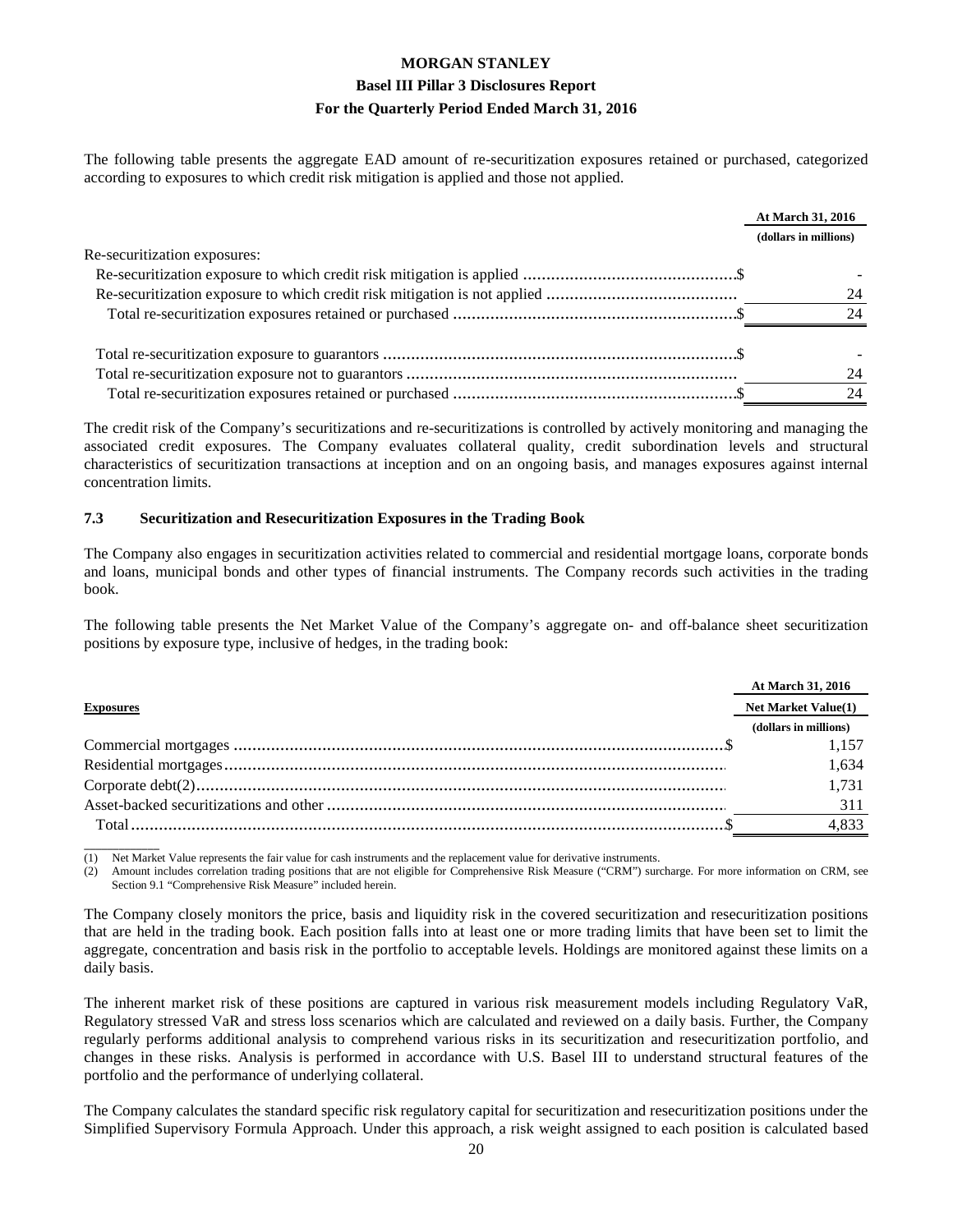#### **Basel III Pillar 3 Disclosures Report**

#### **For the Quarterly Period Ended March 31, 2016**

on a prescribed regulatory methodology. The resulting capital charge represents the higher of the total net long or net short capital charge calculated after applicable netting.

In addition, the Company uses a variety of hedging strategies to mitigate credit spread and default risk for the securitization and resecuritization positions. Hedging decisions are based on market conditions, and are evaluated within the Company's risk governance structure.

#### **8 Interest Rate Risk Sensitivity Analysis**

The Company believes that the net interest income sensitivity analysis is an appropriate representation of the Company's U.S. Bank Subsidiaries' interest rate risk for non-trading activities. For information on the interest rate risk sensitivity analysis, see "Quantitative and Qualitative Disclosures about Market Risk—Risk Management—Market Risk—Non-trading Risks—Interest Rate Risk Sensitivity" in Part I, Item 3 of the Form 10-Q.

#### **9 Market Risk**

Market risk refers to the risk that a change in the level of one or more market prices, rates, indices, implied volatilities (the price volatility of the underlying instrument imputed from option prices), correlations or other market factors, such as market liquidity, will result in losses for a position or portfolio. Generally, the Company incurs market risk as a result of trading, investing and client facilitation activities, principally within its Institutional Securities business segment where the substantial majority of the Company's market risk capital is required. In addition, the Company incurs trading-related market risk within its Wealth Management business segment. The Company's Investment Management business segment incurs principally Non-trading market risk primarily from investments in real estate funds and investments in private equity vehicles.

The following table presents the Company's measure for market risk and market risk RWAs in accordance with the Advanced Approach, categorized by component type. RWAs for market risk are computed using either regulator-approved internal models or standardized methods that involve applying risk-weighting factors prescribed by regulators. Pursuant to U.S. Basel III, multiplying the measure for market risk by 12.5 results in market risk RWAs.

|                                                            | <b>At March 31, 2016</b>                 |         |  |
|------------------------------------------------------------|------------------------------------------|---------|--|
| Components of measure for market risk and market risk RWAs | <b>Measure for</b><br><b>Market Risk</b> | RWAs(1) |  |
|                                                            | (dollars in millions)                    |         |  |
|                                                            | 590 \$                                   | 7.379   |  |
|                                                            | 1.515                                    | 18,936  |  |
|                                                            | 348                                      | 4.342   |  |
|                                                            | 605                                      | 7.567   |  |
| Specific risk:                                             |                                          |         |  |
|                                                            | 1.216                                    | 15,196  |  |
|                                                            | 1,081                                    | 13,515  |  |
|                                                            | 5.355 \$                                 | 66.935  |  |

 $\overline{\phantom{a}}$  , where  $\overline{\phantom{a}}$ (1) For information on the Company's market risk RWAs roll-forward from December 31, 2015 to March 31, 2016, see "MD&A—Liquidity and Capital Resources—Regulatory Requirements—Regulatory Capital Requirements" in Part I, Item 2 of the Form 10-Q.

(2) Per regulatory requirements, the daily average of the previous 60 business days from the period-end date is utilized in the regulatory capital calculation.

(3) Per regulatory requirements, the weekly average of the previous 12 weeks from the period-end date is utilized in the regulatory capital calculation.

(6) For information on market risk related to securitizations, see Section 7.3 "Securitization and Resecuritization Exposures in the Trading Book" included herein.

#### **9.1 Model Methodology, Assumptions and Exposure Measures**

<sup>(4)</sup> Amounts include an 8% CRM surcharge computed under the standardized approach for positions eligible for CRM. As of the most recent reporting date, the CRM surcharge related to RWAs was \$5,049 million. For more information on CRM, see Section 9.1 "Comprehensive Risk Measure" included herein.

<sup>(5)</sup> Non-securitization specific risk charges calculated using regulatory-prescribed risk-weighting factors for certain debt and equity positions. The prescribed riskweighting factors are generally based on, among other things, the Organization for Economic Cooperation and Development's country risk classifications for the relevant home country (in the case of public sector and depository institution debt positions), the remaining contractual maturity and internal assessments of creditworthiness. Additionally, amounts include a De Minimis RWA for positions not captured in the VaR model.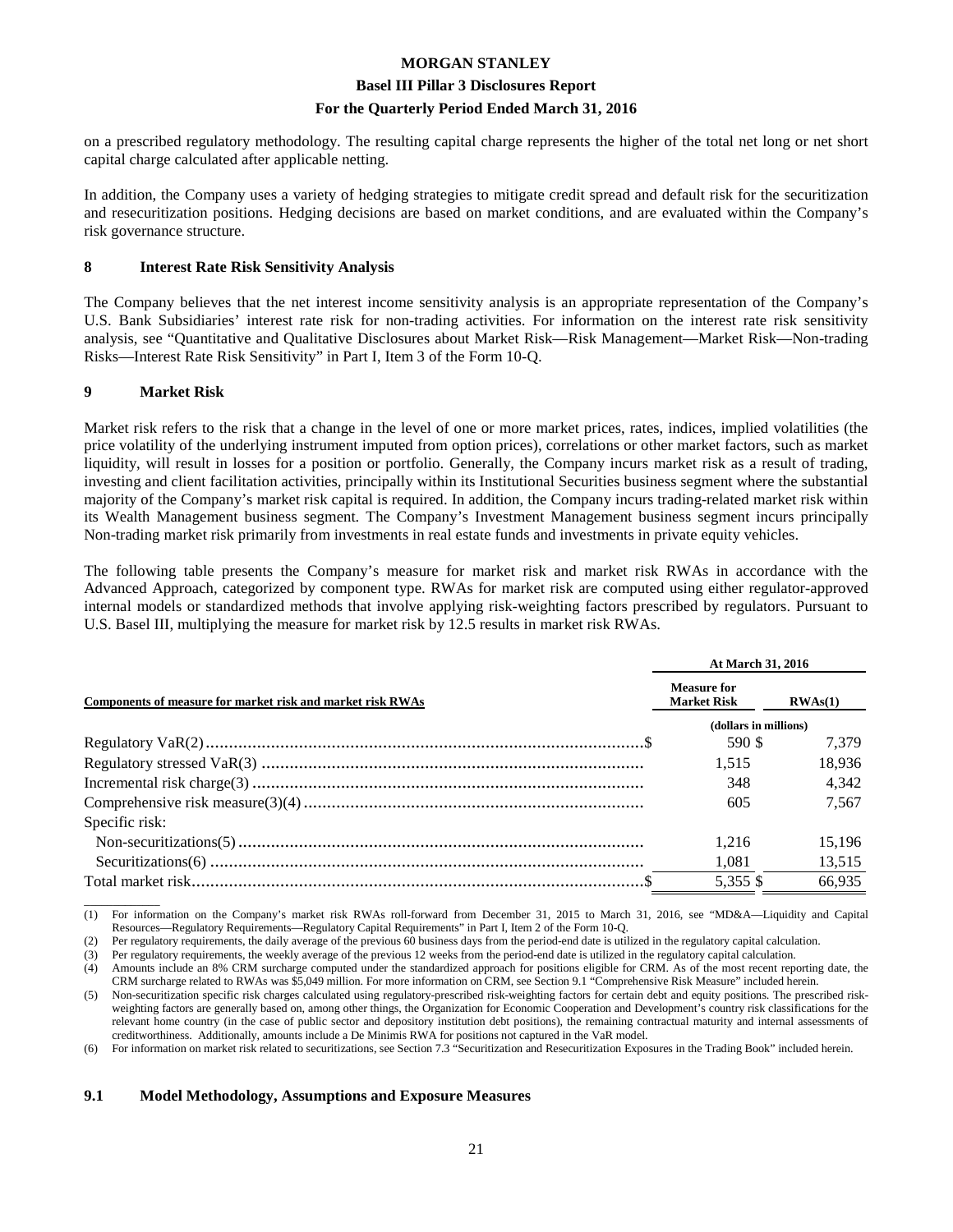#### Regulatory VaR

The Company estimates VaR using an internal model based on volatility-adjusted historical simulation for general market risk factors and Monte Carlo simulation for name-specific risk in corporate shares, bonds, loans and related derivatives. The model constructs a distribution of hypothetical daily changes in the value of trading portfolios based on the following: historical observation of daily changes in key market indices or other market risk factors; and information on the sensitivity of the portfolio values to these market risk factor changes. The Company's VaR model uses four years of historical data with a volatility adjustment to reflect current market conditions.

The Company utilizes the same VaR model for risk management purposes as well as regulatory capital calculations. The portfolio of positions used for the Company's VaR for risk management purposes ("Management VaR") differs from that used for regulatory capital requirements ("Regulatory VaR"), as it contains certain positions that are excluded from Regulatory VaR. Examples include counterparty CVAs and loans that are carried at fair value and associated hedges.

For regulatory capital purposes, Regulatory VaR is computed at a 99% level of confidence over a 10-day time horizon. The Company's Management VaR is computed at a 95% level of confidence over a one-day time horizon, which is a useful indicator of possible trading losses resulting from adverse daily market moves. For more information about the Company's Management VaR model, related statistics and limit monitoring process, see "Quantitative and Qualitative Disclosures about Market Risk—Risk Management—Market Risk" in Part II, Item 7A of the 2015 Form 10-K and Part I, Item 3 of the Form 10-Q.

The following table presents the period-end, daily average, and high and low Regulatory VaR by risk category for a 10-day holding period for the quarter ended March 31, 2016. Additionally, the daily average Regulatory VaR for a one-day holding period is shown for comparison. The metrics below are calculated over the calendar quarter and therefore may not coincide with the period applied in the regulatory capital calculations.

| 99% Regulatory VaR<br><b>Ouarter Ended March 31, 2016</b> |                              |                       |        |     |
|-----------------------------------------------------------|------------------------------|-----------------------|--------|-----|
| One-Dav<br><b>Holding Period</b>                          | <b>10-Day Holding Period</b> |                       |        |     |
| Daily<br>Average(1)                                       | <b>Period End</b>            | Daily<br>Average(1)   | High   | Low |
|                                                           |                              | (dollars in millions) |        |     |
| 36S                                                       | 117\$                        | 113 \$                | 194 \$ | 84  |
| 37                                                        | 93                           | 117                   | 144    | 90  |
| 26                                                        | 71                           | 82                    | 127    | 67  |
| 13                                                        | 45                           | 41                    | 61     | 29  |
| 11                                                        | 36                           | 36                    | 48     | 31  |
| (61)                                                      | (191)                        | (194)                 | N/A    | N/A |
| 62 \$                                                     | 171 \$                       | 195S                  | 255 \$ | 155 |

 $\overline{\phantom{a}}$  , where  $\overline{\phantom{a}}$ N/A–Not Applicable

(1) The daily average shown is calculated over the entire quarter. Per regulatory requirements, the daily average of the previous 60 business days from the periodend date is utilized in the regulatory capital calculation.

(2) Diversification benefit equals the difference between the total Regulatory VaR and the sum of the component VaRs. This benefit arises because the simulated one-day losses for each of the components occur on different days; similar diversification benefits also are taken into account within each component.

(3) The high and low VaR values for the total Regulatory VaR and each of the component VaRs might have occurred on different days during the quarter, and therefore the diversification benefit is not an applicable measure.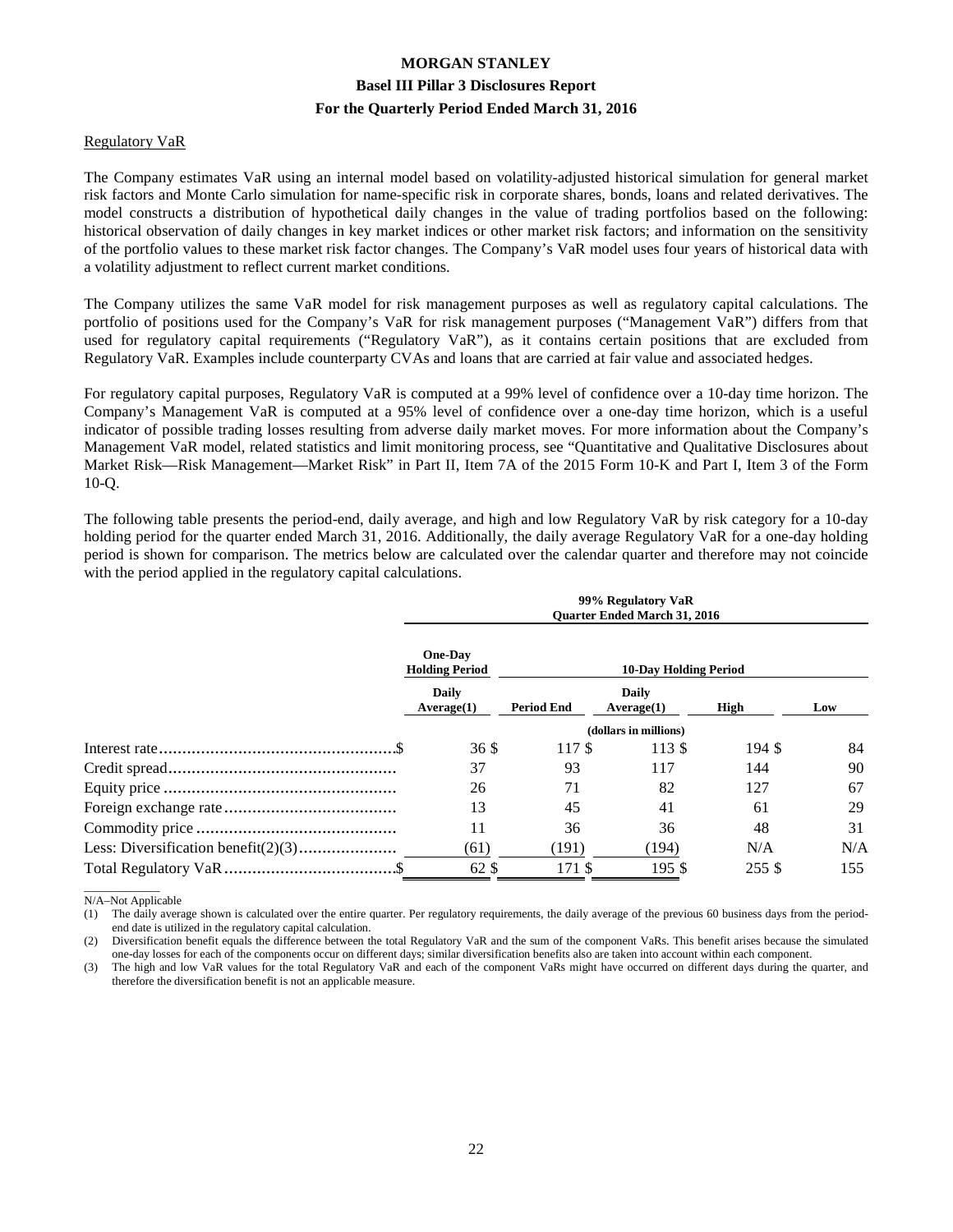#### Regulatory Stressed VaR

Regulatory stressed VaR is calculated using the same methodology and portfolio composition as Regulatory VaR. However, Regulatory stressed VaR is based on a continuous one-year historical period of significant market stress, appropriate to the Company's portfolio. The Company's selection of the one-year stressed window is evaluated on an ongoing basis.

The following table presents the period-end, weekly average, and high and low Regulatory stressed VaR for a 10-day holding period for the quarter ended March 31, 2016. Additionally, the weekly average Regulatory stressed VaR for a one-day holding period is shown for comparison. The metrics below are calculated over the calendar quarter and therefore may not coincide with the period applied in the regulatory capital calculations.

|                                  | 99% Regulatory Stressed VaR<br><b>Ouarter Ended March 31, 2016</b> |                   |                              |        |     |
|----------------------------------|--------------------------------------------------------------------|-------------------|------------------------------|--------|-----|
|                                  | One-Day<br><b>Holding Period</b>                                   |                   | <b>10-Day Holding Period</b> |        |     |
|                                  | Weekly<br>Average(1)                                               | <b>Period End</b> | Weekly<br>Average(1)         | High   | Low |
|                                  |                                                                    |                   | (dollars in millions)        |        |     |
| Total Regulatory stressed VaR \$ | 161 \$                                                             | 373 \$            | 510 \$                       | 734 \$ | 307 |

(1) The weekly average shown is calculated over the entire quarter. Per regulatory requirements, the weekly average of the previous 12 weeks from the period-end date is utilized in the regulatory capital calculation.

#### Incremental Risk Charge

The Incremental Risk Charge ("IRC") is an estimate of default and migration risk of unsecuritized credit products in the trading book. The IRC also captures recovery risk, and assumes that average recoveries are lower when default rates are higher. A Monte Carlo simulation-based model is used to calculate the IRC at a 99.9% level of confidence over a one-year time horizon. A constant level of risk assumption is imposed which ensures that all positions in the IRC portfolio are evaluated over the full one-year time horizon.

The IRC model differentiates the underlying traded instruments by liquidity horizons, with the minimum liquidity horizon set to 3 months. Lower rated issuers receive longer liquidity horizons of between 6 and 12 months. In addition to the ratingsbased liquidity horizon, the Company also applies liquidity horizon penalties to positions that are deemed concentrated.

The following table presents the period-end, weekly average, and high and low IRC for the quarter ended March 31, 2016. The metrics below are calculated over the calendar quarter and therefore may not coincide with the period applied in the regulatory capital calculations.

| <b>Ouarter Ended March 31, 2016</b> |                       |        |     |
|-------------------------------------|-----------------------|--------|-----|
|                                     | Weekly                |        |     |
| <b>Period End</b>                   | Average(1)            | High   | Low |
|                                     | (dollars in millions) |        |     |
| 305 S                               | 344 S                 | 482 \$ |     |

 $\overline{\phantom{a}}$  , where  $\overline{\phantom{a}}$ (1) The weekly average shown is calculated over the entire quarter. Per regulatory requirements, the weekly average of the previous 12 weeks from the period-end date is utilized in the regulatory capital calculation.

#### Comprehensive Risk Measure

Comprehensive Risk Measure ("CRM") is an estimate of risk in the correlation trading portfolio, taking into account credit spread, correlation, basis, recovery and default risks. A Monte Carlo simulation-based model is used to calculate the CRM at a 99.9% level of confidence over a one-year time horizon, applying the constant level of risk assumption.

All positions in the CRM portfolio are given a liquidity horizon of 6 months.

Positions eligible for CRM are also subject to an 8% capital surcharge, which is reflected in "Comprehensive risk measure" in the "Components of measure for market risk and market risk RWAs" table in Section 9 herein.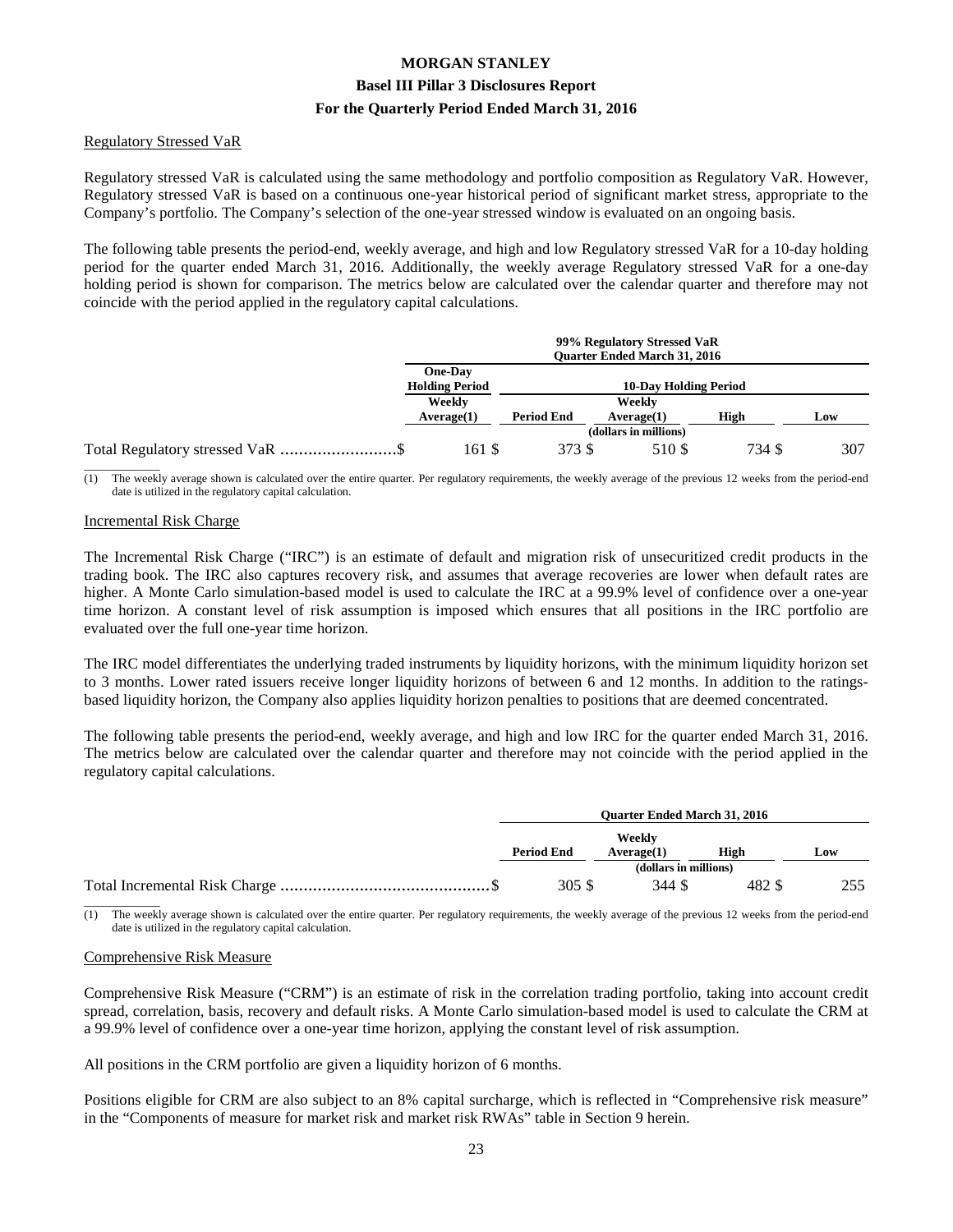#### *Correlation Trading Positions*

A correlation trading position is a securitization position for which all or substantially all of the value of the underlying exposure is based on the credit quality of a single company for which a two-way market exists, or on commonly traded indices based on such exposures for which a two-way market exists on the indices. Hedges of correlation trading positions are also considered correlation trading positions. For the quarter ended March 31, 2016, the Company's aggregate CRM eligible correlation trading positions had a Net Market Value<sup>3</sup> of \$1,610 million, which is comprised of net long market values of \$470 million and net short market values of \$1,140 million. The net long and net short market values are inclusive of netting permitted under U.S. Basel III.

The following table presents the period-end, weekly average, and high and low CRM for the quarter ended March 31, 2016. The metrics below are calculated over the calendar quarter and therefore may not coincide with the period applied in the regulatory capital calculations.

| <b>Ouarter Ended March 31, 2016</b> |                      |                  |        |
|-------------------------------------|----------------------|------------------|--------|
| <b>Period End</b>                   | Weekly<br>Average(1) | $\text{High}(2)$ | Low(2) |
| (dollars in millions)               |                      |                  |        |
| 201 \$                              | 202 \$               | 302 \$           | 165    |
| 404                                 | 381                  | 404              | 365    |
| 605S                                | 583 \$               | 675 \$           | 537    |

 $\overline{\phantom{a}}$  , where  $\overline{\phantom{a}}$ (1) The weekly average shown is calculated over the entire quarter. Per regulatory requirements, the weekly average of the previous 12 weeks from the period-end date is utilized in the regulatory capital calculation.

(2) The high and low measures for the modeled and surcharge measures are evaluated independently. As a result, the high and low measures can occur on different reporting dates and may not be additive to the total charge.

#### **9.2 Model Limitations**

The Company uses VaR and Stressed VaR as components in a range of risk management tools. Among their benefits, VaR models permit estimation of a portfolio's aggregate market risk exposure, incorporating a range of varied market risks and portfolio assets. However, VaR has various limitations, which include, but are not limited to: use of historical changes in market risk factors, which may not be accurate predictors of future market conditions, and may not fully incorporate the risk of extreme market events that are outsized relative to observed historical market behavior or reflect the historical distribution of results beyond the 99% confidence interval; and reporting of losses over a defined time horizon, which does not reflect the risk of positions that cannot be liquidated or hedged over that defined horizon.

The Company also uses IRC and CRM models to measure default and migration risk of credit spread and correlation trading positions in the trading book. Among their benefits, these models permit estimation of a portfolio's aggregate exposure to default and migration risk, incorporating a range of market risk factors in a period of financial stress. However, the IRC and CRM models have various limitations, which include, but are not limited to: use of historical default rates, credit spread movements, correlation and recovery rates, which may not be accurate predictors of future credit environments, and may not fully incorporate the risk of extreme credit events that are outsized relative to observed historical behavior or reflect the historical distribution of results beyond the 99.9% confidence interval.

Regulatory VaR, Regulatory stressed VaR, IRC and CRM numbers are not readily comparable across firms because of differences in the firms' portfolios, modeling assumptions and methodologies. In IRC and CRM, those differences may be particularly pronounced because of the long risk horizon measured by these models as well as the difficulty in performing backtesting. These differences can result in materially different numbers across firms for similar portfolios. As a result, the model-based numbers tend to be more useful when interpreted as indicators of trends in a firm's risk profile rather than as an absolute measure of risk to be compared across firms.

 $\overline{a}$  $3$  Net Market Value represents the fair value for cash instruments and the replacement value for derivative instruments.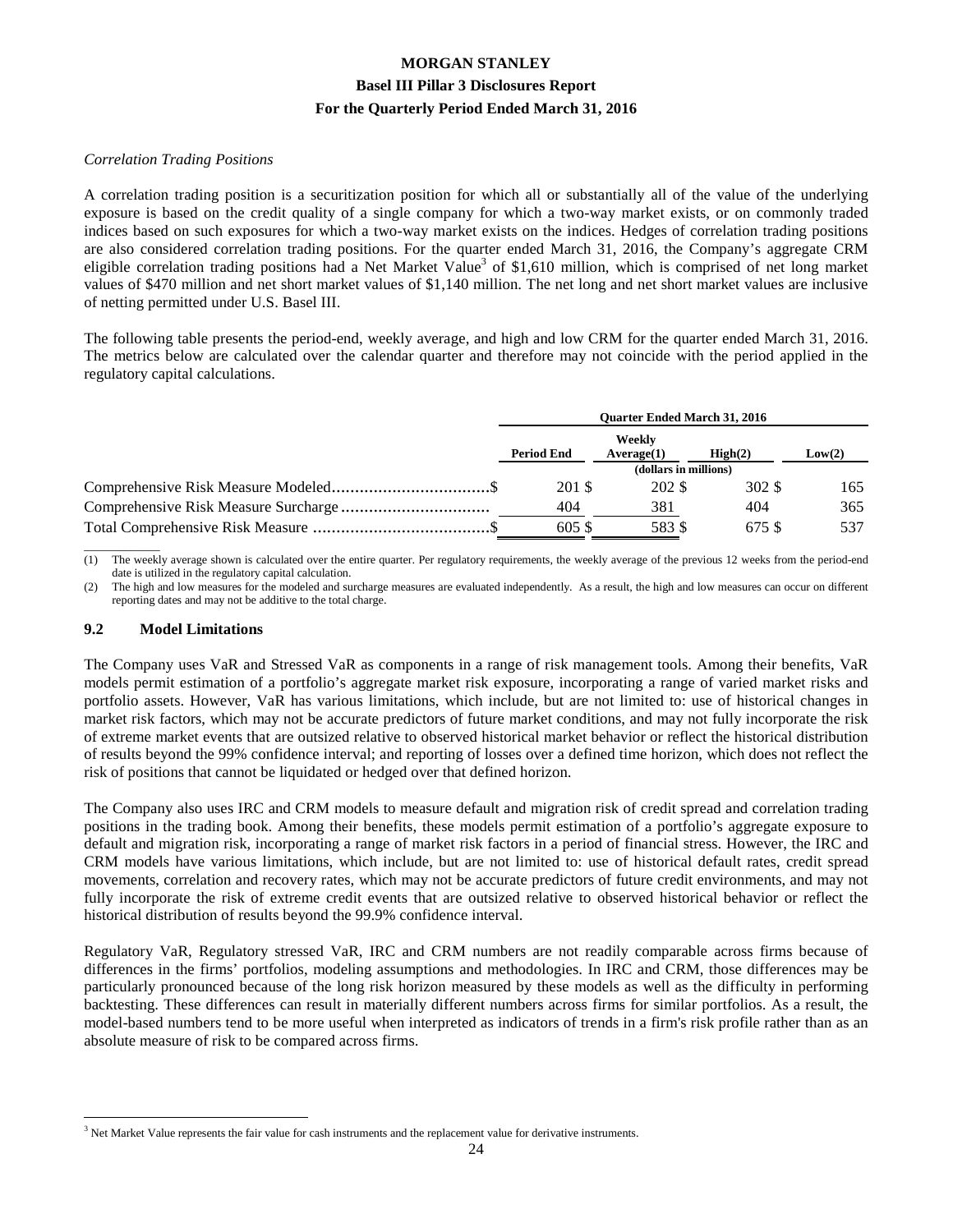#### **9.3 Model Validation**

The Company validates its Regulatory VaR model, Regulatory stressed VaR model, IRC model and CRM model on an ongoing basis. The Company's model validation process is independent of the internal models' development, implementation and operation. The validation process includes, among other things, an evaluation of the conceptual soundness of the internal models.

The Company's Regulatory VaR model, Regulatory stressed VaR model, IRC model and CRM model have all been approved for use by the Company's regulators.

#### **9.4 Regulatory VaR Backtesting**

One method of evaluating the reasonableness of the Company's VaR model as a measure of the Company's potential volatility of net revenue is to compare the VaR with the hypothetical buy-and-hold trading revenue. Assuming no intra-day trading, for a 99%/one-day VaR, the expected number of times that trading losses should exceed VaR during the year is two to three times, and, in general, if trading losses were to exceed VaR more than ten times in a year, the adequacy of the VaR model would be questioned. For days where losses exceed the VaR statistic, the Company examines the drivers of trading losses to evaluate the VaR model's accuracy relative to realized trading results.

The Company regularly conducts a comparison of its VaR-based estimates with buy-and-hold gains or losses experienced ("backtesting"). The buy-and-hold gains or losses are defined in the U.S. Basel III as profits or losses on covered positions, as defined in Section 9.5 below, excluding fees, commissions, reserves, net interest income and intraday trading. The buy-andhold gains or losses utilized for Regulatory VaR backtesting differs from the daily net trading revenue as disclosed in "Quantitative and Qualitative Disclosures about Market Risk—Risk Management—Market Risk" in Part I, Item 3 of the Form 10-Q. The Company had no Regulatory VaR backtesting exceptions during the quarter ended March 31, 2016.

#### **9.5 Covered Positions**

During the quarter ended March 31, 2016, the Company had exposures to a wide range of interest rates, credit spread, equity prices, foreign exchange rates and commodity prices—and the associated implied volatilities and spreads—related to the global markets in which it conducts its trading activities. For more information about such exposures, see "Quantitative and Qualitative Disclosures about Market Risk—Risk Management—Market Risk—Sales and Trading and Related Activities" in Part II, Item 7A of the 2015 Form 10-K.

Under U.S. Basel III, covered positions include trading assets or liabilities held by the Company for the purpose of short-term resale or with the intent of benefiting from actual or expected price movements related to its market-making activities, as well as, foreign exchange and commodity exposure of certain banking book assets. CVA is not a covered position under U.S. Basel III and as a result, hedges to the non-covered CVA are themselves not eligible to be covered positions. However, any foreign exchange or commodity exposure of CVA hedges are covered positions.

The Company manages its covered positions by employing a variety of risk mitigation strategies. These strategies include diversification of risk exposures and hedging. Hedging activities consist of the purchase or sale of positions in related securities and financial instruments, including a variety of derivative products (*e.g.*, futures, forwards, swaps and options). Hedging activities may not always provide effective mitigation against trading losses due to differences in the terms, specific characteristics or other basis risks that may exist between the hedge instrument and the risk exposure that is being hedged. The Company manages the market risk associated with its trading activities on a Company-wide basis, on a world-wide trading division level and on an individual product basis. The Company manages and monitors its market risk exposures in such a way as to maintain a portfolio that the Company believes is well-diversified in the aggregate with respect to market risk factors and that reflects the Company's aggregate risk tolerance as established by the Company's senior management.

#### Valuation Policies, Procedures, and Methodologies for Covered Positions

For more information on the Company's valuation policies, procedures, and methodologies for covered positions (trading assets and trading liabilities), see Note 2 (Significant Accounting Policies) and Note 3 (Fair Values) to the consolidated financial statements in Part II, Item 8 of the 2015 Form 10-K.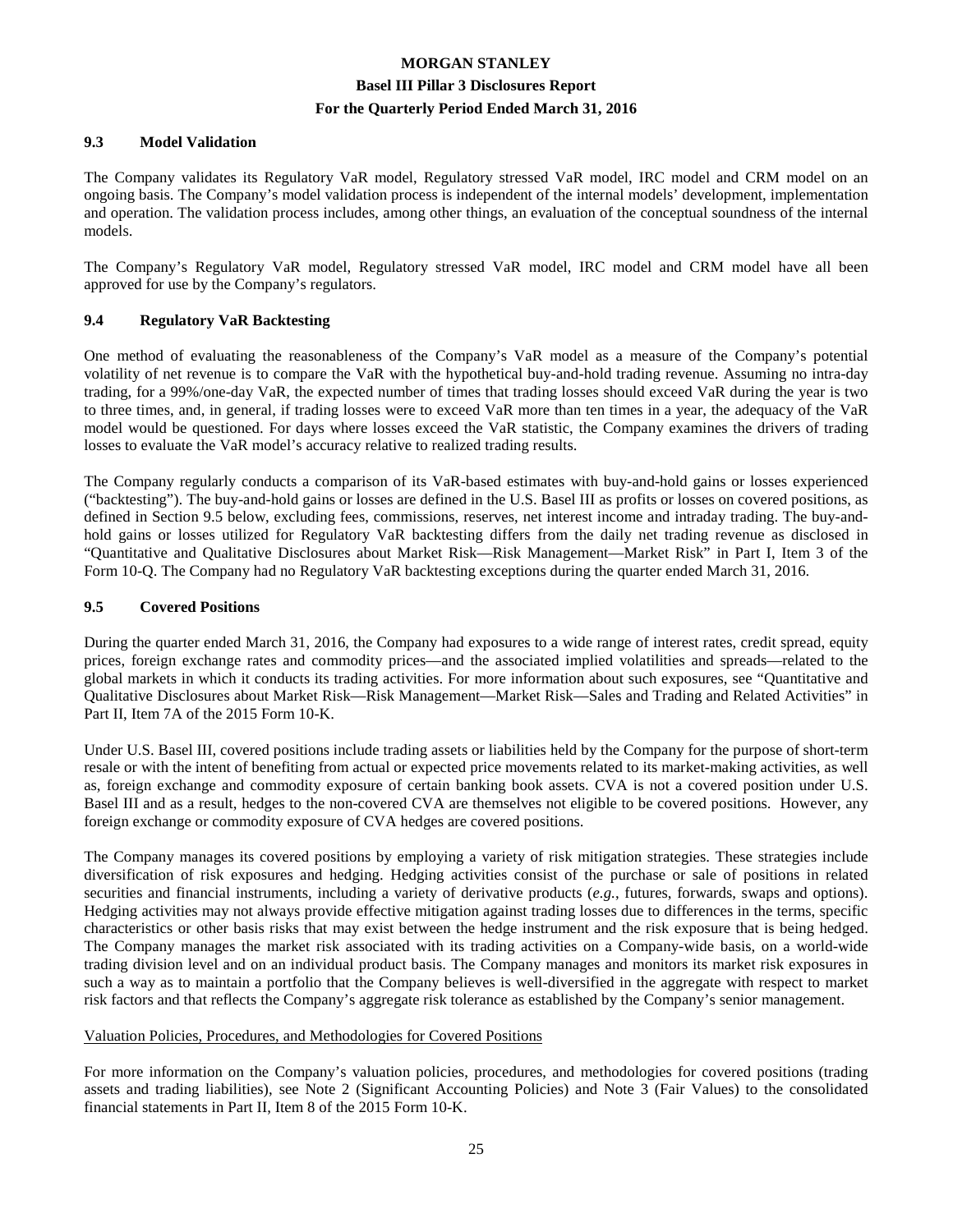#### **9.6 Stress Testing of Covered Positions**

The Company stress tests the market risk of its covered positions at a frequency appropriate to each portfolio and in no case less frequently than quarterly. The stress tests take into account concentration risk, illiquidity under stressed market conditions and other risks arising from the Company's trading activities.

In addition, the Company utilizes a proprietary economic stress testing methodology that comprehensively measures the Company's market and credit risk. The methodology simulates many stress scenarios based on more than 25 years of historical data and attempts to capture the different liquidities of various types of general and specific risks. Event and default risks for relevant credit portfolios are also captured.

Furthermore, as part of the Federal Reserve's annual Comprehensive Capital Analysis and Review, commonly referred to as "CCAR," the Company is required to perform annual capital stress testing under scenarios prescribed by the Federal Reserve. The stress testing results are submitted to the Federal Reserve and a summary of the results under the severely adverse economic scenario is publicly disclosed. For more information on the Company's capital plans and stress tests, see "MD&A—Liquidity and Capital Resources—Regulatory Requirements" in Part II, Item 7 of the 2015 Form 10-K and Part I, Item 2 of the Form 10-Q.

#### **10 Operational Risk**

As defined by Basel III, operational risk is the risk of loss resulting from inadequate or failed internal processes, people, and systems or from external events (including legal risk but excluding strategic and reputational risk). The Company may incur operational risk across the full scope of its business activities, including revenue-generating activities (*e.g.*, sales and trading) and support and control groups (*e.g.*, information technology and trade processing). On March 4, 2016, the Basel Committee on Banking Supervision updated its proposal for calculating operational risk regulatory capital. Under the proposal, which would eliminate the use of an internal model-based approach, required levels of operational risk regulatory capital would generally be determined under a standardized approach based primarily on a financial statement-based measure of operational risk exposure and adjustments based on the particular institution's historic operational loss record. The Company is evaluating the potential impact of the proposal, which is subject to public comment and further rulemaking procedures. For a further discussion of the Company's operational risk, see "Quantitative and Qualitative Disclosures about Market Risk—Risk Management—Operational Risk" in Part II, Item 7A of the 2015 Form 10-K and in Part I, Item 3 of the Form 10-Q.

As an advanced approach banking organization, the Company is required to compute operational risk RWAs using an advanced measurement approach. The Company has established an operational risk framework to identify, measure, monitor and control risk across the Company. Effective operational risk management is essential to reducing the impact of operational risk incidents and mitigating legal risks. The framework is continually evolving to account for changes in the Company and to respond to the changing regulatory and business environment. The Company has implemented operational risk data and assessment systems to monitor and analyze internal and external operational risk events, to assess business environment and internal control factors and to perform scenario analysis. The collected data elements are incorporated in the operational risk capital model. The model encompasses both quantitative and qualitative elements. Internal loss data and scenario analysis results are direct inputs to the capital models, while external operational risk incidents and business environment and internal control factors are evaluated as part of the scenario analysis process. The Company maintains governance, review, and validation processes of its advanced measurement approach framework.

The Company uses the Loss Distribution Approach to model operational risk exposures. In this approach, loss frequency and severity distributions are separately modeled using the Company's internal loss data experience and combined to produce an Aggregate Loss Distribution at various confidence levels over a one-year period. Regulatory Operational Risk capital is calculated at the 99.9% confidence level. The model also includes Scenario Analysis estimates to complement the Internal Loss Data model. Scenario Analysis is a forward-looking systematic process to obtain plausible high severity and low frequency estimates of operational risk losses based on expert opinion. This modeling process is performed separately on each of the units of measure. The results are aggregated across all units of measure, taking into account diversification, to determine operational risk regulatory capital.

In addition, the Company employs a variety of risk processes and mitigants to manage its operational risk exposures. These include a strong governance framework, a comprehensive risk management program and insurance. The Company continually undertakes measures to improve infrastructure and mitigate operational risk. The goal of the Company's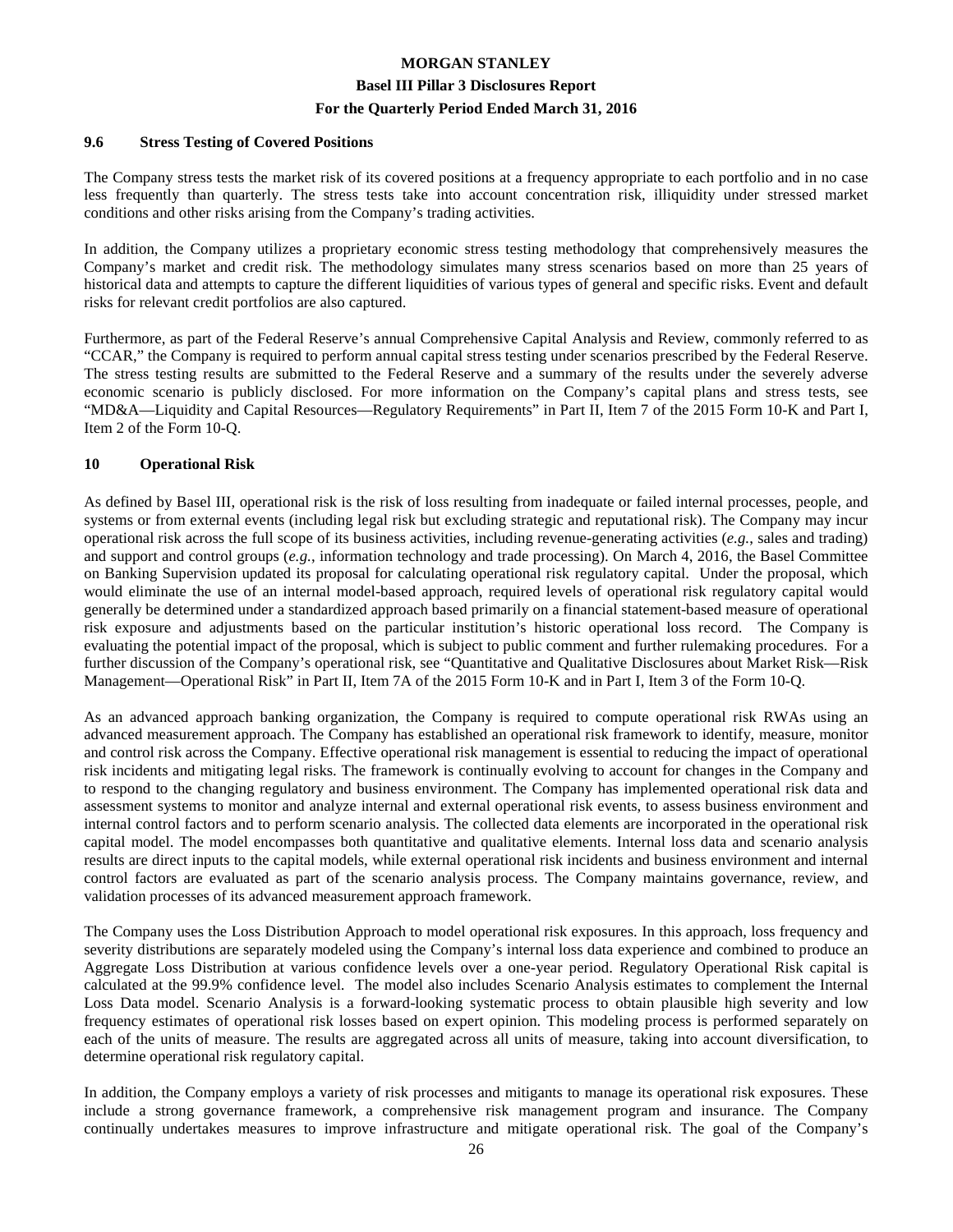#### **Basel III Pillar 3 Disclosures Report**

#### **For the Quarterly Period Ended March 31, 2016**

operational risk management framework is to identify and assess significant operational risks and to ensure that appropriate mitigation actions are undertaken. Operational risks and associated risk exposures are assessed relative to the risk tolerance established by the Company's Board of Directors and are prioritized accordingly. The breadth and range of operational risk are such that the types of mitigating activities are wide-ranging. Examples of activities include the enhancing defenses against cyberattacks, use of legal agreements and contracts to transfer and/or limit operational risk exposures; due diligence; implementation of enhanced policies and procedures; exception management processing controls; and segregation of duties.

See "Capital Adequacy" in Section 4 herein for the Company's operational risk RWAs at March 31, 2016.

#### **11 Supplementary Leverage Ratio**

The Company and its U.S. Bank Subsidiaries are required to publicly disclose their U.S. Basel III Supplementary Leverage Ratios ("SLR"), which will become effective as a capital standard on January 1, 2018. In addition to the SLR, the Company is also subject to a Tier 1 leverage ratio capital standard that is currently in effect.

The Tier 1 leverage ratio and SLR are capital measures that are both computed under U.S. Basel III transitional rules, with the primary difference between the two being that the SLR denominator includes off-balance sheet exposures. The SLR denominator is calculated for each reporting period based on the average daily balance of consolidated on-balance sheet assets under U.S. GAAP during the calendar quarter less certain amounts deducted from Tier 1 capital at quarter-end. The SLR denominator also includes the arithmetic mean of month-end balances during the calendar quarter of certain off-balance sheet exposures associated with derivatives (including derivatives that are centrally cleared for clients and sold credit protection), repo-style transactions and other off-balance sheet items. For more information on the supplementary leverage ratio, see "MD&A—Liquidity and Capital Resources—Regulatory Requirements—Supplementary Leverage Ratio" in Part I, Item 2 of the Form 10-Q.

*Summary comparison of accounting assets and pro forma supplementary leverage ratio:* The following table presents the consolidated total assets under U.S. GAAP and the pro forma supplementary leverage exposure.

|                                                                                                                                                                                                                                                                                       | At<br><b>March 31, 2016</b> |
|---------------------------------------------------------------------------------------------------------------------------------------------------------------------------------------------------------------------------------------------------------------------------------------|-----------------------------|
|                                                                                                                                                                                                                                                                                       | (dollars in millions)       |
|                                                                                                                                                                                                                                                                                       | 807,497                     |
| Adjustment for investments in banking, financial, insurance or commercial entities that are<br>consolidated for accounting purposes but outside the scope of regulatory consolidation<br>Adjustment for fiduciary assets recognized on balance sheet but excluded from total leverage | 803.267                     |
|                                                                                                                                                                                                                                                                                       |                             |
|                                                                                                                                                                                                                                                                                       | 200,921<br>14,001           |
|                                                                                                                                                                                                                                                                                       | 59,949                      |
|                                                                                                                                                                                                                                                                                       | (11,000)                    |
|                                                                                                                                                                                                                                                                                       | 1,067,138                   |

<sup>(1)</sup> Total consolidated on-balance sheet assets under U.S. GAAP.

\_\_\_\_\_\_\_\_\_\_\_\_\_

Computed as the average daily balance of consolidated total assets under U.S. GAAP during the calendar quarter.

<sup>(3)</sup> Computed as the arithmetic mean of the month-end balances over the calendar quarter.

<sup>(4)</sup> Reflects adjustments to Tier 1 capital, including disallowed goodwill, transitional intangible assets, certain deferred tax assets, certain investments in the capital instruments of unconsolidated financial institutions and other adjustments.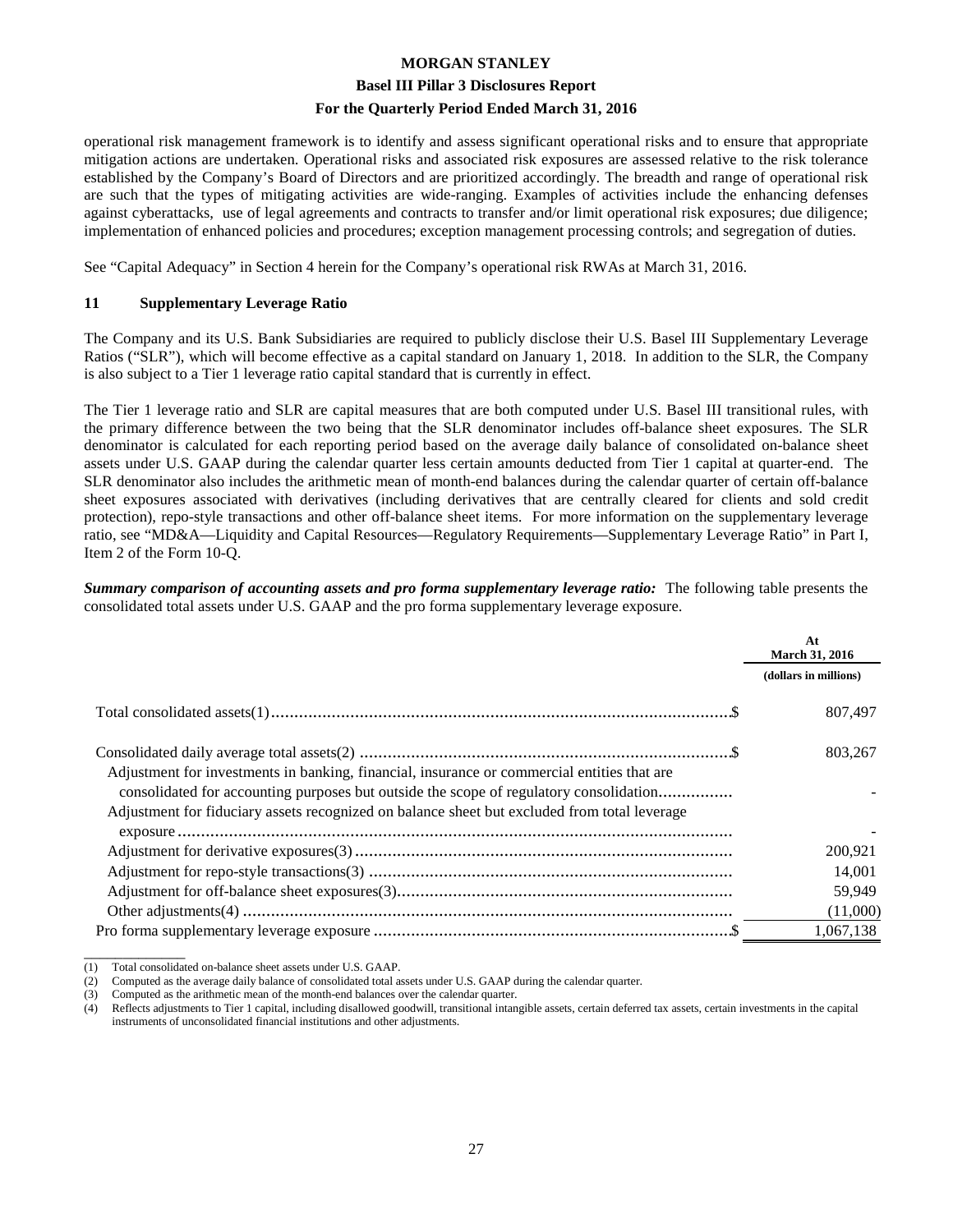*Supplementary leverage ratio:* The following table presents the Company's Tier 1 leverage ratio, as well as the detailed components of the SLR computation, under U.S. Basel III transitional rules.

|                                                                                                                                                                                                                                                                                                                                                                                                                                           | At<br><b>March 31, 2016</b><br>(dollars in millions) |
|-------------------------------------------------------------------------------------------------------------------------------------------------------------------------------------------------------------------------------------------------------------------------------------------------------------------------------------------------------------------------------------------------------------------------------------------|------------------------------------------------------|
| On-balance-sheet exposures                                                                                                                                                                                                                                                                                                                                                                                                                |                                                      |
| On-balance sheet assets (excluding on-balance sheet assets for repo-style transactions and derivative<br>exposures, but including cash collateral received in derivative transactions)(1) \$                                                                                                                                                                                                                                              | 530,885<br>(11,000)                                  |
| Total on-balance sheet exposures (excluding on-balance sheet assets for repo style<br>transactions and derivatives exposures, but including cash collateral received in                                                                                                                                                                                                                                                                   |                                                      |
|                                                                                                                                                                                                                                                                                                                                                                                                                                           | 519,885                                              |
| Derivative disclosures                                                                                                                                                                                                                                                                                                                                                                                                                    |                                                      |
|                                                                                                                                                                                                                                                                                                                                                                                                                                           | 34,495                                               |
|                                                                                                                                                                                                                                                                                                                                                                                                                                           | 157,176                                              |
| Gross-up for cash collateral posted if deducted from the on-balance sheet assets, except for cash                                                                                                                                                                                                                                                                                                                                         |                                                      |
|                                                                                                                                                                                                                                                                                                                                                                                                                                           | 6,424                                                |
| Less: Deductions of receivable assets for cash variation margin posted in derivative                                                                                                                                                                                                                                                                                                                                                      |                                                      |
|                                                                                                                                                                                                                                                                                                                                                                                                                                           |                                                      |
|                                                                                                                                                                                                                                                                                                                                                                                                                                           |                                                      |
|                                                                                                                                                                                                                                                                                                                                                                                                                                           |                                                      |
|                                                                                                                                                                                                                                                                                                                                                                                                                                           | 730,968                                              |
| Less: Effective notional principal amount offsets and PFE adjustments for sold credit                                                                                                                                                                                                                                                                                                                                                     |                                                      |
|                                                                                                                                                                                                                                                                                                                                                                                                                                           | (693, 646)                                           |
|                                                                                                                                                                                                                                                                                                                                                                                                                                           | 235,417                                              |
| Repo-style transactions<br>On-balance sheet assets for repo-style transactions, including the gross value of receivables for<br>reverse repurchase transactions and the value of securities that qualified for sales treatment, and<br>excluding the value of securities received in a security-for-security repo-style transaction where<br>Less: Reduction of the gross value of receivables in reverse repurchase transactions by cash | 306,253<br>(68, 366)<br>14,001                       |
| Exposure for repo-style transactions where a banking organization acts as an agent                                                                                                                                                                                                                                                                                                                                                        |                                                      |
|                                                                                                                                                                                                                                                                                                                                                                                                                                           | 251,888                                              |
|                                                                                                                                                                                                                                                                                                                                                                                                                                           |                                                      |
| Other off-balance sheet exposures                                                                                                                                                                                                                                                                                                                                                                                                         |                                                      |
|                                                                                                                                                                                                                                                                                                                                                                                                                                           | 127,906                                              |
|                                                                                                                                                                                                                                                                                                                                                                                                                                           | (67,958)                                             |
|                                                                                                                                                                                                                                                                                                                                                                                                                                           | 59,948                                               |
|                                                                                                                                                                                                                                                                                                                                                                                                                                           | 1,067,138                                            |
|                                                                                                                                                                                                                                                                                                                                                                                                                                           | 65,198                                               |
|                                                                                                                                                                                                                                                                                                                                                                                                                                           | 6.1%                                                 |
|                                                                                                                                                                                                                                                                                                                                                                                                                                           | 8.2%                                                 |

 $\overline{\phantom{a}}$ (1) Computed as the average daily balance of consolidated total assets under U.S. GAAP during the calendar quarter.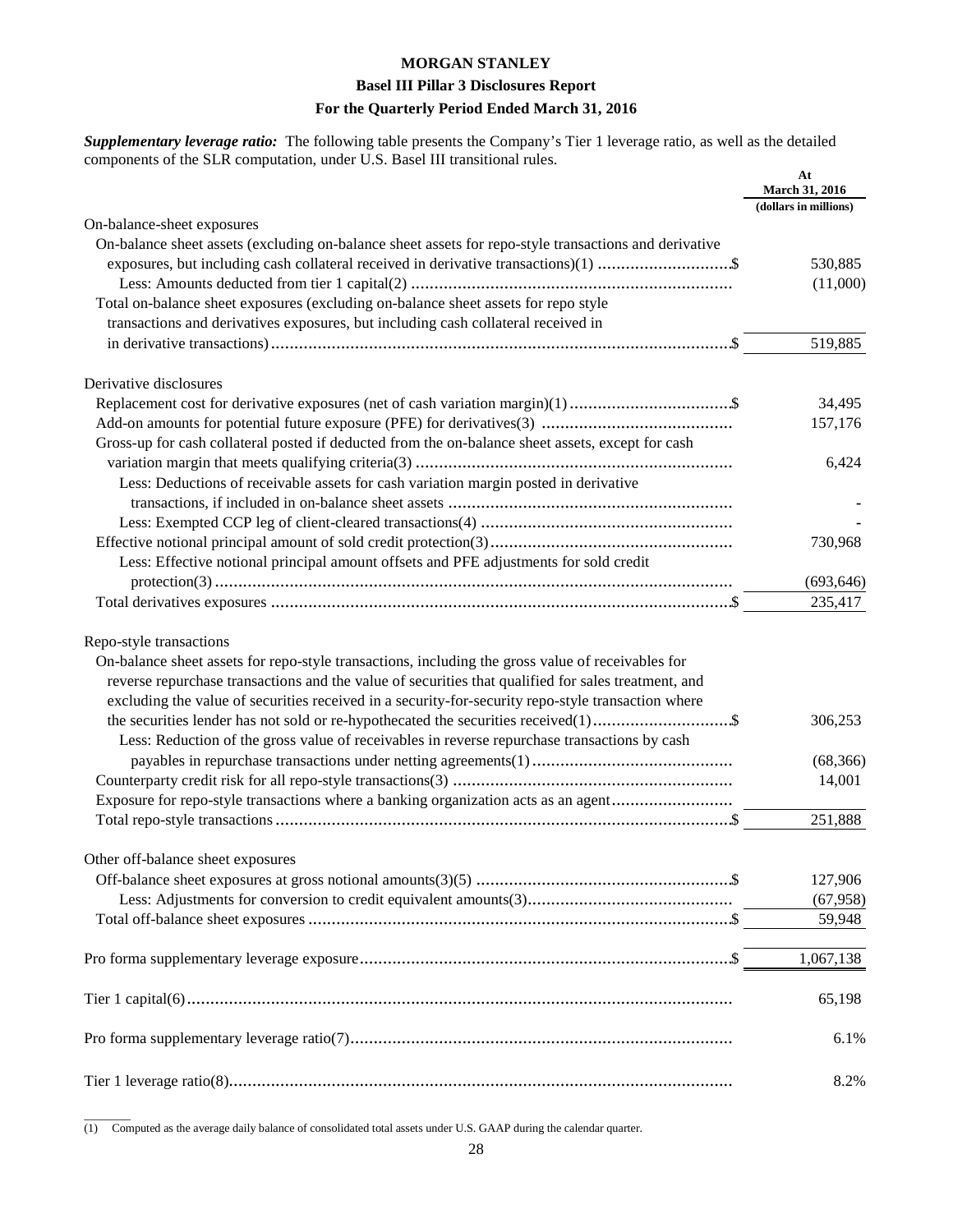#### **Basel III Pillar 3 Disclosures Report**

#### **For the Quarterly Period Ended March 31, 2016**

- (2) Reflects adjustments to Tier 1 capital, including disallowed goodwill, transitional intangible assets, certain deferred tax assets, certain investments in the capital instrument of unconsolidated financial institutions and other adjustments.
- (3) Computed as the arithmetic mean of the month-end balances over the calendar quarter.
- (4) In accordance with U.S. GAAP, the Central Counterparty (CCP)-facing leg of client-cleared transactions is not included in on-balance sheet asset; therefore, an adjustment is not required under the SLR rules.
- (5) Off-balance sheet exposures primarily include lending commitments, forward starting reverse repurchase agreements, standby letters of credit and other unfunded commitments and guarantees.
- (6) Amount represents Tier 1 capital calculated under U.S. Basel III transitional rules.
- (7) The supplementary leverage ratio equals Tier 1 capital (calculated under U.S. Basel III transitional rules) divided by the pro forma supplementary leverage exposure.
- (8) The Tier 1 leverage ratio equals Tier 1 capital (calculated under U.S. Basel III transitional rules) divided by the average daily balance of consolidated on-balance sheet assets under U.S. GAAP during the calendar quarter, adjusted for disallowed goodwill, transitional intangible assets, certain deferred tax assets, certain investments in the capital instruments of unconsolidated financial institutions and other adjustments in accordance with U.S. Basel III rules.